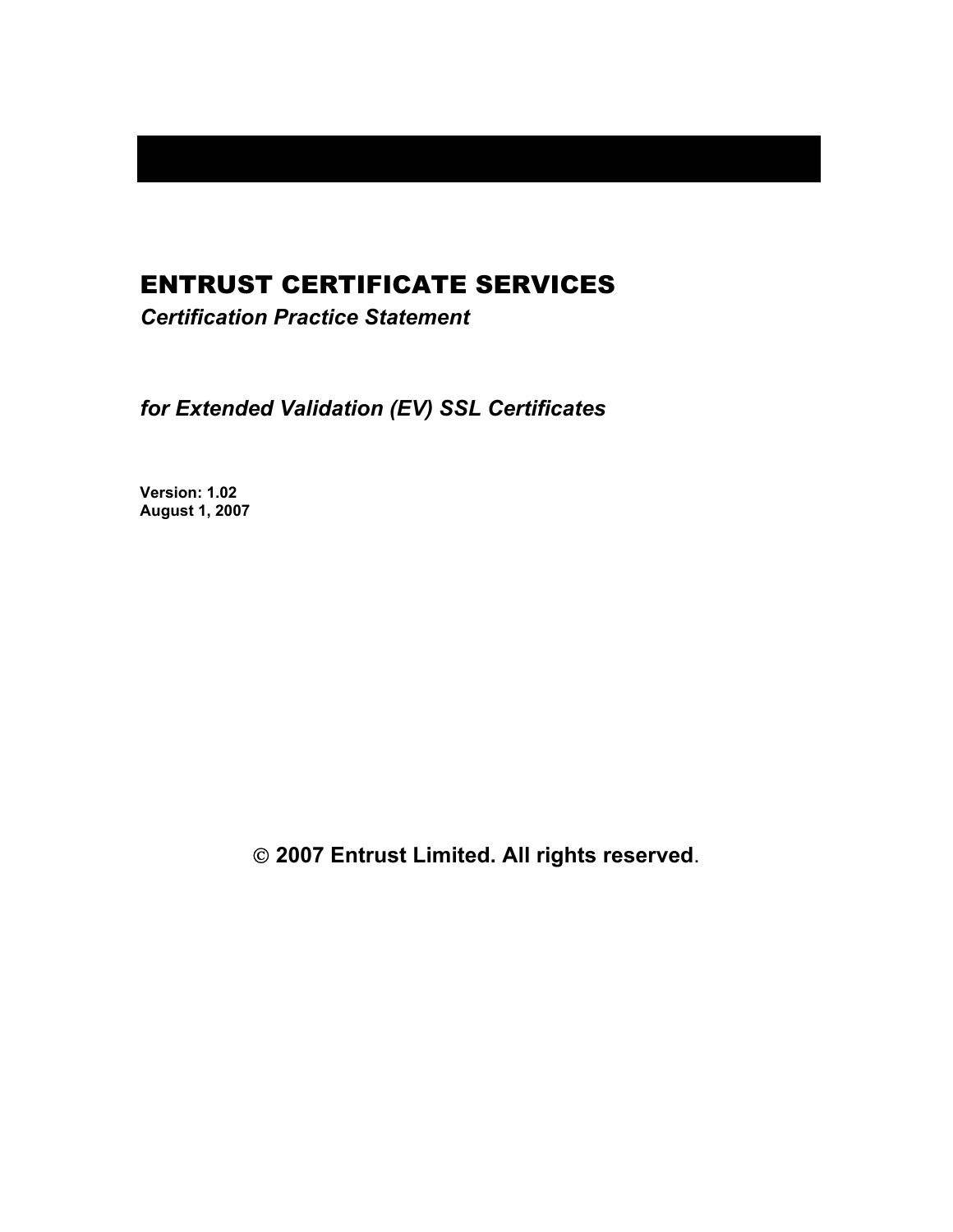# **Revision History**

| Issue | Date                                 | Changes in this Revision                   |
|-------|--------------------------------------|--------------------------------------------|
| 1.0   | November 30, 2006   Initial version. |                                            |
| 1.01  | January 11, 2007                     | Initial Release                            |
| 1.02  | August 1, 2007                       | Update to implement EV Guidelines v1.0 and |
|       |                                      | OCSP data requirements                     |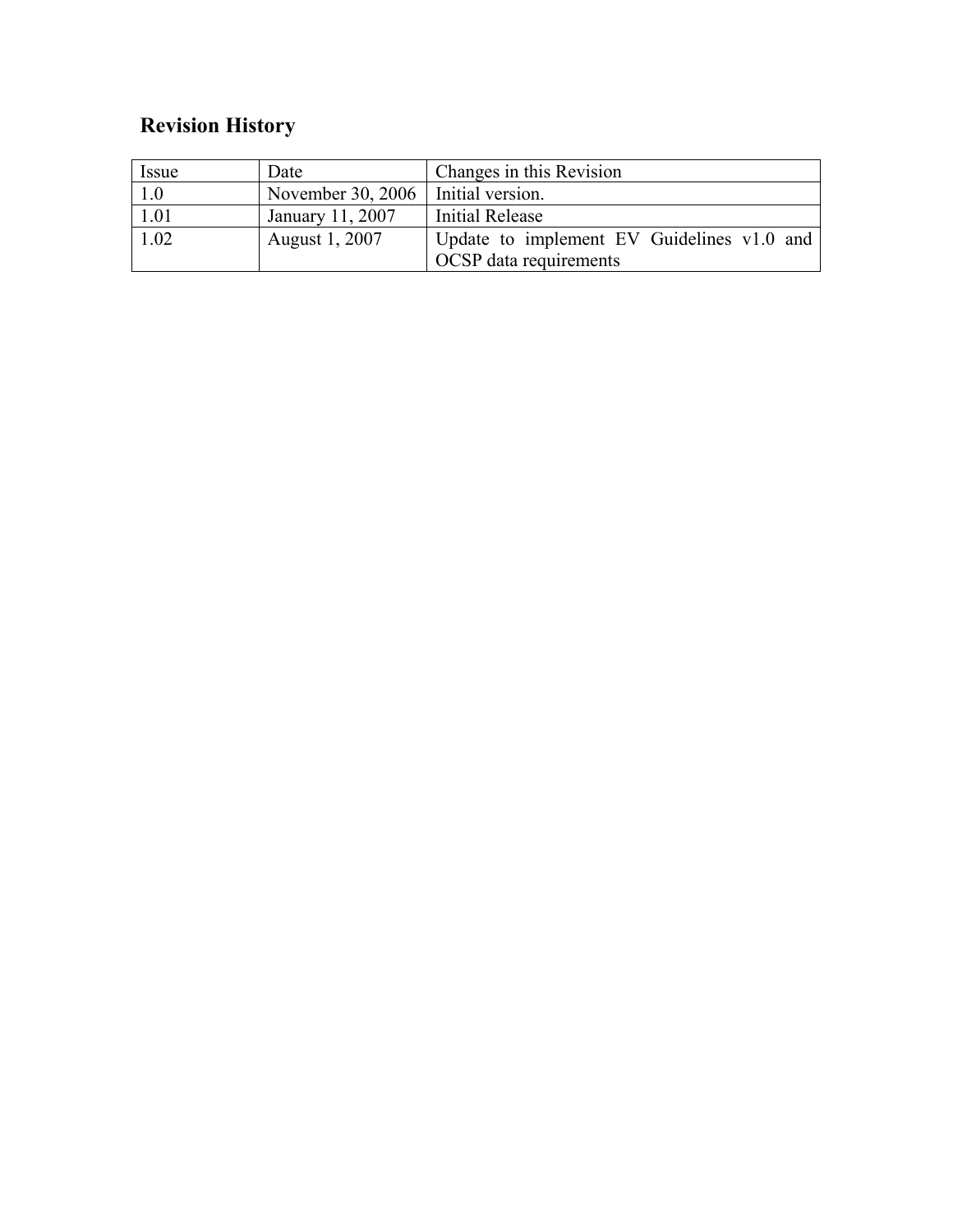# **TABLE OF CONTENTS**

|    | 1.1                                              |  |  |
|----|--------------------------------------------------|--|--|
|    | 1.2                                              |  |  |
|    | 1.3<br>1.3.1<br>1.3.2<br>1.3.3<br>1.3.4          |  |  |
|    | 1.4<br>1.4.1<br>1.4.2                            |  |  |
| 2. |                                                  |  |  |
|    | 2.1<br>2.1.1<br>2.1.2<br>2.1.3<br>2.1.4<br>2.1.5 |  |  |
|    | 2.2                                              |  |  |
|    | 2.2.1                                            |  |  |
|    | 2.2.2                                            |  |  |
|    | 2.3                                              |  |  |
|    | 2.3.1<br>2.3.2                                   |  |  |
|    | 2.3.3                                            |  |  |
|    | 2.4                                              |  |  |
|    | 2.4.1                                            |  |  |
|    | 2.4.2                                            |  |  |
|    | 2.4.3                                            |  |  |
|    | $2.5^{\circ}$                                    |  |  |
|    | 2.5.1                                            |  |  |
|    | 2.5.2<br>2.5.3                                   |  |  |
|    | 2.5.4                                            |  |  |
|    | 2.5.5                                            |  |  |
|    | 2.6                                              |  |  |
|    | 2.6.1                                            |  |  |
|    | 2.6.2                                            |  |  |
|    | 2.6.3                                            |  |  |
|    | 2.6.4                                            |  |  |
|    | 2.7                                              |  |  |
|    | 2.7.1                                            |  |  |
|    | 2.7.2                                            |  |  |
|    | 2.7.3<br>2.7.4                                   |  |  |
|    |                                                  |  |  |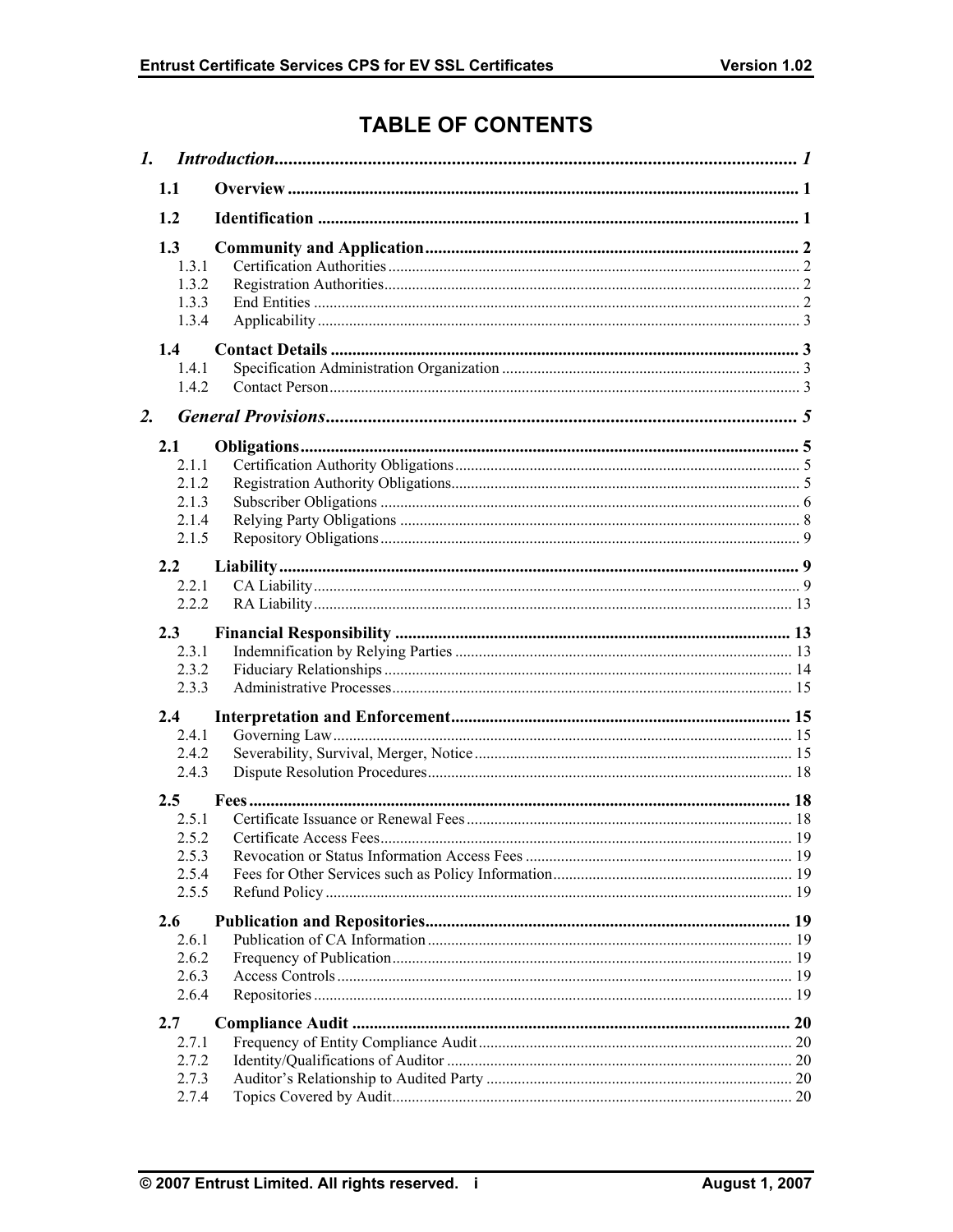|                      | 2.7.5<br>2.7.6 |  |
|----------------------|----------------|--|
|                      |                |  |
|                      | 2.8            |  |
|                      | 2.8.1          |  |
|                      | 2.8.2<br>2.8.3 |  |
|                      | 2.8.4          |  |
|                      | 2.8.5          |  |
|                      | 2.8.6          |  |
|                      | 2.8.7          |  |
|                      | 2.9            |  |
|                      |                |  |
| $\boldsymbol{\beta}$ |                |  |
|                      | 3.1            |  |
|                      | 3.1.1          |  |
|                      | 3.1.2          |  |
|                      | 3.1.3          |  |
|                      | 3.1.4          |  |
|                      | 3.1.5          |  |
|                      | 3.1.6          |  |
|                      | 3.1.7          |  |
|                      | 3.1.8          |  |
|                      | 3.1.9          |  |
|                      | 3.2            |  |
|                      | 3.3            |  |
|                      | 3.4            |  |
| $\boldsymbol{4}$     |                |  |
|                      | 4.1            |  |
|                      | 4.2            |  |
|                      | 4.3            |  |
|                      |                |  |
|                      | 4.4            |  |
|                      | 4.4.1          |  |
|                      | 4.4.2          |  |
|                      | 4.4.3          |  |
|                      | 4.4.4          |  |
|                      | 4.4.5          |  |
|                      | 4.4.6          |  |
|                      | 4.4.7          |  |
|                      |                |  |
|                      | 4.4.8          |  |
|                      | 4.4.9          |  |
|                      | 4.4.10         |  |
|                      | 4.4.11         |  |
|                      | 4.4.12         |  |
|                      | 4.4.13         |  |
|                      | 4.4.14         |  |
|                      | 4.4.15         |  |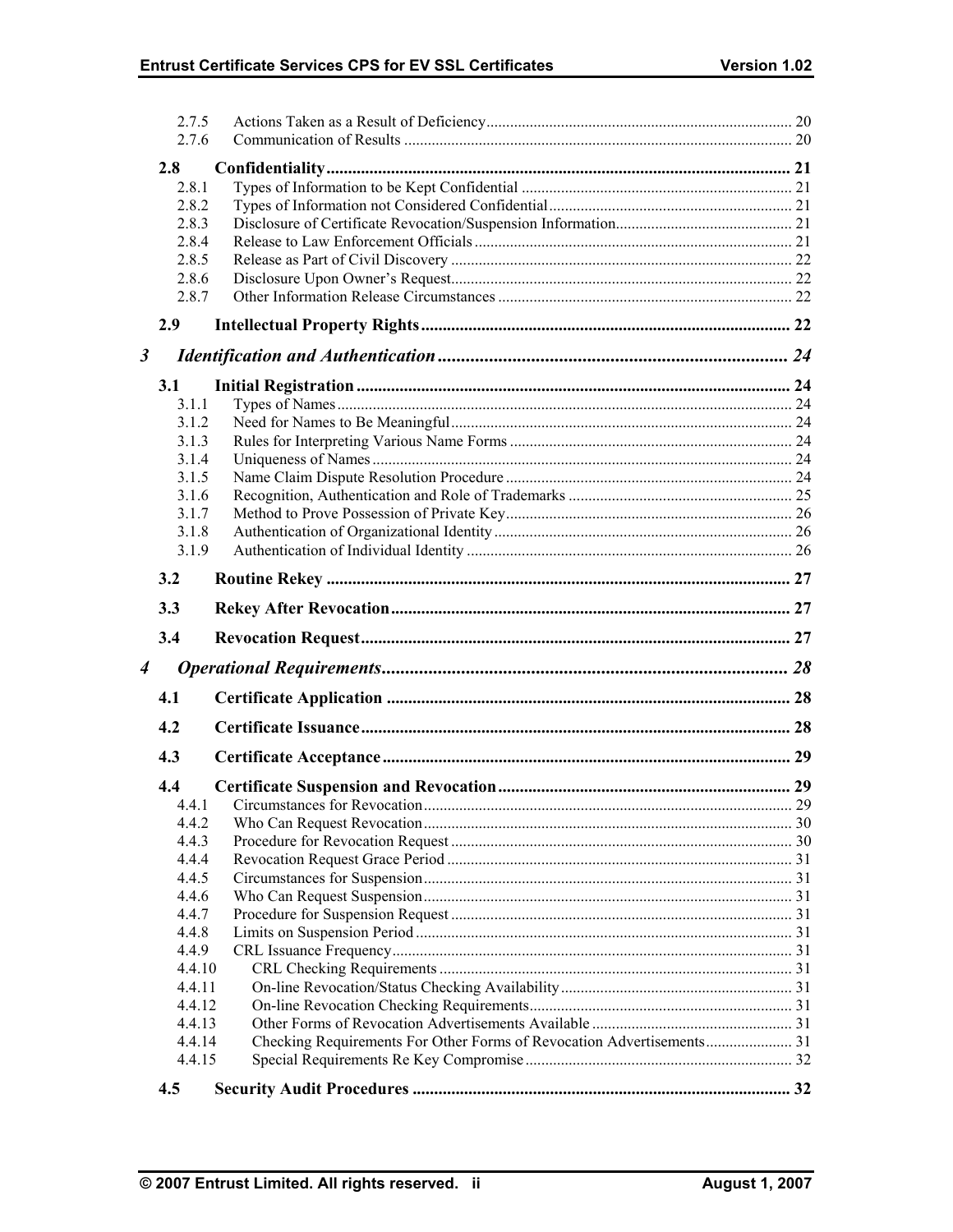|   | 4.6                                                                                  |  |
|---|--------------------------------------------------------------------------------------|--|
|   | 4.7                                                                                  |  |
|   | 4.8                                                                                  |  |
|   | 4.9                                                                                  |  |
| 5 |                                                                                      |  |
|   | 5.1                                                                                  |  |
|   | 5.2                                                                                  |  |
|   | 5.3                                                                                  |  |
| 6 |                                                                                      |  |
|   | 6.1<br>6.1.1<br>6 1 2<br>6.1.3<br>6.1.4<br>6.1.5<br>6.1.6<br>6.1.7<br>6.1.8<br>6.1.9 |  |
|   | 6.2                                                                                  |  |
|   |                                                                                      |  |
|   | 6.3                                                                                  |  |
|   | 6.4                                                                                  |  |
|   | 6.5                                                                                  |  |
|   | 6.6                                                                                  |  |
|   | 6.7                                                                                  |  |
|   | 6.8                                                                                  |  |
| 7 |                                                                                      |  |
|   | 7.1                                                                                  |  |
|   | 7.2                                                                                  |  |
|   | 7.3                                                                                  |  |
| 8 |                                                                                      |  |
|   | 8.1                                                                                  |  |
|   | 8.2                                                                                  |  |
|   | 8.3                                                                                  |  |
| 9 |                                                                                      |  |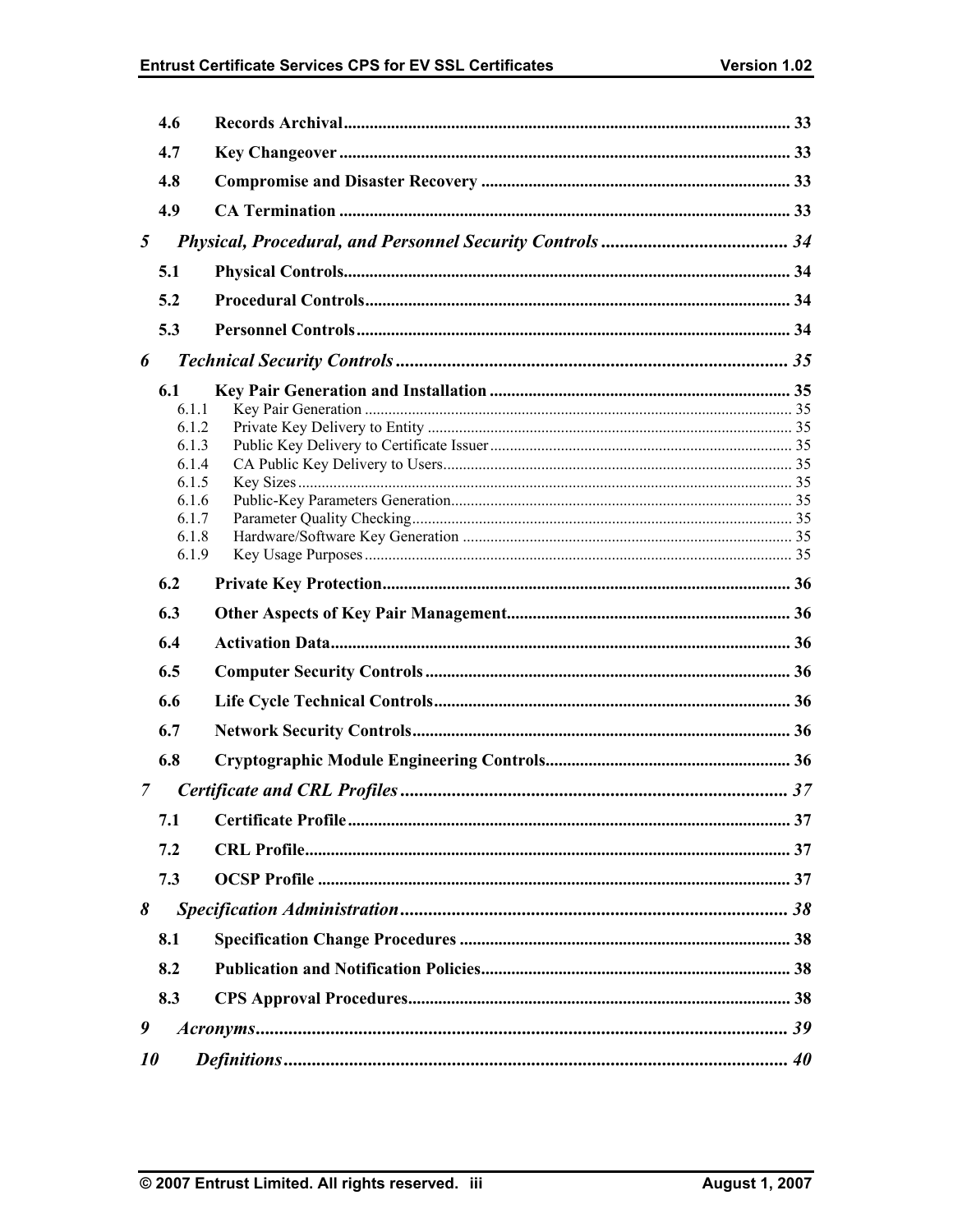## <span id="page-5-0"></span>**1. Introduction**

The Entrust Certificate Services Extended Validation (EV) Secure Sockets Layer (SSL) Certification Authorities issue Entrust EV SSL Certificates to support more secure communications between World Wide Web servers and browsers using the Secure Sockets Layer protocol. Entrust Limited ("Entrust") uses Entrust's award winning Entrust Authority<sup>™</sup> family of software products to provide standardscompliant digital certificates that enable more secure on-line communications.

The Entrust Certificate Services Certification Practice Statement for EV SSL Certificates ("CPS") conforms to the current version of the CA/Browser Forum Guidelines for the Issuance and Management of Extended Validation Certificates ("Guidelines") published at [http://www.cabforum.org](http://www.cabforum.org/). The Guidelines describe certain of the minimum requirements that a Certification Authority (CA) must meet in order to issue Extended Validation SSL Certificates ("EV SSL Certificates"). Subject Organization information from valid EV SSL Certificates may be displayed in a special manner by certain relying-party software applications (e.g., browser software) in order to provide users with a trustworthy confirmation of the identity of the entity that controls the website they are accessing. In the event of any inconsistency between this CPS and the Guidelines, the Guidelines take precedence over this CPS.

# **1.1 Overview**

This Entrust Certificate Services Certification Practice Statement for EV SSL Certificates describes the practices and procedures of (i) the Entrust EV SSL Certification Authorities, and (ii) Registration Authorities operating under the Entrust EV SSL Certification Authorities. This Entrust EV SSL Certification Practice Statement also describes the terms and conditions under which Entrust makes Certification Authority and Registration Authority services available in respect to Entrust EV SSL Certificates. This Entrust EV SSL Certification Practice Statement is applicable to all persons, entities, and organizations, including, without limitation, all Applicants, Subscribers, Relying Parties, Resellers, Comarketers and any other persons, entities, or organizations that have a relationship with (i) Entrust in respect to Entrust EV SSL Certificates and/or any services provided by Entrust in respect to Entrust EV SSL Certificates, or (ii) any Registration Authorities operating under an Entrust EV SSL Certification Authorities, or any Resellers or Co-marketers providing any services in respect to Entrust EV SSL Certificates. This Entrust EV SSL Certification Practice Statement is incorporated by reference into all Entrust EV SSL Certificates issued by an Entrust EV SSL Certification Authorities. This Entrust EV SSL Certification Practice Statement provides Applicants, Subscribers, Relying Parties, Resellers, Co-marketers and other persons, entities, and organizations with a statement of the practices and policies of the Entrust EV SSL Certification Authorities and also of the Registration Authorities operating under the Entrust EV SSL Certification Authorities. This Entrust EV SSL Certification Practice Statement also provides a statement of the rights and obligations of Entrust, any third parties that are operating Registration Authorities under the Entrust EV SSL Certification Authorities, Applicants, Subscribers, Relying Parties, Resellers, Co-marketers and any other persons, entities, or organizations that may use or rely on Entrust EV SSL Certificates or have a relationship with an Entrust EV SSL Certification Authority or a Registration Authority operating under an Entrust EV SSL Certification Authority in respect to Entrust EV SSL Certificates and/or any services in respect to Entrust EV SSL Certificates.

#### **1.2 Identification**

This document is called the Entrust Certificate Services Certification Practice Statement for Extended Validation SSL Certificates.

Each EV SSL Certificate issued by the Entrust EV SSL CA to a Subscriber contains an Object Identifier (OID) defined by the Entrust EV SSL CA in the certificate's certificatePolicies extension that:

- 1. indicates which Entrust EV SSL CA policy statement (i.e. this CPS) relates to that certificate,
- 2. asserts the Entrust EV SSL CA's adherence to and compliance with this CPS and the Guidelines, and which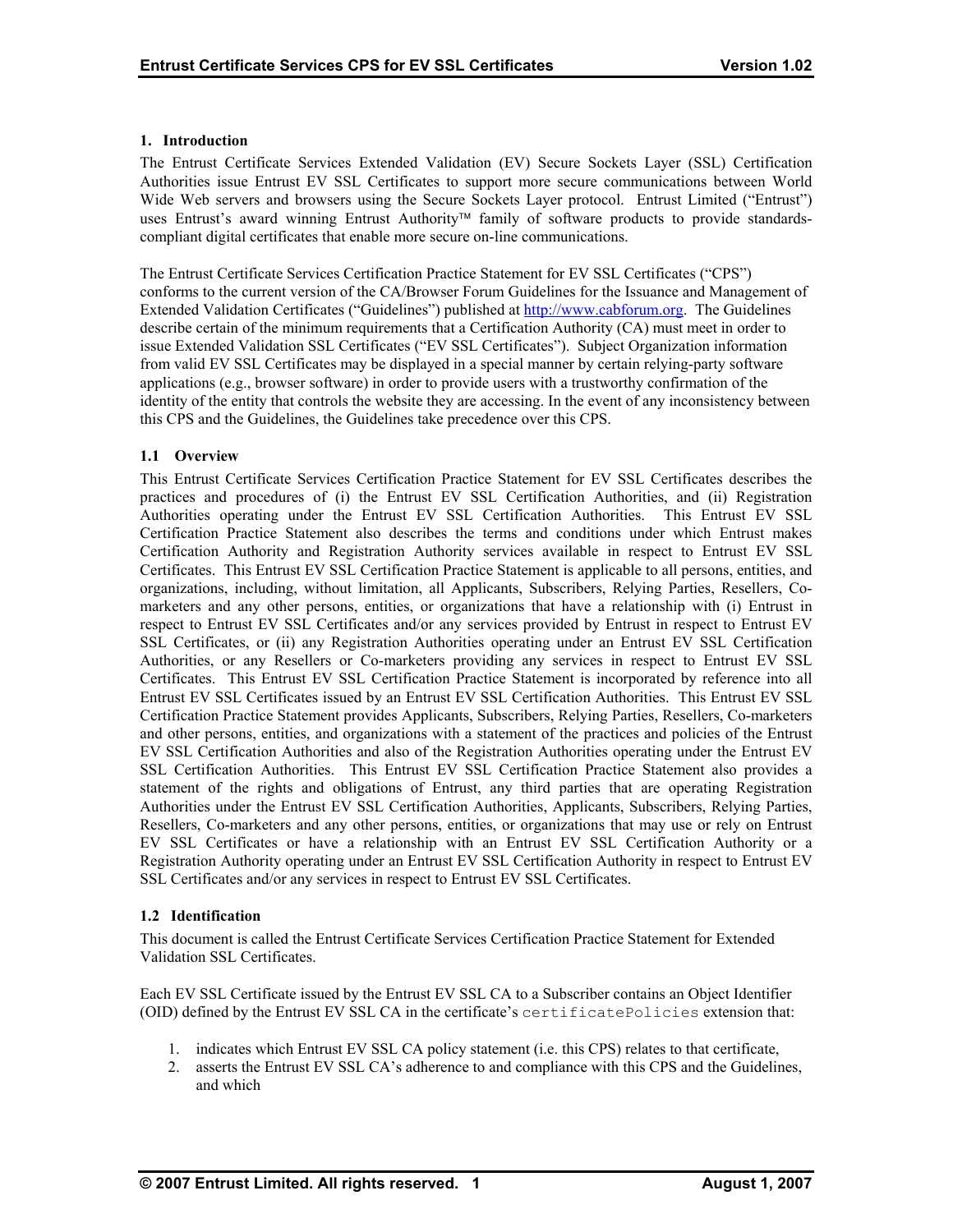<span id="page-6-0"></span>3. by pre-agreement with Application Software Vendors, marks the certificate as being an EV SSL Certificate.

The following OID has been registered by the Entrust EV SSL CA for inclusion in EV SSL Certificates:

## **2.16.840.1.114028.10.1.2**

# **1.3 Community and Application**

Use of Entrust EV SSL Certificates is restricted to World Wide Web servers using the Secure Sockets Layer protocol. Any other use of Entrust EV SSL Certificates is prohibited.

# **1.3.1 Certification Authorities**

In the Entrust EV SSL public-key infrastructure, Certification Authorities may accept Certificate Signing Requests (CSRs) and Public Keys from Applicants whose identity has been verified as provided herein by an Entrust-operated Registration Authority or by an independent third-party Registration Authority operating under an Entrust EV SSL Certification Authority. If an Entrust EV SSL Certificate Application is verified, the verifying Registration Authority will send a request to an Entrust EV SSL Certification Authority for the issuance of an Entrust EV SSL Certificate. The Entrust EV SSL Certification Authority will create an Entrust EV SSL Certificate containing the Public Key and identification information contained in the request sent by the Registration Authority to that Entrust EV SSL Certification Authority. The Entrust EV SSL Certificate created in response to the request will be digitally signed by the Entrust EV SSL Certification Authority.

Only Certification Authorities authorized by Entrust are permitted to issue Entrust EV SSL Certificates. In the event that more than one Certification Authority is authorized to issue Entrust EV SSL Certificates, Entrust will post a list of authorized Certification Authorities in the Entrust Repository.

## **1.3.2 Registration Authorities**

In the Entrust EV SSL public-key infrastructure, Registration Authorities under the Entrust EV SSL Certification Authorities may accept Entrust EV SSL Certificate Applications from Applicants and perform a verification of the information contained in such Entrust EV SSL Certificate Applications. The information provided is verified according to the procedures established by the Entrust Policy Authority, which conform to the Guidelines published by the CA/Browser Forum. Upon successful verification a Registration Authority operating under an Entrust EV SSL Certification Authority may send a request to such Entrust EV SSL Certification Authority to issue an Entrust EV SSL Certificate to the Applicant.

Only Registration Authorities authorized by Entrust are permitted to submit requests to an Entrust EV SSL Certification Authority for the issuance of Entrust EV SSL Certificates.

# **1.3.3 End Entities**

End entities for the Entrust SSL web server public-key infrastructure consist of:

- 1. **Applicants** An Applicant is a Private Organization, Government Entity, or Business Entity that has applied for, but has not yet been issued, an Entrust EV SSL Certificate. Eligible Private Organizations, Government Entities, and Business Entities are stipulated in the Guidelines.
- 2. **Subscribers**  A Subscriber is a Private Organization, Government Entity, or Business Entity that has been issued an Entrust EV SSL Certificate.
- 3. **Relying Parties**  A Relying Party is a person, entity, or organization that relies on or uses a Entrust EV SSL Certificate and/or any other information provided in an Entrust Repository to verify the identity and Public Key of a Subscriber and/or use such Public Key to send or receive encrypted communications to or from a Subscriber.

Additionally, certain licensors of Entrust are third party beneficiaries of this CPS and all agreements into which it is incorporated, including Microsoft Corporation.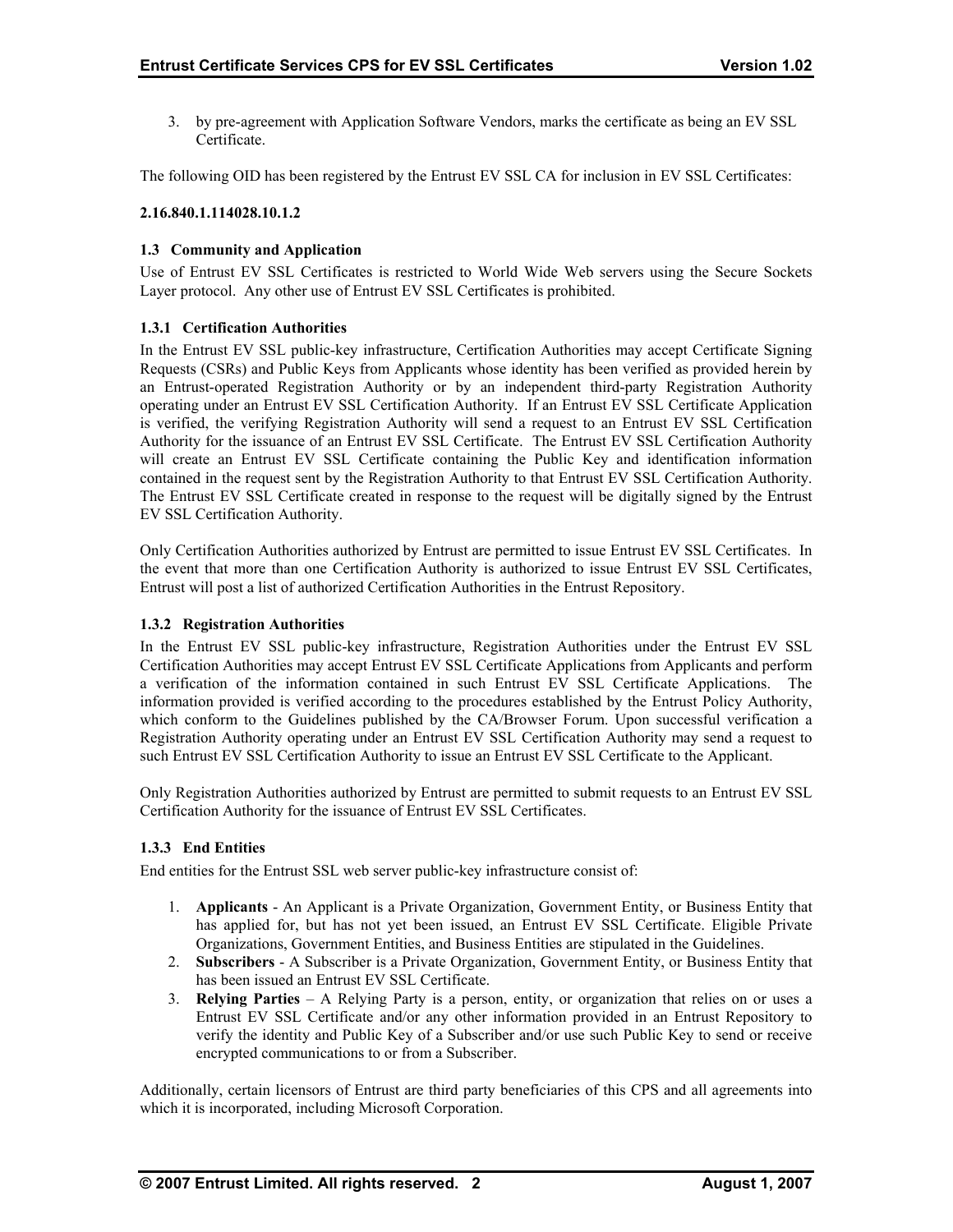# <span id="page-7-0"></span>**1.3.4 Applicability**

This Entrust Certificate Services Certification Practice Statement for EV SSL Certificates is applicable to Entrust EV SSL Certificates issued by Entrust EV SSL Certification Authorities. EV SSL Certificates are intended for use in establishing Web-based data communication conduits via TLS/SSL protocols. Entrust EV SSL Certificates conform to the requirements of the Guidelines, which are based on the ITU-T X.509 v3 standard with SSL extensions.

## **1.3.4.1 Primary Purposes**

The primary purposes of an EV Certificate are to:

- 1. Identify the legal entity that controls a website: Provide a reasonable assurance to the user of an Internet browser that the website the user is accessing is controlled by a specific legal entity identified in the EV SSL Certificate by name, address of Place of Business, Jurisdiction of Incorporation or Registration and Registration Number or other disambiguating information; and
- 2. Enable encrypted communications with a website: Facilitate the exchange of encryption keys in order to enable the encrypted communication of information over the Internet between the user of an Internet browser and a website.

# **1.3.4.2 Secondary Purposes**

The secondary purposes of an EV SSL Certificate are to help establish the legitimacy of a business claiming to operate a website and to provide a vehicle that can be used to assist in addressing problems related to phishing and other forms of online identity fraud. By providing more reliable third-party verified identity and address information regarding the owner of a website, EV SSL Certificates may help to:

- 1. Make it more difficult to mount phishing and other online identity fraud attacks using SSL certificates;
- 2. Assist companies that may be the target of phishing attacks or online identity fraud by providing them with a tool to better identify themselves and their legitimate websites to users; and
- 3. Assist law enforcement in investigations of phishing and other online identity fraud, including where appropriate, contacting, investigating, or taking legal action against the Subject.

#### **1.3.4.3 Excluded Purposes**

EV SSL Certificates focus only on the identity of the Subject named in the Certificate, and not on the behavior of the Subject. As such, an EV SSL Certificate is not intended to provide any assurances, or otherwise represent or warrant:

- 1. That the Subject named in the EV SSL Certificate is actively engaged in doing business;
- 2. That the Subject named in the EV SSL Certificate complies with applicable laws;
- 3. That the Subject named in the EV SSL Certificate is trustworthy, honest, or reputable in its business dealings; or
- 4. That it is "safe" to do business with the Subject named in the EV SSL Certificate.

#### **1.4 Contact Details**

#### **1.4.1 Specification Administration Organization**

The Entrust Certificate Services Certification Practice Statement for EV SSL Certificates is administered by the Entrust Policy Authority; it is based on the policies established by Entrust Limited and the Guidelines published by the CA/Browser Forum.

# **1.4.2 Contact Person**

The contact information for questions about Entrust EV SSL Certificates is:

Entrust Limited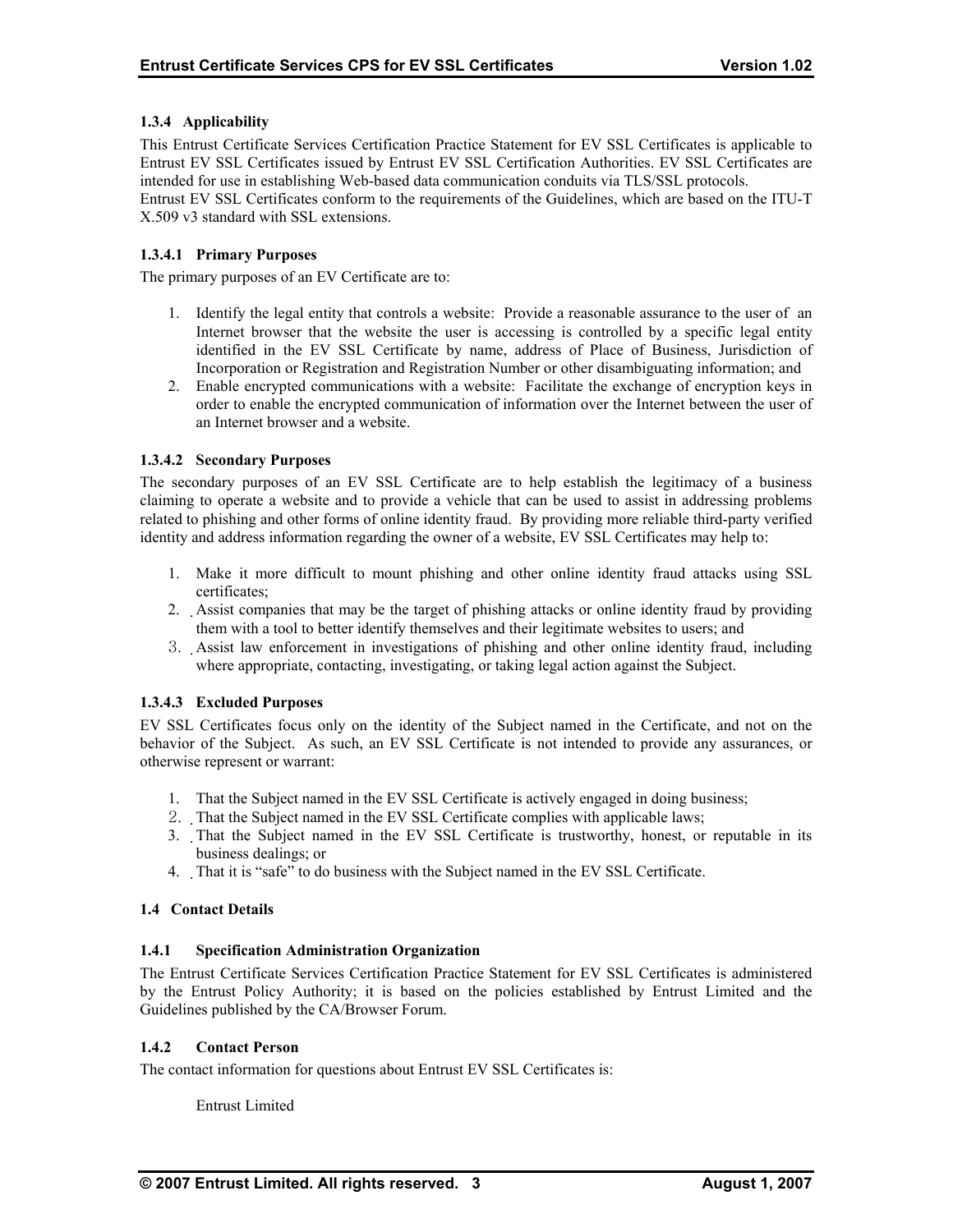1000 Innovation Drive Ottawa, Ontario Canada K2K 3E7 Attn: Entrust Certificate Services

 Tel: 1-877-368-7483 Fax: 1-877-839-3538

Email: certserv.support@Entrust.com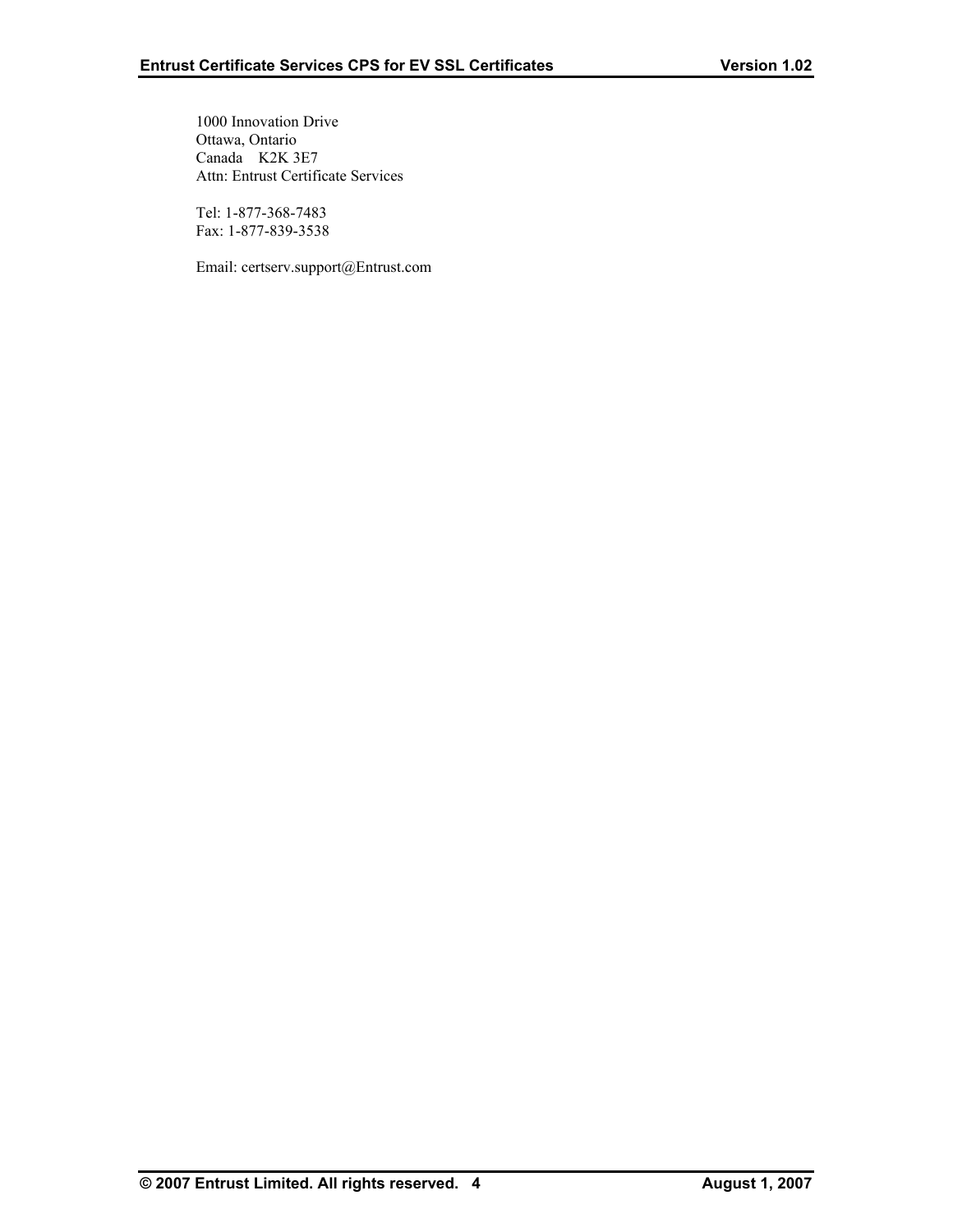# <span id="page-9-0"></span>**2. General Provisions**

## **2.1 Obligations**

## **2.1.1 Certification Authority Obligations**

An Entrust EV SSL Certification Authority shall:

- (i) provide Certification Authority services in accordance with the terms and conditions of the Entrust EV SSL Certification Practice Statement;
- (ii) upon receipt of a request from a Registration Authority operating under such Entrust EV SSL Certification Authority, issue an Entrust EV SSL Certificate in accordance with the terms and conditions of the Entrust EV SSL Certification Practice Statement;
- (iii) make available Entrust EV SSL Certificate revocation information by issuing Entrust EV SSL Certificates and by issuing and making available Entrust EV SSL Certificate CRLs in an Entrust Repository in accordance with the terms and conditions of the Entrust EV SSL Certification Practice Statement;
- (iv) issue and publish Entrust EV SSL Certificate CRLs on a regular schedule in accordance with the terms and conditions of the Entrust EV SSL Certification Practice Statement; and
- (v) upon receipt of a revocation request from a Registration Authority operating under such Entrust EV SSL Certification Authority, revoke the specified Entrust EV SSL Certificate in accordance with the terms and conditions of the Entrust EV SSL Certification Practice **Statement**

In operating the Entrust EV SSL Certification Authorities, Entrust may use one or more representatives or agents to perform its obligations under the Entrust EV SSL Certification Practice Statement, any Subscription Agreements, or any Relying Party Agreements, provided that Entrust shall remain responsible for its performance.

# **2.1.2 Registration Authority Obligations**

A Registration Authority operating under an Entrust EV SSL Certification Authority shall:

- (i) receive Entrust EV SSL Certificate Applications in accordance with the terms and conditions of the Entrust EV SSL Certification Practice Statement;
- (ii) perform verification of information submitted by Applicants when applying for Entrust EV SSL Certificates, and if such verification is successful, submit a request to an Entrust EV SSL Certification Authority for the issuance of an Entrust EV SSL Certificate, all in accordance with the terms and conditions of the Entrust EV SSL Certification Practice Statement, which conform to the Guidelines published by the CA/Browser Forum;
- (iii) receive and verify requests from Subscribers for the revocation of Entrust EV SSL Certificates, and if the verification of a revocation request is successful, submit a request to an Entrust EV SSL Certification Authority for the revocation of such Entrust EV SSL Certificate, all in accordance with the terms and conditions of the Entrust EV SSL Certification Practice Statement;
- (iv) notify Subscribers, in accordance with the terms and conditions of the Entrust EV SSL Certification Practice Statement, that an Entrust EV SSL Certificate has been issued to them; and
- (v) notify Subscribers, in accordance with the terms and conditions of the Entrust EV SSL Certification Practice Statement, that an Entrust EV SSL Certificate issued to them has been revoked or will soon expire.

Entrust may use one or more representatives or agents to perform its obligations in respect of an Entrustoperated Registration Authority under the Entrust EV SSL Certification Practice Statement, any Subscription Agreements, or any Relying Party Agreements, provided that Entrust shall remain responsible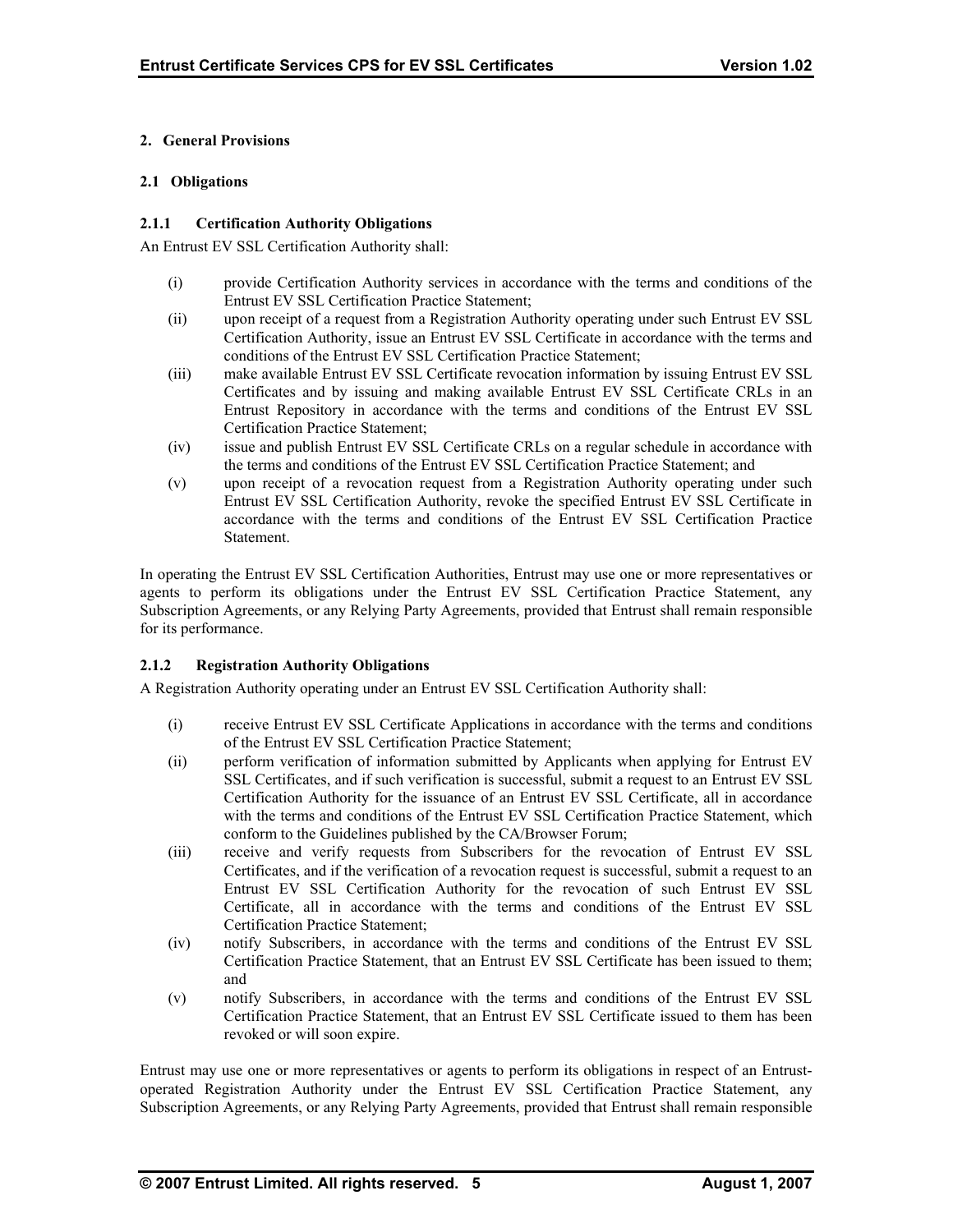<span id="page-10-0"></span>for the performance of such representatives or agents under the Entrust EV SSL Certification Practice Statement, any Subscription Agreements, or any Relying Party Agreements. Entrust may appoint independent third parties to act as Registration Authorities under an Entrust EV SSL Certification Authority. Such independent third-party Registration Authorities shall be responsible for their performance under the Entrust EV SSL Certification Practice Statement, any Subscription Agreements, or any Relying Party Agreements. Independent third-party Registration Authorities may use one or more representatives or agents to perform their obligations when acting as a Registration Authority under an Entrust EV SSL Certification Authority. Independent third-party Registration Authorities shall remain responsible for the performance of such representatives or agents under the Entrust EV SSL Certification Practice Statement, any Subscription Agreements, or any Relying Party Agreements. Entrust may appoint Resellers and Co-marketers for (i) Entrust EV SSL Certificates, and (ii) services provided in respect to Entrust EV SSL Certificates. Such Resellers and Co-marketers shall be responsible for their performance under the Entrust EV SSL Certification Practice Statement, any Subscription Agreements, or any Relying Party Agreements. Resellers and Co-marketers may use one or more representatives or agents to perform their obligations under the Entrust EV SSL Certification Practice Statement, any Subscription Agreements, or any Relying Party Agreements. Resellers and Co-marketers shall remain responsible for the performance of such representatives or agents under the Entrust EV SSL Certification Practice Statement, any Subscription Agreements, or any Relying Party Agreements. Independent third-party Registration Authorities, Resellers, and Co-marketers shall be entitled to receive all of the benefit of all (i) disclaimers of representations, warranties, and conditions, (ii) limitations of liability, (iii) representations and warranties from Applicants, Subscribers, and Relying Parties, and (iv) indemnities from Applicants, Subscribers, and Relying Parties, set forth in this Entrust EV SSL Certification Practice Statement, any Subscription Agreements, and any Relying Party Agreements.

# **2.1.3 Subscriber Obligations**

Subscribers and Applicants shall:

- (i) understand and, if necessary, receive proper education in the use of Public-Key cryptography and Certificates including Entrust EV SSL Certificates;
- (ii) provide, in any communications with Entrust or an independent third-party Registration Authority, correct information with no errors, misrepresentations, or omissions;
- (iii) generate a new, secure, and cryptographically sound Key Pair to be used in association with the Subscriber's Entrust EV SSL Certificate or Applicant's Entrust EV SSL Certificate Application;
- (iv) read and agree to all terms and conditions of the Entrust EV SSL Certification Practice Statement and Subscription Agreement;
- (v) refrain from modifying the contents of an Entrust EV SSL Certificate;
- (vi) use Entrust EV SSL Certificates exclusively for legal and authorized purposes in accordance with the terms and conditions of the Entrust EV SSL Certification Practice Statement and applicable laws;
- (vii) only use an Entrust EV SSL Certificate on behalf of the organization listed as the Subject in such Entrust EV SSL Certificate;
- (viii) keep confidential and properly protect the Subscriber's or Applicant's Private Keys;
- (ix) notify Entrust as soon as reasonably practicable of any change to any information included in the Applicant's Entrust EV SSL Certificate Application or any change in any circumstances that would make the information in the Applicant's Entrust EV SSL Certificate Application misleading or inaccurate;
- (x) notify Entrust as soon as reasonably practicable of any change to any information included in the Subscriber's Entrust EV SSL Certificate or any change in any circumstances that would make the information in the Subscriber's Entrust EV SSL Certificate misleading or inaccurate;
- (xi) immediately cease to use an Entrust EV SSL Certificate if any information included in the Subscriber's Entrust EV SSL Certificate or if any change in any circumstances would make the information in the Subscriber's Entrust EV SSL Certificate misleading or inaccurate;
- (xii) notify Entrust immediately of any suspected or actual Compromise of the Subscriber's or Applicant's Private Keys and request the revocation of such Entrust EV SSL Certificate;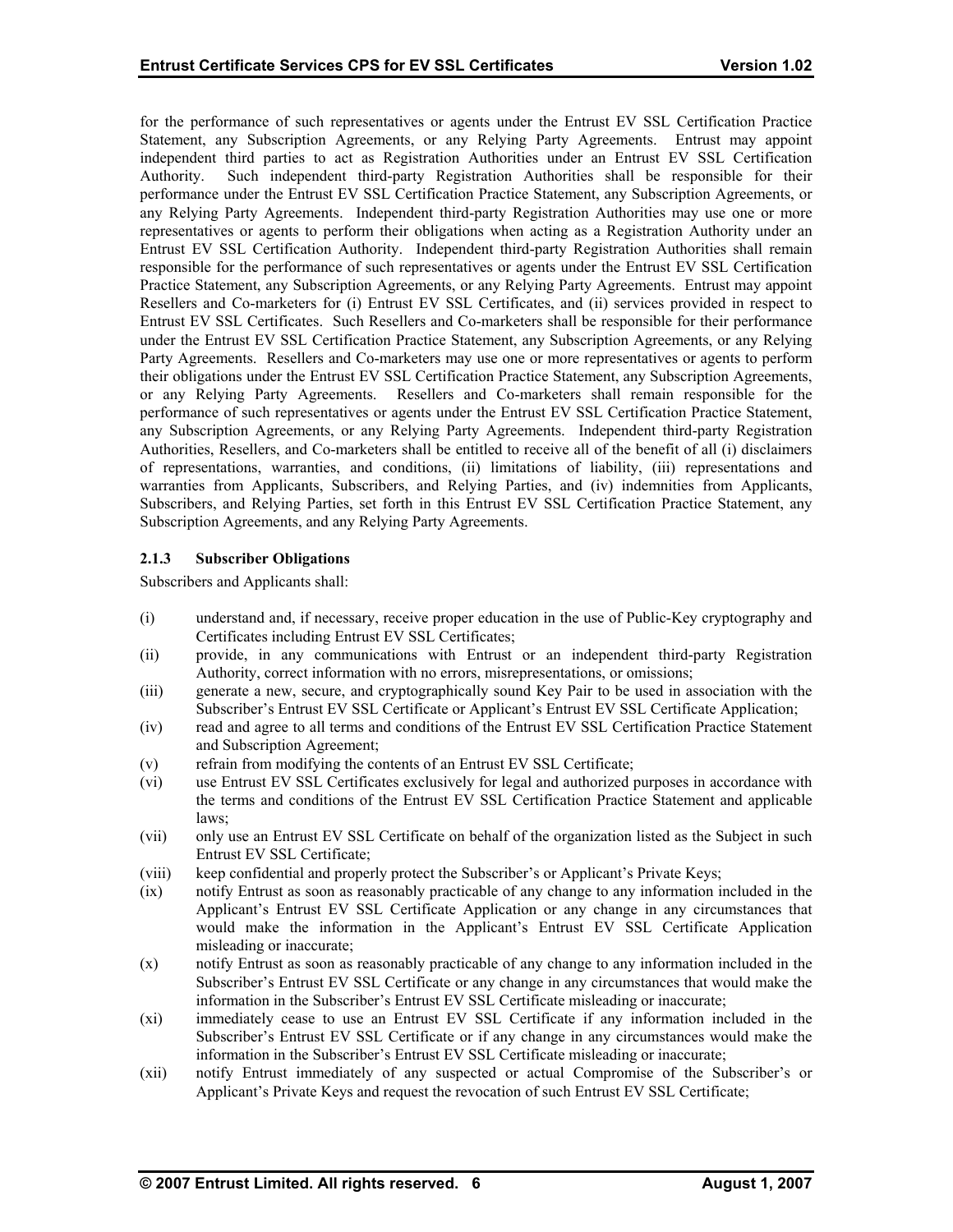- (xiii) immediately cease to use the Subscriber's Entrust EV SSL Certificate upon (a) expiration or revocation of such Entrust EV SSL Certificate, or (b) any suspected or actual Compromise of the Private Key corresponding to the Public Key in such Entrust EV SSL Certificate, and remove such Entrust EV SSL Certificate from the devices and/or software in which it has been installed;
- (xiv) only install the Subscriber's Entrust EV SSL Certificate on one (1) of Subscriber's World Wide Web server and only use such Entrust EV SSL Certificate in connection with such server unless, otherwise expressly permitted by Entrust in writing;
- (xv) refrain from using the Subscriber's Private Key corresponding to the Public Key in the Subscriber's Entrust EV SSL Certificate to sign other Certificates; and
- (xvi) use the Subscriber's or Applicant's own judgment about whether it is appropriate, given the level of security and trust provided by an Entrust EV SSL Certificate, to use an Entrust EV SSL Certificate in any given circumstance.

Entrust EV SSL Certificates and related information may be subject to export, import, and/or use restrictions. Subscribers shall comply with all laws and regulations applicable to a Subscriber's right to export, import, and/or use Entrust EV SSL Certificates or related information, including, without limitation, all laws and regulations in respect to nuclear, chemical or biological weapons proliferation. Subscribers shall be responsible for procuring all required licenses and permissions for any export, import, and/or use of Entrust EV SSL Certificates or related information. Certain cryptographic techniques, software, hardware, and firmware ("Technology") that may be used in processing or in conjunction with Entrust EV SSL Certificates may be subject to export, import, and/or use restrictions. Subscribers shall comply with all laws and regulations applicable to a Subscriber's right to export, import, and/or use such Technology or related information. Subscribers shall be responsible for procuring all required licenses and permissions for any export, import, and/or use of such Technology or related information.

# **2.1.3.1 Subscriber and Applicant Representations and Warranties**

Subscribers and Applicants represent and warrant to Entrust and all third parties who rely or use the Entrust EV SSL Certificate issued to such Subscriber, that:

- (i) all information provided to Entrust or to any independent third-party Registration Authorities, both in the EV SSL Certificate Request and as otherwise requested by Entrust in connection with the issuance of the EV SSL Certificate(s) to be supplied by Entrust, is accurate and complete and does not contain any errors, omissions, or misrepresentations;
- (ii) the Private Key corresponding to the Public Key submitted to Entrust in connection with an Entrust EV SSL Certificate Application was created using sound cryptographic techniques and all measures necessary have been taken to maintain sole control of, keep confidential, and properly protect the Private Key (and any associated access information or device  $-$  e.g., password or token) at all times;
- (iii) any information provided to Entrust or to any independent third-party Registration Authorities in connection with an Entrust EV SSL Certificate Application does not infringe, misappropriate, dilute, unfairly compete with, or otherwise violate the intellectual property, or other rights of any person, entity, or organization in any jurisdiction;
- (iv) the EV SSL Certificate(s) shall not be installed or used until it has reviewed and verified the accuracy of the data in each EV SSL Certificate;
- (v) the EV SSL Certificate shall be installed only on the server accessible at the domain name listed on the EV SSL Certificate, and will only be used in compliance with all applicable laws, solely for authorized company business, and solely in accordance with the Subscription Agreement and the CPS;
- (vi) Entrust shall be immediately notified if any information included in the Entrust EV SSL Certificate Application changes or if any change in any circumstances would make the information in the Entrust EV SSL Certificate Application misleading or inaccurate;
- (vii) all use of the Entrust EV SSL Certificate and its associated private key shall cease immediately, and the Subscriber will promptly request the revocation of the Entrust EV SSL Certificate, if (1) any information included in the Subscriber's Entrust EV SSL Certificate changes or if any change in any circumstances would make the information in the Subscriber's Entrust EV SSL Certificate misleading or inaccurate; or (2) there is any actual or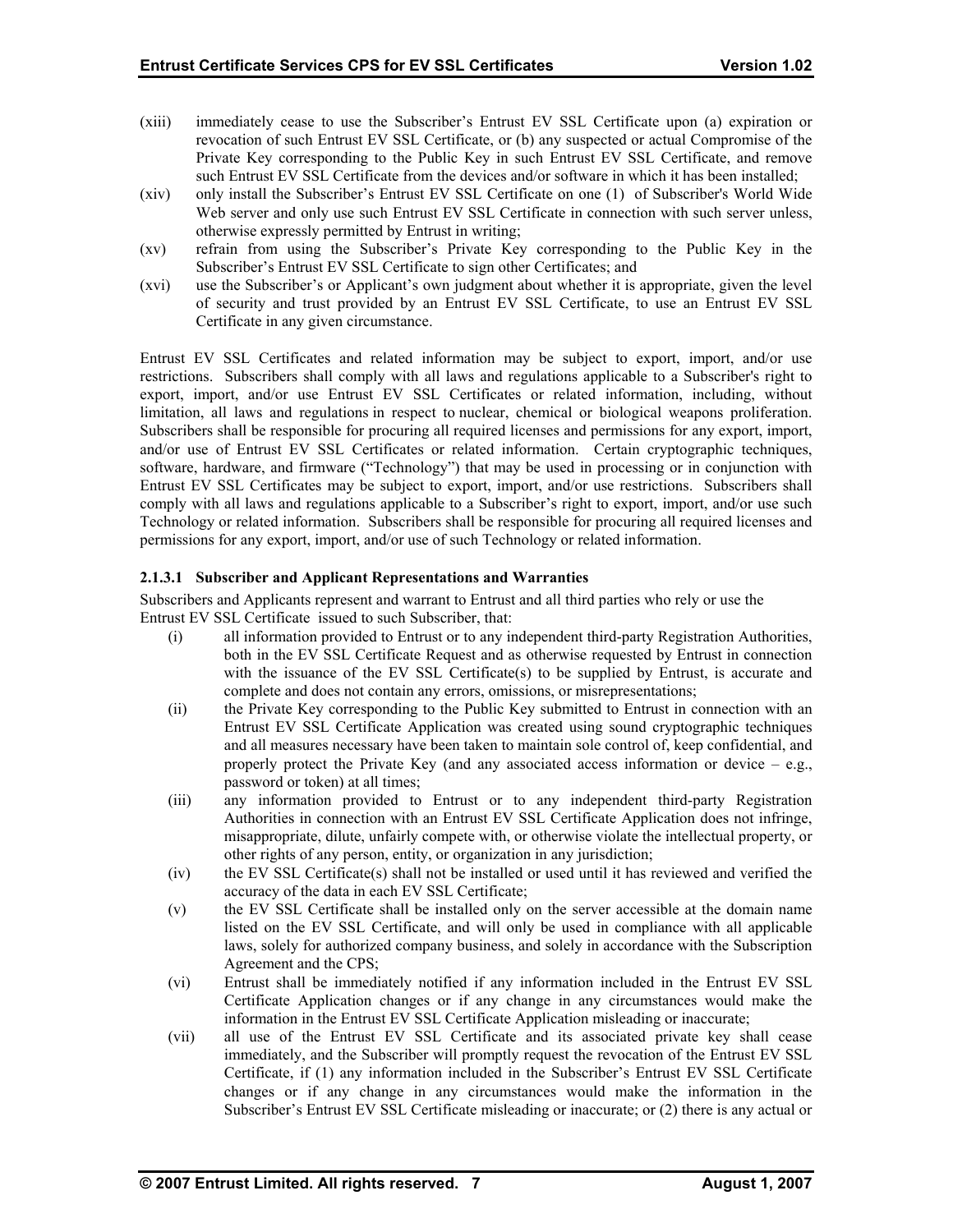suspected misue or compromise of the Private Key associated with the Public Key in the Entrust EV SSL Certificate;

- <span id="page-12-0"></span>(viii) all use of the Entrust EV SSL Certificate shall cease upon expiration or revocation of such Entrust EV SSL Certificate, and such Entrust EV SSL Certificate shall be removed from the devices and/or software in which it has been installed;
- (vii) the Entrust EV SSL Certificates will not be used for any hazardous or unlawful (including tortious) activities;
- (viii) the subject named in the EV Certificate corresponds to the Subscriber, and that it legally exists as a valid entity in the Jurisdiction of Incorporation or Registration specified in the Entrust EV SSL Certificates; and
- (ix) the Subscriber has the exclusive right to use the domain name listed in the Entrust EV SSL Certificate;

# **2.1.3.2 Subscriber Notice Requirements**

Subscriber shall display the following notice in a prominent location on Subscriber's World Wide Web site that may be viewed by Relying Parties (for example, in the "legal" or "disclaimers" section of Subscriber's World Wide Web site):

> "Reliance on Entrust EV SSL Certificates is governed by the terms and conditions of the Entrust EV SSL Certification Practice Statement (located at [www.entrust.net/CPS\)](http://www.entrust.net/CPS) and by the Relying Party Agreement (located at [www.entrust.net/CPS\)](http://www.entrust.net/CPS). Reliance on an Entrust EV SSL Certificate shall constitute acceptance of the terms and conditions of the Entrust EV SSL Certification Practice Statement and the Relying Party Agreement."

# **2.1.4 Relying Party Obligations**

Relying Parties shall:

- (i) understand and, if necessary, receive proper education in the use of Public-Key cryptography and Certificates including Entrust EV SSL Certificates;
- (ii) read and agree to all terms and conditions of the Entrust EV SSL Certification Practice Statement and the Relying Party Agreement;
- (iii) verify Entrust EV SSL Certificates, including use of CRLs, in accordance with the certification path validation procedure specified in ITU-T Rec. X.509:2005 | ISO/IEC 9594-8 (2005), taking into account any critical extensions and approved technical corrigenda as appropriate;
- (iv) trust and make use of an Entrust EV SSL Certificate only if the Entrust EV SSL Certificate has not expired or been revoked and if a proper chain of trust can be established to a trustworthy root; and
- (v) make their own judgment and rely on an Entrust EV SSL Certificate only if such reliance is reasonable in the circumstances, including determining whether such reliance is reasonable given the nature of the security and trust provided by an Entrust EV SSL Certificate and the value of any transaction that may involve the use of an Entrust EV SSL Certificate.

Entrust EV SSL Certificates and related information may be subject to export, import, and/or use restrictions. Relying Parties shall comply with all laws and regulations applicable to a Relying Party's right to use Entrust EV SSL Certificates and/or related information, including, without limitation, all laws and regulations in respect to nuclear, chemical or biological weapons proliferation. Relying Parties shall be responsible for procuring all required licenses and permissions for any export, import, and/or use of Entrust EV SSL Certificates and/or related information. Certain cryptographic techniques, software, hardware, and firmware ("Technology") that may be used in processing or in conjunction with Entrust EV SSL Certificates may be subject to export, import, and/or use restrictions. Relying Parties shall comply with all laws and regulations applicable to a Relying Party's right to export, import, and/or use such Technology or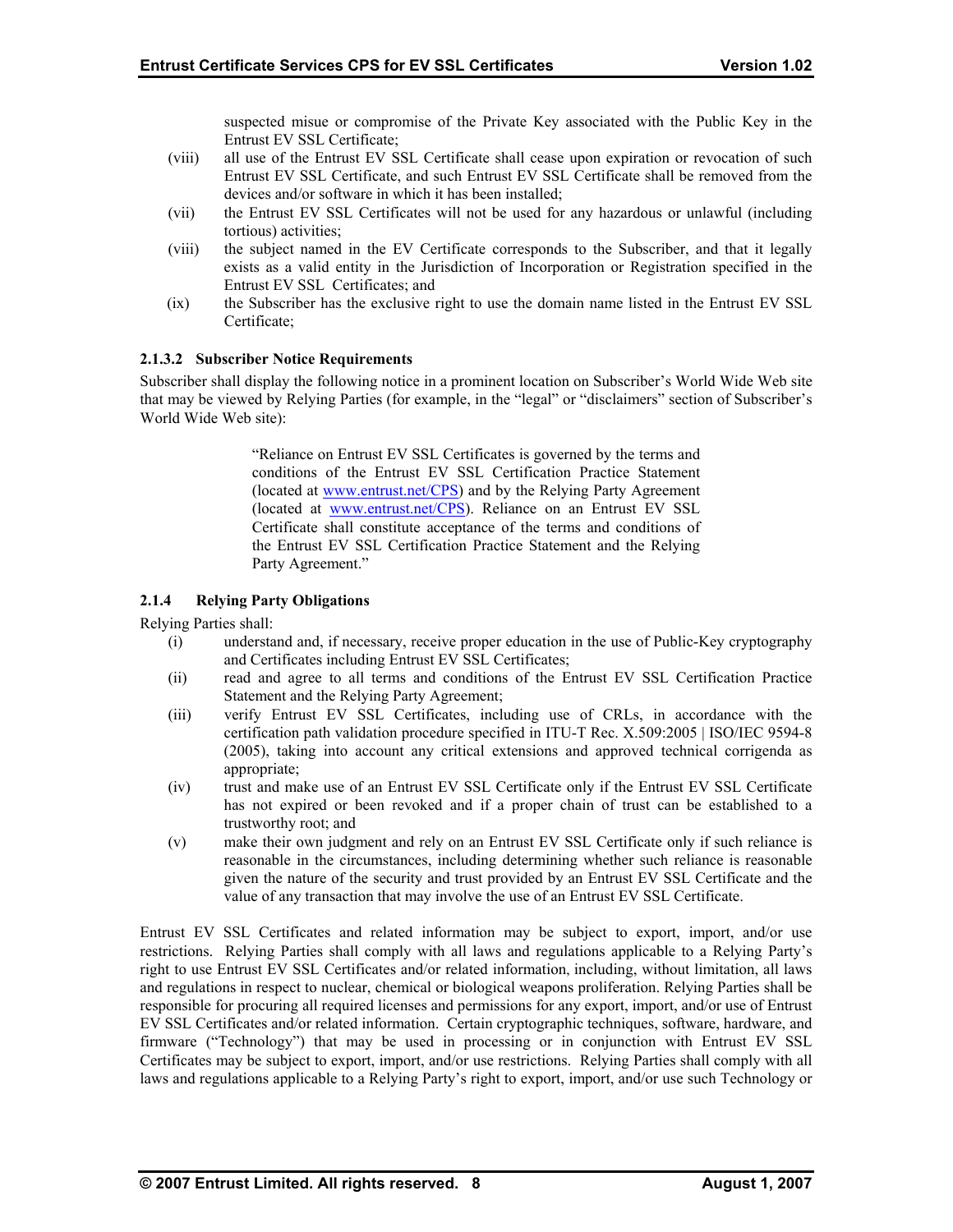<span id="page-13-0"></span>related information. Relying Parties shall be responsible for procuring all required licenses and permissions for any export, import, and/or use of such Technology or related information.

#### **2.1.4.1 Relying Party Representations and Warranties**

Relying Parties represent and warrant to Entrust that:

- (i) the Relying Party shall properly validate an Entrust EV SSL Certificate before making a determination about whether to rely on such Entrust EV SSL Certificate, including confirmation that the Entrust EV SSL Certificate has not expired or been revoked and that a proper chain of trust can be established to a trustworthy root;
- (ii) the Relying Party shall not rely on a revoked or expired Entrust EV SSL Certificate;
- (iii) the Relying Party shall not rely on an Entrust EV SSL Certificate that cannot be validated back to a trustworthy root;
- (iv) the Relying Party shall exercise its own judgment in determining whether it is reasonable under the circumstances to rely on an Entrust EV SSL Certificate, including determining whether such reliance is reasonable given the nature of the security and trust provided by an Entrust EV SSL Certificate and the value of any transaction that may involve the use of an Entrust EV SSL Certificate; and
- (v) the Relying Party shall not use an Entrust EV SSL Certificate for any hazardous or unlawful (including tortious) activities.

# **2.1.5 Repository Obligations**

An Entrust Repository shall:

- (i) make available, in accordance with the terms and conditions of the Entrust EV SSL Certification Practice Statement, Entrust EV SSL Certificate revocation information published by an Entrust EV SSL Certification Authority; and
- (ii) make available a copy of the Entrust EV SSL Certification Practice Statement and other information related to the products and services provided by Entrust EV SSL Certification Authorities and any Registration Authorities operating under the Entrust EV SSL Certification Authorities.

#### **2.2 Liability**

**THE MAXIMUM CUMULATIVE LIABILITY OF ENTRUST, ANY INDEPENDENT THIRD-PARTY REGISTRATION AUTHORITIES OPERATING UNDER AN ENTRUST EV SSL CERTIFICATION AUTHORITY, RESELLERS, CO-MARKETERS OR ANY SUBCONTRACTORS, DISTRIBUTORS, AGENTS, SUPPLIERS, EMPLOYEES OR DIRECTORS OF ANY OF THE FOREGOING TO ANY APPLICANTS, SUBSCRIBERS, RELYING PARTIES OR ANY OTHER PERSONS, ENTITIES, OR ORGANIZATIONS FOR ANY LOSSES, COSTS, EXPENSES, LIBILITIES, DAMAGES, CLAIMS, OR SETTLEMENT AMOUNTS ARISING OUT OF OR RELATING TO USE OF AN ENTRUST EV SSL CERTIFICATE OR ANY SERVICES PROVIDED IN RESPECT TO ANY ENTRUST EV SSL CERTIFICATES IS LIMITED BY THIS ENTRUST EV SSL CERTIFICATION PRACTICE STATEMENT. THIS ENTRUST EV SSL CERTIFICATION PRACTICE STATEMENT ALSO CONTAINS LIMITED WARRANTIES, LIMITATIONS ON LIABILITY, AND DISCLAIMERS OF REPRESENTATIONS, WARRANTIES AND CONDITIONS.** 

# **2.2.1 CA Liability**

## **2.2.1.1 Warranties and Limitations on Warranties**

Entrust makes the following limited warranties with respect to the operation of Entrust EV SSL Certification Authorities:

(i) Entrust EV SSL Certification Authorities shall provide Repository services consistent with the practices and procedures set forth in this Entrust EV SSL Certification Practice Statement;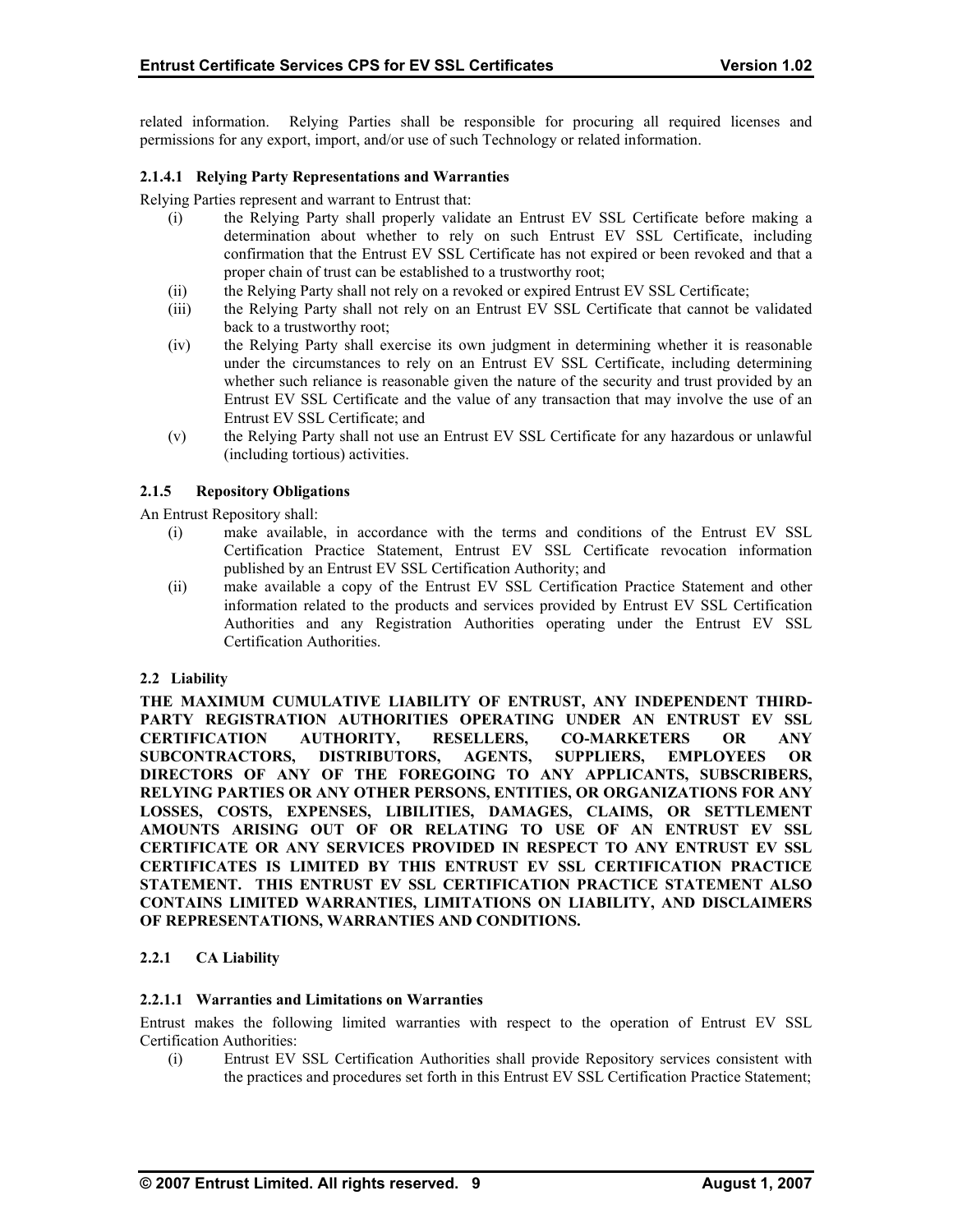- (ii) Entrust EV SSL Certification Authorities shall perform Entrust EV SSL Certificate issuance consistent with the procedures set forth in this Entrust EV SSL Certification Practice Statement which conform to the Guidelines published by the CA/Browser Forum; and
- (iii) Entrust EV SSL Certification Authorities shall provide revocation services consistent with the procedures set forth in this Entrust EV SSL Certification Practice Statement.

Notwithstanding the foregoing, in no event does Entrust, any independent third-party Registration Authority operating under an Entrust EV SSL Certification Authority, or any Resellers, Co-marketers, or any subcontractors, distributors, agents, suppliers, employees, or directors of any of the foregoing make any representations, or provide any warranties, or conditions to any Applicants, Subscribers, Relying Parties, or any other persons, entities, or organizations with respect to (i) the techniques used in the generation and storage of the Private Key corresponding to the Public Key in an Entrust EV SSL Certificate, including, whether such Private Key has been Compromised or was generated using sound cryptographic techniques, (ii) the reliability of any cryptographic techniques or methods used in conducting any act, transaction, or process involving or utilizing an Entrust EV SSL Certificate, (iii) any software whatsoever, or (iv) non-repudiation of any Entrust EV SSL Certificate or any transaction facilitated through the use of an Entrust EV SSL Certificate, since such determination is a matter of applicable law.

Applicants, Subscribers, and Relying Parties acknowledge and agree that operations in relation to Entrust EV SSL Certificates and Entrust EV SSL Certificate Applications are dependent on the transmission of information over communication infrastructures such as, without limitation, the Internet, telephone and telecommunications lines and networks, servers, firewalls, proxies, routers, switches, and bridges ("Telecommunication Equipment") and that this Telecommunication Equipment is not under the control of Entrust or any independent third-party Registration Authority operating under an Entrust EV SSL Certification Authority, or any Resellers, Co-marketers, or any subcontractors, distributors, agents, suppliers, employees, or directors of any of the foregoing. Neither Entrust nor any independent third-party Registration Authority operating under an Entrust EV SSL Certification Authority, or any Resellers, Comarketers, or any subcontractors, distributors, agents, suppliers, employees, or directors of any of the foregoing shall be liable for any error, failure, delay, interruption, defect, or corruption in relation to an Entrust EV SSL Certificate, an Entrust EV SSL CRL, Entrust EV SSL OCSP message, or an Entrust EV SSL Certificate Application to the extent that such error, failure, delay, interruption, defect, or corruption is caused by such Telecommunication Equipment.

# **2.2.1.2 Disclaimers**

**EXCEPT AS SPECIFICALLY PROVIDED IN SECTION 2.2.1.1, NEITHER ENTRUST NOR ANY INDEPENDENT THIRD-PARTY REGISTRATION AUTHORITY OPERATING UNDER AN ENTRUST EV SSL CERTIFICATION AUTHORITY, NOR ANY RESELLERS, CO-MARKETERS, OR ANY SUBCONTRACTORS, DISTRIBUTORS, AGENTS, SUPPLIERS, EMPLOYEES, OR DIRECTORS OF ANY OF THE FOREGOING MAKE ANY REPRESENTATIONS OR GIVE ANY WARRANTIES OR CONDITIONS, WHETHER EXPRESS, IMPLIED, STATUTORY, BY USAGE OF TRADE, OR OTHERWISE, AND ENTRUST AND ALL INDEPENDENT THIRD-PARTY REGISTRATION AUTHORITIES OPERATING UNDER AN ENTRUST EV SSL CERTIFICATION AUTHORITY, AND ALL RESELLERS, CO-MARKETERS, AND ALL SUBCONTRACTORS, DISTRIBUTORS, AGENTS, SUPPLIERS, EMPLOYEES, AND DIRECTORS OF ANY OF THE FOREGOING SPECIFICALLY DISCLAIM ANY AND ALL REPRESENTATIONS, WARRANTIES, AND CONDITIONS OF MERCHANTABILITY, NON-INFRINGEMENT, TITLE, SATISFACTORY QUALITY, AND/OR FITNESS FOR A PARTICULAR PURPOSE.** 

#### **2.2.1.3 Loss Limitations**

**IN NO EVENT SHALL THE TOTAL CUMULATIVE LIABILITY OF ENTRUST, ANY INDEPENDENT THIRD-PARTY REGISTRATION AUTHORITY OPERATING UNDER AN ENTRUST EV SSL CERTIFICATION AUTHORITY, ANY RESELLERS, OR CO-MARKETERS, OR ANY SUBCONTRACTORS, DISTRIBUTORS, AGENTS, SUPPLIERS, EMPLOYEES, OR**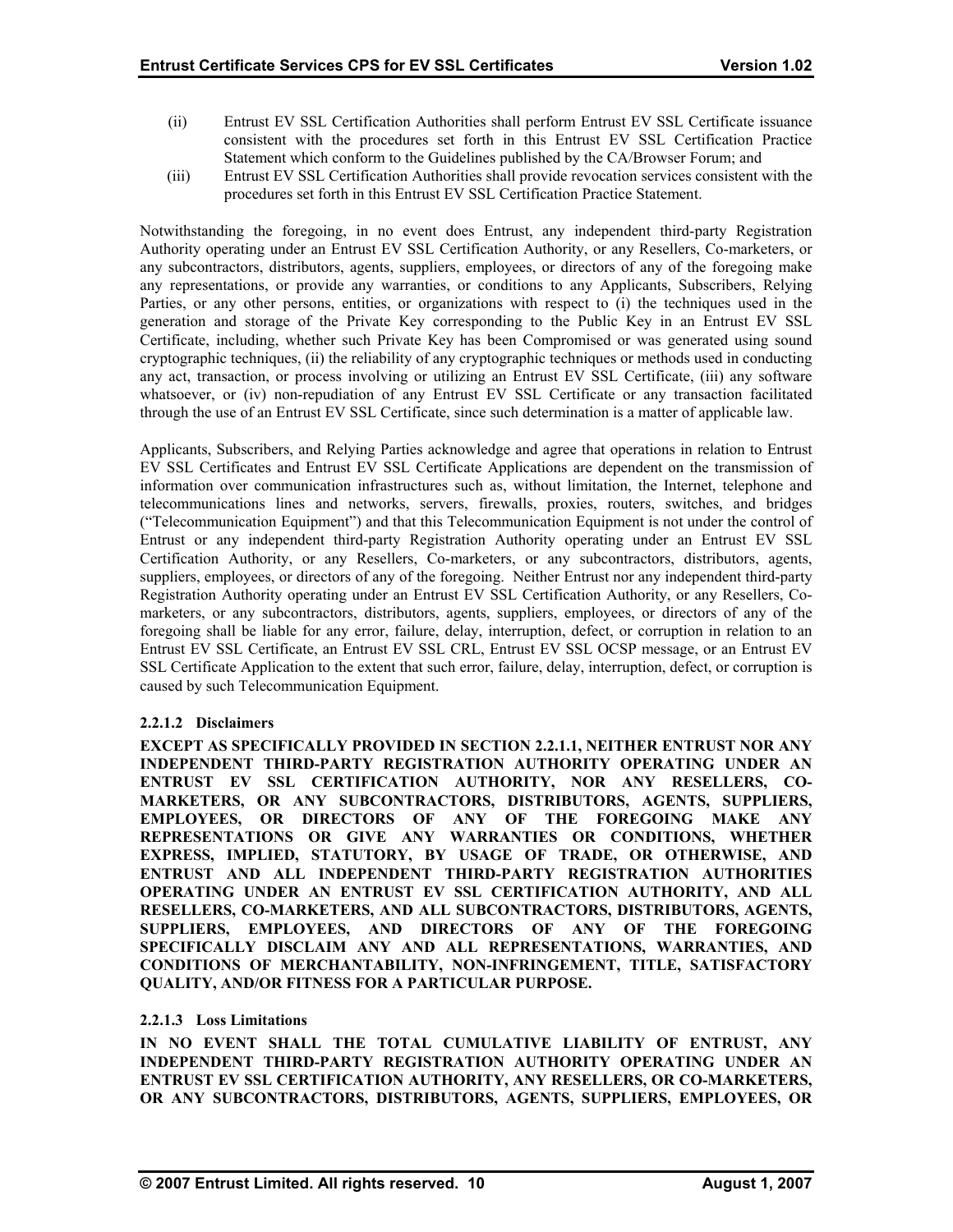**DIRECTORS OF ANY OF THE FOREGOING TO ANY APPLICANT, SUBSCRIBER, RELYING PARTY OR ANY OTHER PERSON, ENTITY, OR ORGANIZATION ARISING OUT OF OR RELATING TO ANY ENTRUST EV SSL CERTIFICATE OR ANY SERVICES PROVIDED IN RESPECT TO ENTRUST EV SSL CERTIFICATES, INCLUDING ANY USE OR RELIANCE ON ANY ENTRUST EV SSL CERTIFICATE, EXCEED TWO THOUSAND UNITED STATES DOLLARS (\$2000.00 U.S.) ("CUMULATIVE DAMAGE CAP"). THE FOREGOING LIMITATIONS SHALL APPLY TO ANY LIABILITY WHETHER BASED IN CONTRACT (INCLUDING FUNDAMENTAL BREACH), TORT (INCLUDING NEGLIGENCE), LEGISLATION OR ANY OTHER THEORY OF LIABILITY, INCLUDING ANY DIRECT, INDIRECT, SPECIAL, STATUTORY, PUNITIVE, EXEMPLARY, CONSEQUENTIAL, RELIANCE, OR INCIDENTAL DAMAGES.** 

**IN NO EVENT SHALL ENTRUST OR ANY INDEPENDENT THIRD-PARTY REGISTRATION AUTHORITY OPERATING UNDER AN ENTRUST EV SSL CERTIFICATION AUTHORITY, OR ANY RESELLERS, CO-MARKETERS, OR ANY SUBCONTRACTORS, DISTRIBUTORS, AGENTS, SUPPLIERS, EMPLOYEES, OR DIRECTORS OF ANY OF THE FOREGOING BE LIABLE FOR ANY INCIDENTAL, SPECIAL, STATUTORY, PUNITIVE, EXEMPLARY, INDIRECT, RELIANCE, OR CONSEQUENTIAL DAMAGES (INCLUDING, WITHOUT LIMITATION, DAMAGES FOR LOSS OF BUSINESS, LOSS OF BUSINESS OPPORTUNITIES, LOSS OF GOODWILL, LOSS OF PROFITS, BUSINESS INTERRUPTION, LOSS OF DATA, LOST SAVINGS OR OTHER SIMILAR PECUNIARY LOSS) WHETHER ARISING FROM CONTRACT (INCLUDING FUNDAMENTAL BREACH), TORT (INCLUDING NEGLIGENCE), LEGISLATION OR ANY OTHER THEORY OF LIABILITY.** 

**THE FOREGOING LIMITATIONS SHALL APPLY NOTWITHSTANDING THE FAILURE OF ESSENTIAL PURPOSE OF ANY LIMITED REMEDY STATED HEREIN AND EVEN IF ENTRUST OR ANY INDEPENDENT THIRD-PARTY REGISTRATION AUTHORITY OPERATING UNDER AN ENTRUST EV SSL CERTIFICATION AUTHORITY, OR ANY RESELLERS, CO-MARKETERS, OR ANY SUBCONTRACTORS, DISTRIBUTORS, AGENTS, SUPPLIERS, EMPLOYEES, OR DIRECTORS OF ANY OF THE FOREGOING HAVE BEEN ADVISED OF THE POSSIBILITY OF THOSE DAMAGES.** 

**SOME JURISDICTIONS DO NOT ALLOW THE EXCLUSION OR LIMITATION OF LIABILITY FOR CONSEQUENTIAL OR INCIDENTAL DAMAGES, SO THESE LIMITATIONS SET FORTH ABOVE MAY NOT APPLY TO CERTAIN APPLICANTS, SUBSCRIBERS, RELYING PARTIES, OR OTHER PERSONS, ENTITIES, OR ORGANIZATIONS. THE DISCLAIMERS OF REPRESENTATIONS, WARRANTIES, AND CONDITIONS AND THE LIMITATIONS OF LIABILITY IN THIS ENTRUST EV SSL CERTIFICATION PRACTICE STATEMENT CONSTITUTE AN ESSENTIAL PART OF THE ENTRUST EV SSL CERTIFICATION PRACTICE STATEMENT, ANY SUBSCRIPTION AGREEMENTS, AND ANY RELYING PARTY AGREEMENTS. ALL APPLICANTS, SUBSCRIBERS, RELYING PARTIES, AND OTHER PERSONS, ENTITIES, AND ORGANIZATIONS ACKNOWLEDGE THAT BUT FOR THESE DISCLAIMERS OF REPRESENTATIONS, WARRANTIES, AND CONDITIONS AND LIMITATIONS OF LIABILITY, ENTRUST WOULD NOT ISSUE ENTRUST EV SSL CERTIFICATES TO SUBSCRIBERS AND NEITHER ENTRUST NOR ANY ANY INDEPENDENT THIRD-PARTY REGISTRATION AUTHORITIES OPERATING UNDER AN ENTRUST EV SSL CERTIFICATION AUTHORITY, NOR ANY RESELLERS, CO-MARKETERS, OR ANY SUBCONTRACTORS, DISTRIBUTORS, AGENTS, SUPPLIERS, EMPLOYEES, OR DIRECTORS OF ANY OF THE FOREGOING WOULD PROVIDE SERVICES IN RESPECT TO ENTRUST EV SSL CERTIFICATES AND THAT THESE PROVISIONS PROVIDE FOR A REASONABLE ALLOCATION OF RISK.**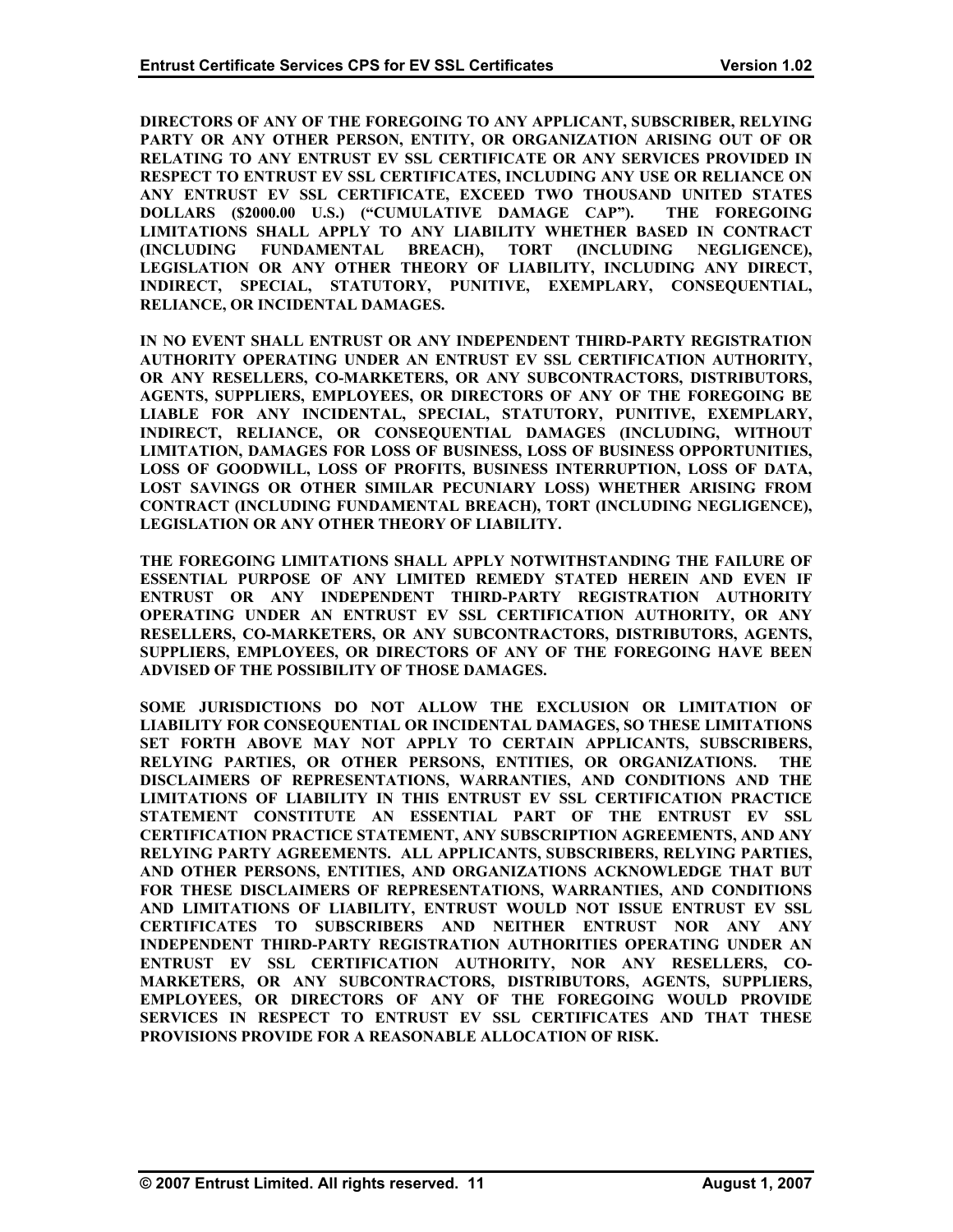# **2.2.1.4 Other Exclusions**

Without limitation, neither Entrust nor any independent third-party Registration Authorities operating under an Entrust EV SSL Certification Authority, nor any Resellers or Co-marketers, or any subcontractors, distributors, agents, suppliers, employees, or directors of any of the foregoing shall be liable to any Applicants, Subscribers, Relying Parties or any other person, entity, or organization for any losses, costs, expenses, liabilities, damages, claims, or settlement amounts arising out of or relating to use of an Entrust EV SSL Certificate or any services provided in respect to an Entrust EV SSL Certificate if:

- (i) the Entrust EV SSL Certificate was issued as a result of errors, misrepresentations, or other acts or omissions of a Subscriber or of any other person, entity, or organization;
- (ii) the Entrust EV SSL Certificate has expired or has been revoked;
- (iii) the Entrust EV SSL Certificate has been modified or otherwise altered;
- (iv) the Subscriber failed to stop using an Entrust EV SSL Certificate after the information contain in such Entrust EV SSL Certificate changed or after circumstances changed so that the information contained in such Entrust EV SSL Certificate became misleading or inaccurate;
- (v) a Subscriber breached the Entrust EV SSL Certification Practice Statement or the Subscriber's Subscription Agreement, or a Relying Party breached the Entrust EV SSL Certification Practice Statement or the Relying Party's Relying Party Agreement;
- (vi) the Private Key associated with the Entrust EV SSL Certificate has been Compromised; or
- (vii) the Entrust EV SSL Certificate is used other than as permitted by the Entrust EV SSL Certification Practice Statement or is used in contravention of applicable law.

In no event shall Entrust or any independent third-party Registration Authority operating under an Entrust EV SSL Certification Authority, or any Resellers, Co-marketers, or any subcontractors, distributors, agents, suppliers, employees, or directors of any of the foregoing be liable to any Applicant, Subscriber, or any other person, entity, or organization for any losses, costs, liabilities, expenses, damages, claims, or settlement amounts arising out of or relating to the refusal by Entrust or any independent third-party Registration Authority operating under an Entrust EV SSL Certification Authority, or any Resellers, Comarketers, or any subcontractors, distributors, agents, suppliers, employees, or directors of any of the foregoing to issue or request the issuance of an Entrust EV SSL Certificate. In no event shall Entrust or any independent third-party Registration Authority operating under an Entrust EV SSL Certification Authority, or any Resellers, Co-marketers, or any subcontractors, distributors, agents, suppliers, employees, or directors of any of the foregoing be liable to any Applicant, Subscriber, or any other person, entity, or organization for any losses, costs, liabilities, expenses, damages, claims, or settlement amounts arising out of or relating to any delay by Entrust or any independent third-party Registration Authority operating under an Entrust EV SSL Certification Authority, or any Resellers, Co-marketers, or any subcontractors, distributors, agents, suppliers, employees, or directors of any of the foregoing, in issuing or in requesting the issuance of an Entrust EV SSL Certificate.

In no event shall Entrust or any independent third-party Registration Authority operating under an Entrust EV SSL Certification Authority, or any Resellers, Co-marketers, or any subcontractors, distributors, agents, suppliers, employees, or directors of any of the foregoing be liable to any Subscriber, Relying Party, or any other person, entity, or organization for any losses, costs, expenses, liabilities, damages, claims, or settlement amounts arising out of or relating to any proceeding or allegation that an Entrust EV SSL Certificate or any information contained in an Entrust EV SSL Certificate infringes, misappropriates, dilutes, unfairly competes with, or otherwise violates any patent, trademark, copyright, trade secret, or any other intellectual property right or other right of any person, entity, or organization in any jurisdiction.

# **2.2.1.5 Hazardous Activities**

Entrust EV SSL Certificates and the services provided by Entrust in respect to Entrust EV SSL Certificates are not designed, manufactured, or intended for use in or in conjunction with hazardous activities or uses requiring fail-safe performance, including the operation of nuclear facilities, aircraft navigation or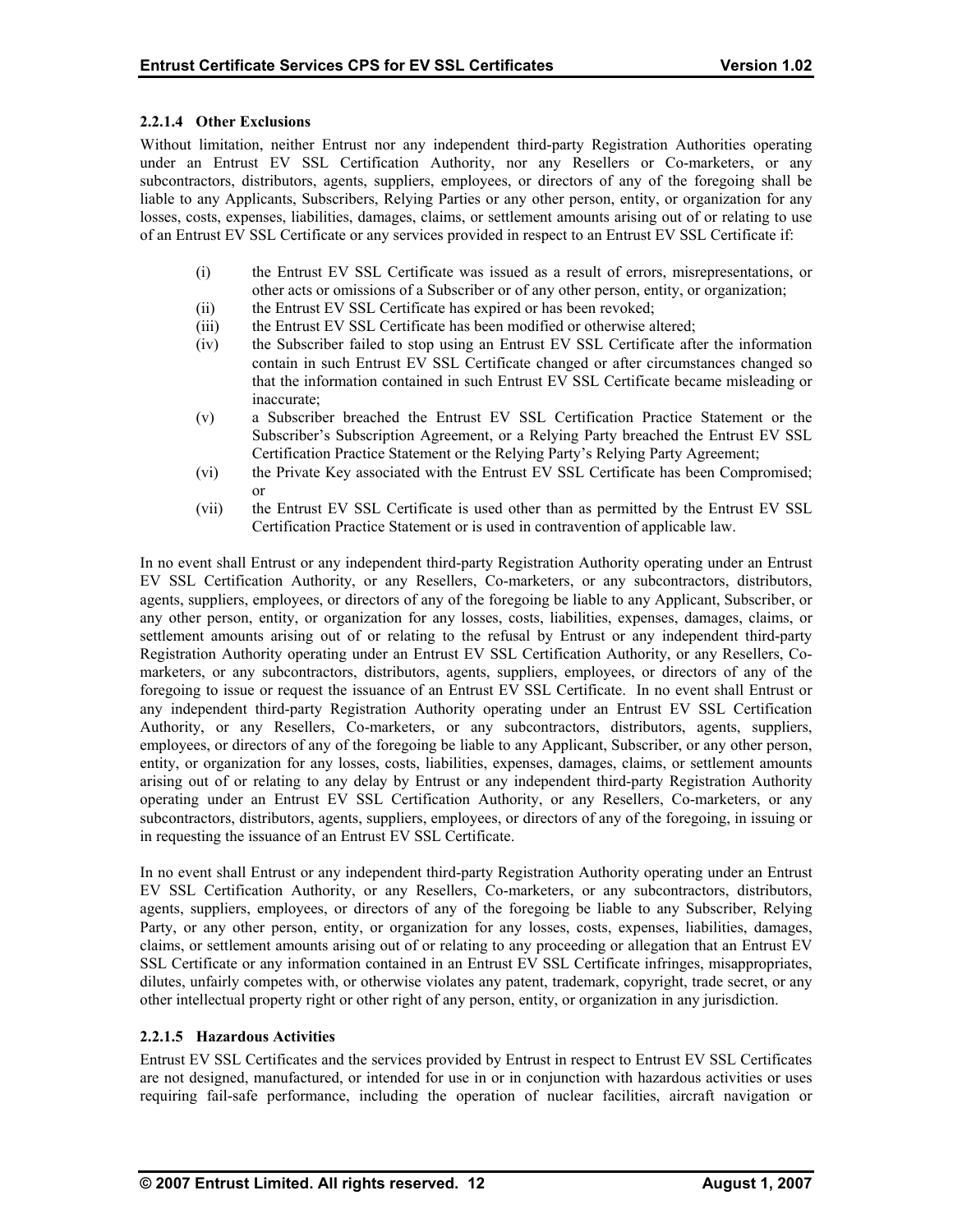<span id="page-17-0"></span>communications systems, air traffic control, medical devices or direct life support machines. Entrust and any independent third-party Registration Authority operating under an Entrust EV SSL Certification Authority, and any Resellers, Co-marketers, and any subcontractors, distributors, agents, suppliers, employees, or directors of any of the foregoing specifically disclaim any and all representations, warranties, and conditions with respect to such uses, whether express, implied, statutory, by usage of trade, or otherwise.

# **2.2.2 RA Liability**

The same liability provisions that apply in Section 2.2.1 with respect to Entrust EV SSL Certification Authorities shall apply with respect to Entrust-operated Registration Authorities and independent thirdparty Registration Authorities operating under Entrust EV SSL Certification Authorities and all Resellers, Co-marketers and all subcontractors, distributors, agents, suppliers, employees, and directors of any of the foregoing.

# **2.3 Financial Responsibility**

Subscribers and Relying Parties shall be responsible for the financial consequences to such Subscribers, Relying Parties, and to any other persons, entities, or organizations for any transactions in which such Subscribers or Relying Parties participate and which use Entrust EV SSL Certificates or any services provided in respect to Entrust EV SSL Certificates. Entrust makes no representations and gives no warranties or conditions regarding the financial efficacy of any transaction completed utilizing an Entrust EV SSL Certificate or any services provided in respect to Entrust EV SSL Certificates and neither Entrust nor any independent third-party Registration Authority operating under an Entrust EV SSL Certification Authority, nor any Resellers, Co-marketers, nor any subcontractors, distributors, agents, suppliers, employees, or directors of any of the foregoing shall have any liability except as explicitly set forth herein in respect to the use of or reliance on an Entrust EV SSL Certificate or any services provided in respect to Entrust EV SSL Certificates.

# **2.3.1 Indemnification by Relying Parties**

RELYING PARTIES SHALL INDEMNIFY AND HOLD ENTRUST AND ALL INDEPENDENT THIRD-PARTY REGISTRATION AUTHORITIES OPERATING UNDER AN ENTRUST EV SSL CERTIFICATION AUTHORITY, AND ALL RESELLERS, CO-MARKETERS, AND ALL SUBCONTRACTORS, DISTRIBUTORS, AGENTS, SUPPLIERS, EMPLOYEES, AND DIRECTORS OF ANY OF THE FOREGOING (COLLECTIVELY, THE "INDEMNIFIED PARTIES") HARMLESS FROM AND AGAINST ANY AND ALL LIABILITIES, LOSSES, COSTS, EXPENSES, DAMAGES, CLAIMS, AND SETTLEMENT AMOUNTS (INCLUDING REASONABLE ATTORNEY'S FEES, COURT COSTS, AND EXPERT'S FEES) ARISING OUT OF OR RELATING TO ANY USE OR RELIANCE BY A RELYING PARTY ON ANY ENTRUST EV SSL CERTIFICATE OR ANY SERVICE PROVIDED IN RESPECT TO ENTRUST EV SSL CERTIFICATES, INCLUDING (I) LACK OF PROPER VALIDATION OF AN ENTRUST EV SSL CERTIFICATE BY A RELYING PARTY, (II) RELIANCE BY THE RELYING PARTY ON AN EXPIRED OR REVOKED ENTRUST EV SSL CERTIFICATE, (III) USE OF AN ENTRUST EV SSL CERTIFICATE OTHER THAN AS PERMITTED BY THE ENTRUST EV SSL CERTIFICATION PRACTICE STATEMENT, THE SUBSCRIPTION AGREEMENT, ANY RELYING PARTY AGREEMENT, AND APPLICABLE LAW, (IV) FAILURE BY A RELYING PARTY TO EXERCISE REASONABLE JUDGMENT IN THE CIRCUMSTANCES IN RELYING ON AN ENTRUST EV SSL CERTIFICATE, OR (V) ANY CLAIM OR ALLEGATION THAT THE RELIANCE BY A RELYING PARTY ON AN ENTRUST EV SSL CERTIFICATE OR THE INFORMATION CONTAINED IN AN ENTRUST EV SSL CERTIFICATE INFRINGES, MISAPPROPRIATES, DILUTES, UNFAIRLY COMPETES WITH, OR OTHERWISE VIOLATES THE RIGHTS INCLUDING INTELLECTUAL PROPERTY RIGHTS OR ANY OTHER RIGHTS OF ANYONE IN ANY JURISDICTION. NOTWITHSTANDING THE FOREGOING, RELYING PARTIES SHALL NOT BE OBLIGATED TO PROVIDE ANY INDEMNIFICATION TO AN INDEMNIFIED PARTY IN RESPECT TO ANY LIABILITIES, LOSSES, COSTS, EXPENSES, DAMAGES, CLAIMS, AND SETTLEMENT AMOUNTS (INCLUDING REASONABLE ATTORNEY'S FEES, COURT COSTS AND EXPERT'S FEES) TO THE EXTENT THAT SUCH LIABILITIES, LOSSES, COSTS,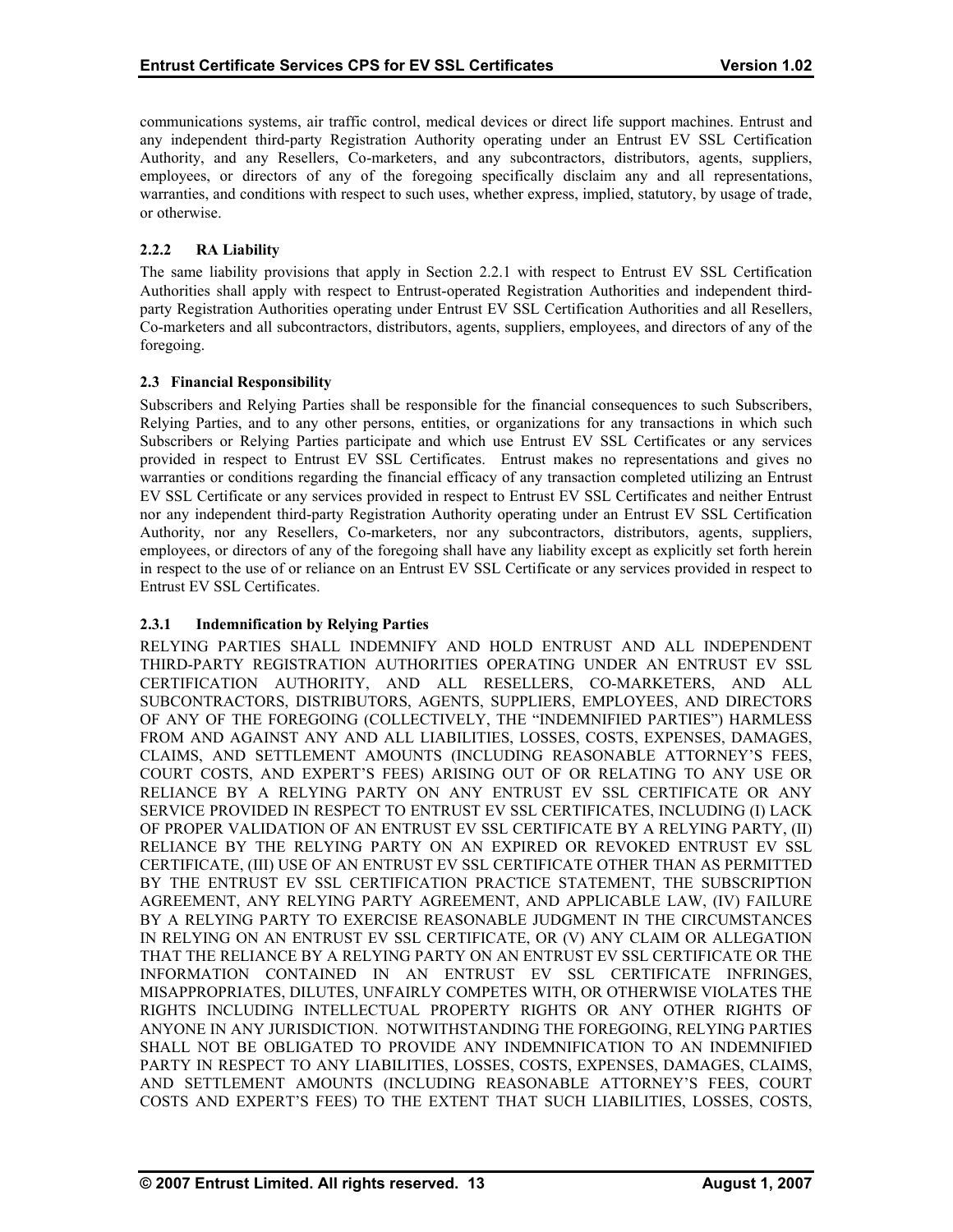<span id="page-18-0"></span>EXPENSES, DAMAGES, CLAIMS, AND SETTLEMENT AMOUNTS (INCLUDING REASONABLE ATTORNEY'S FEES, COURT COSTS, AND EXPERT'S FEES) ARISE OUT OF OR RELATE TO ANY WILLFUL MISCONDUCT BY SUCH INDEMNIFIED PARTY.

# **2.3.1.1 Indemnification by Subscribers**

SUBSCRIBERS SHALL INDEMNIFY AND HOLD ENTRUST AND ALL INDEPENDENT THIRD-PARTY REGISTRATION AUTHORITIES OPERATING UNDER AN ENTRUST EV SSL CERTIFICATION AUTHORITY, AND ALL RESELLERS, CO-MARKETERS, AND ALL SUBCONTRACTORS, DISTRIBUTORS, AGENTS, SUPPLIERS, EMPLOYEES, OR DIRECTORS OF ANY OF THE FOREGOING (COLLECTIVELY, THE "INDEMNIFIED PARTIES") HARMLESS FROM AND AGAINST ANY AND ALL LIABILITIES, LOSSES, COSTS, EXPENSES, DAMAGES, CLAIMS, AND SETTLEMENT AMOUNTS (INCLUDING REASONABLE ATTORNEY'S FEES, COURT COSTS, AND EXPERT'S FEES) ARISING OUT OF OR RELATING TO ANY RELIANCE BY A RELYING PARTY ON ANY ENTRUST EV SSL CERTIFICATE OR ANY SERVICE PROVIDED IN RESPECT TO ENTRUST EV SSL CERTIFICATES, INCLUDING ANY (I) ERROR, MISREPRESENTATION OR OMISSION MADE BY A SUBSCRIBER IN USING OR APPLYING FOR AN ENTRUST EV SSL CERTIFICATE, (II) MODIFICATION MADE BY A SUBSCRIBER TO THE INFORMATION CONTAINED IN AN ENTRUST EV SSL CERTIFICATE, (III) USE OF AN ENTRUST EV SSL CERTIFICATE OTHER THAN AS PERMITTED BY THE ENTRUST EV SSL CERTIFICATION PRACTICE STATEMENT, THE SUBSCRIPTION AGREEMENT, ANY RELYING PARTY AGREEMENT, AND APPLICABLE LAW, (IV) FAILURE BY A SUBSCRIBER TO TAKE THE NECESSARY PRECAUTIONS TO PREVENT LOSS, DISCLOSURE, COMPROMISE OR UNAUTHORIZED USE OF THE PRIVATE KEY CORRESPONDING TO THE PUBLIC KEY IN SUCH SUBSCRIBER'S ENTRUST EV SSL CERTIFICATE, OR (V) ALLEGATION THAT THE USE OF A SUBSCRIBER'S ENTRUST EV SSL CERTIFICATE OR THE INFORMATION CONTAINED IN A SUBSCRIBER'S ENTRUST EV SSL CERTIFICATE INFRINGES, MISAPPROPRIATES, DILUTES, UNFAIRLY COMPETES WITH, OR OTHERWISE VIOLATES THE RIGHTS INCLUDING INTELLECTUAL PROPERTY RIGHTS OR ANY OTHER RIGHTS OF ANYONE IN ANY JURISDICTION. NOTWITHSTANDING THE FOREGOING, A SUBSCRIBER SHALL NOT BE OBLIGATED TO PROVIDE ANY INDEMNIFICATION TO AN INDEMNIFIED PARTY IN RESPECT TO ANY LIABILITIES, LOSSES, COSTS, EXPENSES, DAMAGES, CLAIMS, AND SETTLEMENT AMOUNTS (INCLUDING REASONABLE ATTORNEY'S FEES, COURT COSTS AND EXPERTS FEES) TO THE EXTENT THAT SUCH LIABILITIES, LOSSES, COSTS, EXPENSES, DAMAGES, CLAIMS, AND SETTLEMENT AMOUNTS (INCLUDING REASONABLE ATTORNEY'S FEES, COURT COSTS, AND EXPERT'S FEES) ARISE OUT OF OR RELATE TO ANY WILLFUL MISCONDUCT BY SUCH INDEMNIFIED PARTY.

# **2.3.2 Fiduciary Relationships**

Nothing contained in this Entrust EV SSL Certification Practice Statement, or in any Subscription Agreement, or any Relying Party Agreement shall be deemed to constitute either Entrust or any independent third-party Registration Authority operating under an Entrust EV SSL Certification Authority, or any Resellers, Co-marketers, or any subcontractors, distributors, agents, suppliers, employees, or directors of any of the foregoing, the fiduciary, partner, agent, trustee, or legal representative of any Applicant, Subscriber, Relying Party or any other person, entity, or organization or to create any fiduciary relationship between either Entrust or any independent third-party Registration Authority operating under an Entrust EV SSL Certification Authority, or any Resellers, Co-marketers, or any subcontractors, distributors, agents, suppliers, employees, or directors of any of the foregoing and any Subscriber, Applicant, Relying Party or any other person, entity, or organization, for any purpose whatsoever. Nothing in the Entrust EV SSL Certification Practice Statement, or in any Subscription Agreement or any Relying Party Agreement shall confer on any Subscriber, Applicant, Relying Party, or any other third party, any authority to act for, bind, or create or assume any obligation or responsibility, or make any representation on behalf of Entrust or any independent third-party Registration Authority operating under an Entrust EV SSL Certification Authority, or any Resellers, Co-marketers, or any subcontractors, distributors, agents, suppliers, employees, or directors of any of the foregoing.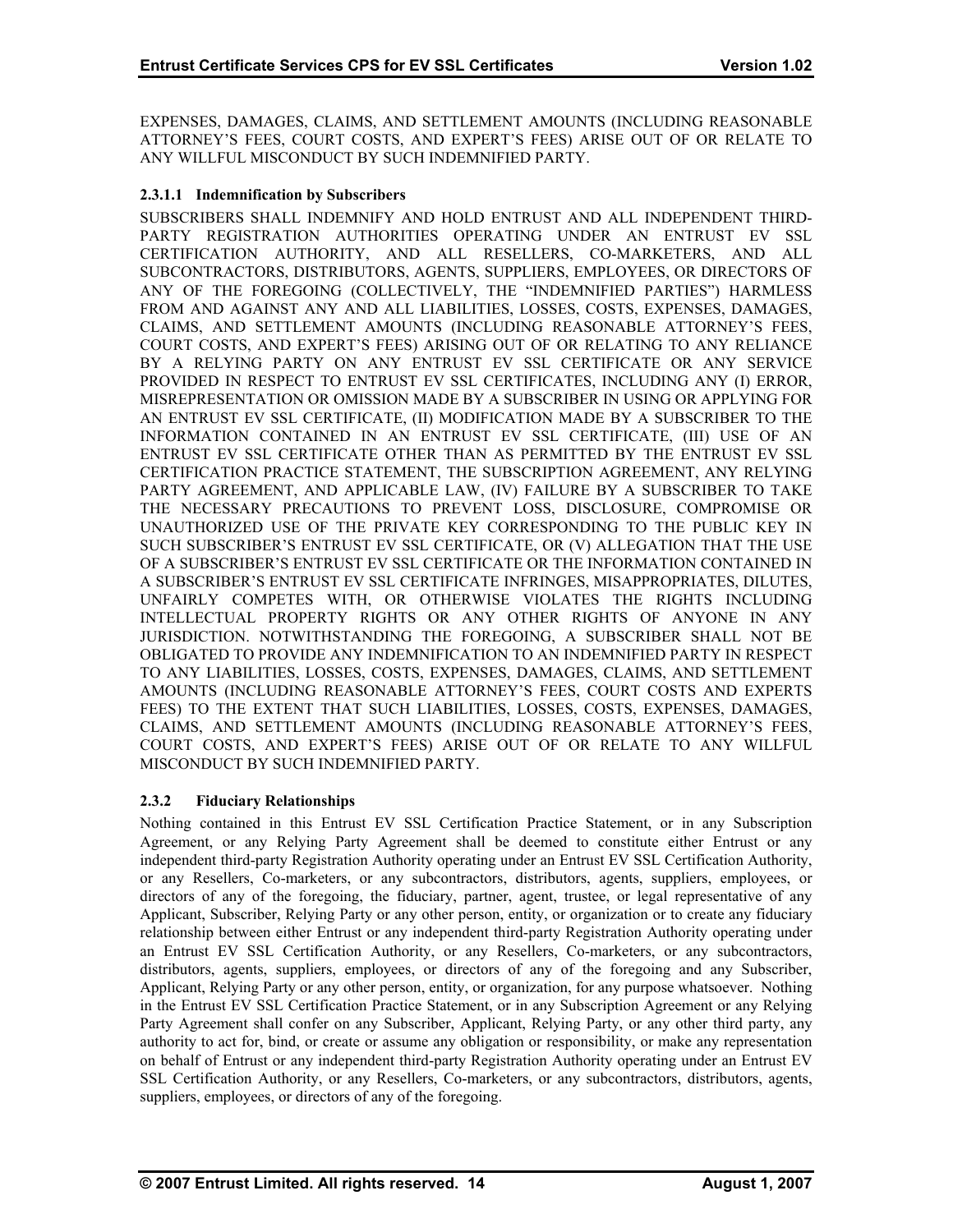# <span id="page-19-0"></span>**2.3.3 Administrative Processes**

No Stipulation.

# **2.4 Interpretation and Enforcement**

# **2.4.1 Governing Law**

The laws of the Province of Ontario, Canada, excluding its conflict of laws rules, shall govern the construction, validity, interpretation, enforceability and performance of the Entrust EV SSL Certification Practice Statement, all Subscription Agreements and all Relying Party Agreements. The application of the United Nations Convention on Contracts for the International Sale of Goods to the Entrust EV SSL Certification Practice Statement, any Subscription Agreements, and any Relying Party Agreements is expressly excluded. Any dispute arising out of or in respect to the Entrust EV SSL Certification Practice Statement, any Subscription Agreement, any Relying Party Agreement, or in respect to any Entrust EV SSL Certificates or any services provided in respect to any Entrust EV SSL Certificates that is not resolved by alternative dispute resolution, shall be brought in the provincial or federal courts sitting in Ottawa, Ontario, and each person, entity, or organization hereby agrees that such courts shall have personal and exclusive jurisdiction over such disputes. In the event that any matter is brought in a provincial or federal court, Applicants, Subscribers, and Relying Parties waive any right that such Applicants, Subscribers, and Relying Parties may have to a jury trial.

# **2.4.1.1 Force Majeure**

Neither Entrust nor any independent third-party Registration Authority operating under an Entrust EV SSL Certification Authority, nor any Resellers, Co-marketers, nor any subcontractors, distributors, agents, suppliers, employees, or directors of any of the foregoing shall be in default hereunder or liable for any losses, costs, expenses, liabilities, damages, claims, or settlement amounts arising out of or related to delays in performance or from failure to perform or comply with the terms of the Entrust EV SSL Certification Practice Statement, any Subscription Agreement, or any Relying Party Agreement due to any causes beyond its reasonable control, which causes include acts of God or the public enemy, riots and insurrections, war, accidents, fire, strikes and other labor difficulties (whether or not Entrust is in a position to concede to such demands), embargoes, judicial action, failure or default of any superior certification authority, lack of or inability to obtain export permits or approvals, necessary labor, materials, energy, utilities, components or machinery, acts of civil or military authorities.

# **2.4.1.2 Interpretation**

All references in this Entrust EV SSL Certification Practice Statement to "Sections" refer to the sections of this Entrust EV SSL Certification Practice Statement. As used in this Entrust EV SSL Certification Practice Statement, neutral pronouns and any variations thereof shall be deemed to include the feminine and masculine and all terms used in the singular shall be deemed to include the plural, and vice versa, as the context may require. The words "hereof", "herein", and "hereunder" and other words of similar import refer to this Entrust EV SSL Certification Practice Statement as a whole, as the same may from time to time be amended or supplemented, and not to any subdivision contained in this Entrust EV SSL Certification Practice Statement. The word "including" when used herein is not intended to be exclusive and means "including, without limitation."

#### **2.4.2 Severability, Survival, Merger, Notice**

# **2.4.2.1 Severability**

Whenever possible, each provision of the Entrust EV SSL Certification Practice Statement, any Subscription Agreements, and any Relying Party Agreements shall be interpreted in such a manner as to be effective and valid under applicable law. If the application of any provision of the Entrust EV SSL Certification Practice Statement, any Subscription Agreements, or any Relying Party Agreements or any portion thereof to any particular facts or circumstances shall be held to be invalid or unenforceable by an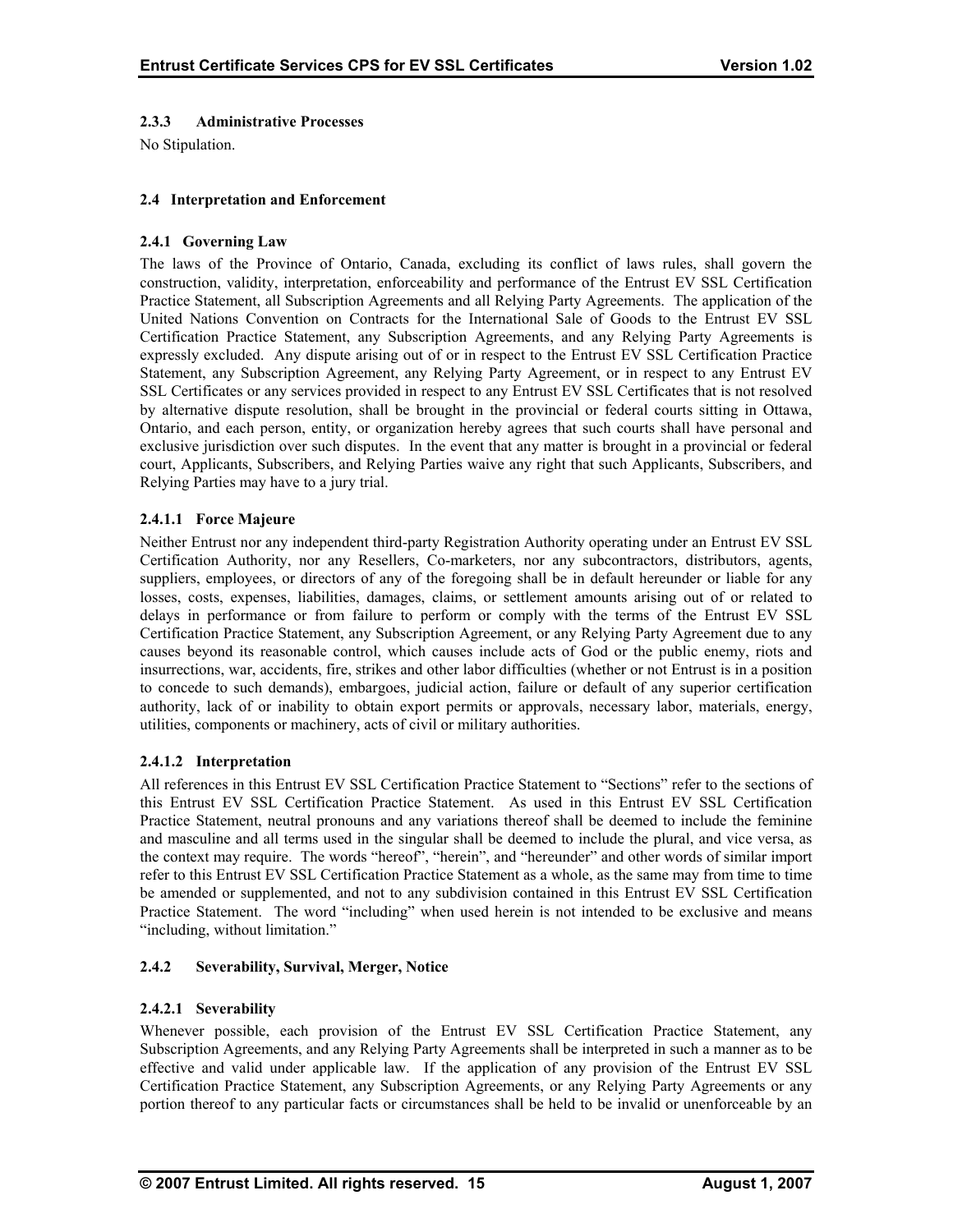arbitrator or court of competent jurisdiction, then (i) the validity and enforceability of such provision as applied to any other particular facts or circumstances and the validity of other provisions of the Entrust EV SSL Certification Practice Statement, any Subscription Agreements, or any Relying Party Agreements shall not in any way be affected or impaired thereby, and (ii) such provision shall be enforced to the maximum extent possible so as to effect its intent and it shall be reformed without further action to the extent necessary to make such provision valid and enforceable.

**FOR GREATER CERTAINTY, IT IS EXPRESSLY UNDERSTOOD AND AGREED THAT EVERY PROVISION OF THE ENTRUST EV SSL CERTIFICATION PRACTICE STATEMENT, ANY SUBSCRIPTION AGREEMENTS, OR ANY RELYING PARTY AGREEMENTS THAT DEAL WITH (I) LIMITATION OF LIABILITY OR DAMAGES, (II) DISCLAIMERS OF REPRESENTATIONS, WARRANTIES, CONDITIONS, OR LIABILITIES, OR (III) INDEMNIFICATION, IS EXPRESSLY INTENDED TO BE SEVERABLE FROM ANY OTHER PROVISIONS OF THE ENTRUST EV SSL CERTIFICATION PRACTICE STATEMENT, ANY SUBSCRIPTION AGREEMENTS, OR ANY RELYING PARTY AGREEMENTS AND SHALL BE SO INTERPRETED AND ENFORCED.** 

# **2.4.2.2 Survival**

The provisions of the section entitled "Definitions" and sections 2.1.3.1, 2.1.4.1, 2.2, 2.3, 2.4, 2.8, 2.9, 3.1.5, 3.1.6, 4.6 and 8.2 shall survive termination or expiration of the Entrust EV SSL Certification Practice Statement, any Subscription Agreements, and any Relying Party Agreements. All references to sections that survive termination of the Entrust EV SSL Certification Practice Statement, any Subscription Agreements, and any Relying Party Agreements, shall include all sub-sections of such sections. All payment obligations shall survive any termination or expiration of the Entrust EV SSL Certification Practice Statement, any Subscription Agreements, and any Relying Party Agreements.

# **2.4.2.3 Merger**

The Entrust EV SSL Certification Practice Statement, the Subscription Agreements, and the Relying Party Agreements state all of the rights and obligations of Entrust, any independent third-party Registration Authorities operating under an Entrust EV SSL Certification Authority, any Resellers, Co-marketers, and any subcontractors, distributors, agents, suppliers, employees, or directors of any of the foregoing, and any Applicant, Subscriber, or Relying Party and any other persons, entities, or organizations in respect to the subject matter hereof and thereof and such rights and obligations shall not be augmented or derogated by any prior agreements, communications, or understandings of any nature whatsoever whether oral or written. The rights and obligations of Entrust, any independent third-party Registration Authorities operating under an Entrust EV SSL Certification Authority, any Resellers, Co-marketers, and any subcontractors, distributors, agents, suppliers, employees, and directors of any of the foregoing may not be modified or waived orally and may be modified only in a writing signed or authenticated by a duly authorized representative of Entrust.

#### **2.4.2.4 Conflict of Provisions**

In the event of a conflict between the provisions of the Entrust EV SSL Certification Practice Statement and any express written agreement between Entrust or an independent third-party Registration Authority operating under an Entrust EV SSL Certification Authority and a Subscriber or Relying Party, with respect to Entrust EV SSL Certificates or any services provided in respect to Entrust EV SSL Certificates, such other express written agreement shall take precedence. In the event of any inconsistency between the provisions of this Entrust EV SSL Certification Practice Statement and the provisions of any Subscription Agreement or any Relying Party Agreement, the terms and conditions of this Entrust EV SSL Certification Practice Statement shall govern.

# **2.4.2.5 Waiver**

The failure of Entrust to enforce, at any time, any of the provisions of this Entrust EV SSL Certification Practice Statement, a Subscription Agreement with Entrust, or a Relying Party Agreement with Entrust or the failure of Entrust to require, at any time, performance by any Applicant, Subscriber, Relying Party or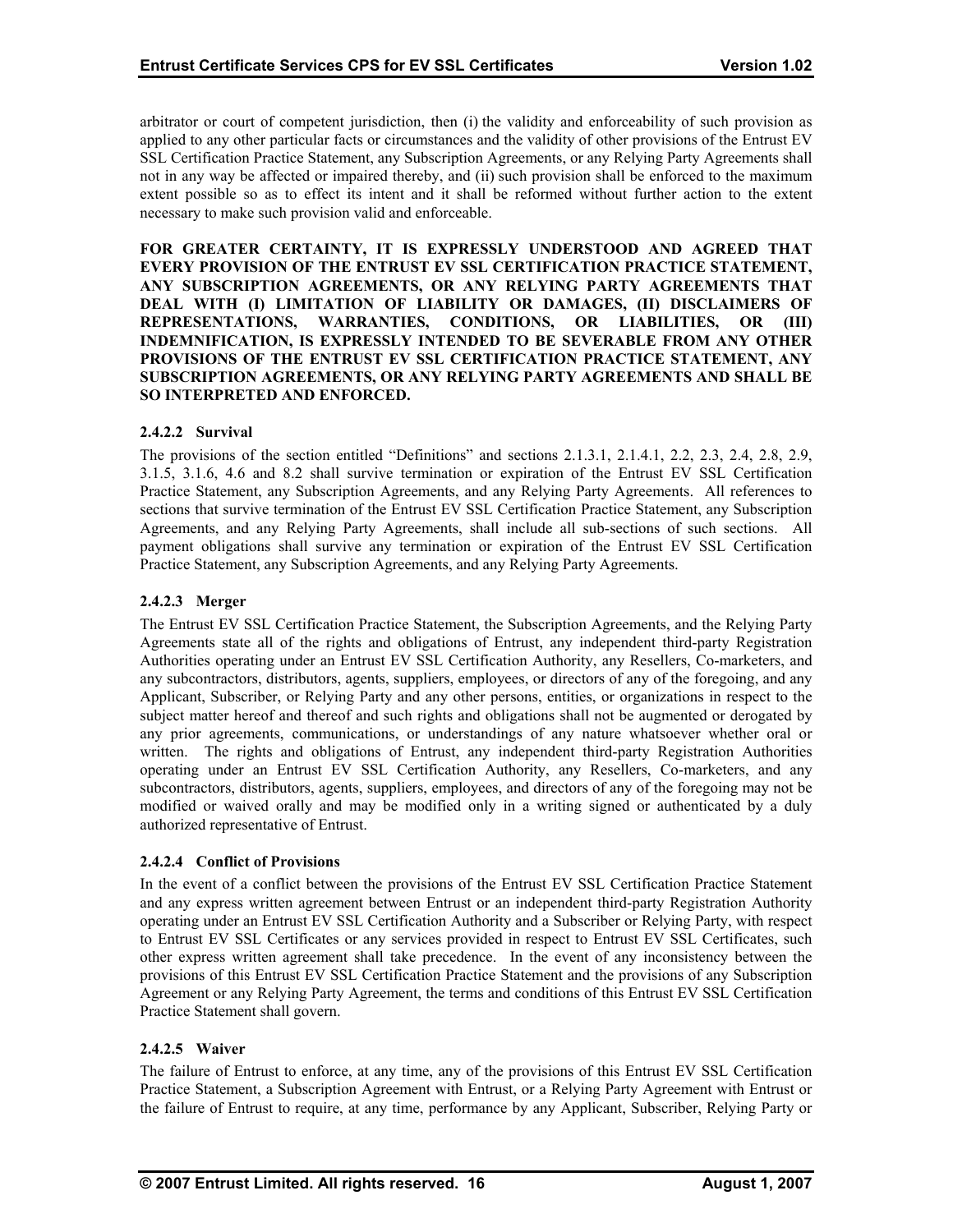any other person, entity, or organization of any of the provisions of this Entrust EV SSL Certification Practice Statement, a Subscription Agreement with Entrust, or a Relying Party Agreement with Entrust, shall in no way be construed to be a present or future waiver of such provisions, nor in any way affect the ability of Entrust to enforce each and every such provision thereafter. The express waiver by Entrust of any provision, condition, or requirement of this Entrust EV SSL Certification Practice Statement, a Subscription Agreement with Entrust, or a Relying Party Agreement with Entrust shall not constitute a waiver of any future obligation to comply with such provision, condition, or requirement. The failure of an independent third-party Registration Authority or Reseller operating under an Entrust EV SSL Certification Authority ("Registration Authority") to enforce, at any time, any of the provisions of a this Entrust EV SSL Certification Practice Statement, any Subscription Agreement with such Registration Authority, or any Relying Party Agreement with such Registration Authority or the failure to require by such Registration Authority, at any time, performance by any Applicant, Subscriber, Relying Party or any other person, entity, or organization of this Entrust EV SSL Certification Practice Statement, any Subscription Agreement with such Registration Authority, or any Relying Party Agreement with such Registration Authority shall in no way be construed to be a present or future waiver of such provisions, nor in any way affect the ability of such Registration Authority to enforce each and every such provision thereafter. The express waiver by a Registration Authority of any provision, condition, or requirement of a Subscription Agreement with such Registration Authority or a Relying Party Agreement with such Registration Authority shall not constitute a waiver of any future obligation to comply with such provision, condition, or requirement.

# **2.4.2.6 Notice**

Any notice to be given by a Subscriber, Applicant, or Relying Party to Entrust under this Entrust EV SSL Certification Practice Statement, a Subscription Agreement, or a Relying Party Agreement shall be given in writing to the address specified in Section 1.4 by prepaid receipted mail, facsimile, or overnight courier, and shall be effective as follows (i) in the case of facsimile or courier, on the next Business Day, and (ii) in the case of receipted mail, five (5) Business Days following the date of deposit in the mail. Any notice to be given by Entrust under the Entrust EV SSL Certification Practice Statement, any Subscription Agreement, or any Relying Party Agreement shall be given by email or by facsimile or courier to the last address, email address or facsimile number for the Subscriber on file with Entrust. In the event of notice by email, the notice shall become effective on the next Business Day. In the event of notice by prepaid receipted mail, facsimile, or overnight courier, notice shall become effective as specified in (i) or (ii), depending on the means of notice utilized.

# **2.4.2.7 Assignment**

Entrust EV SSL Certificates and the rights granted under the Entrust EV SSL Certification Practice Statement, any Subscription Agreement, or any Relying Party Agreement are personal to the Applicant, Subscriber, or Relying Party that entered into the Subscription Agreement or Relying Party Agreement and cannot be assigned, sold, transferred, or otherwise disposed of, whether voluntarily, involuntarily, by operation of law, or otherwise, without the prior written consent of Entrust or the Registration Authority under an Entrust EV SSL Certification Authority with which such Applicant, Subscriber, or Relying Party has contracted. Any attempted assignment or transfer without such consent shall be void and shall automatically terminate such Applicant's, Subscriber's or Relying Party's rights under the Entrust EV SSL Certification Practice Statement, any Subscription Agreement, or any Relying Party Agreement. Entrust may assign, sell, transfer, or otherwise dispose of the Entrust EV SSL Certification Practice Statement, any Subscription Agreements, or any Relying Party Agreements together with all of its rights and obligations under the Entrust EV SSL Certification Practice Statement, any Subscription Agreements, and any Relying Party Agreements (i) to an Affiliate, or (ii) as part of a sale, merger, or other transfer of all or substantially all the assets or stock of the business of Entrust to which the Entrust EV SSL Certification Practice Statement, the Subscription Agreements, and Relying Party Agreements relate. Subject to the foregoing limits, this Agreement shall be binding upon and shall inure to the benefit of permitted successors and assigns of Entrust, any third-party Registration Authorities operating under the Entrust Certification Authorities, Applicants, Subscribers, and Relying Parties, as the case may be.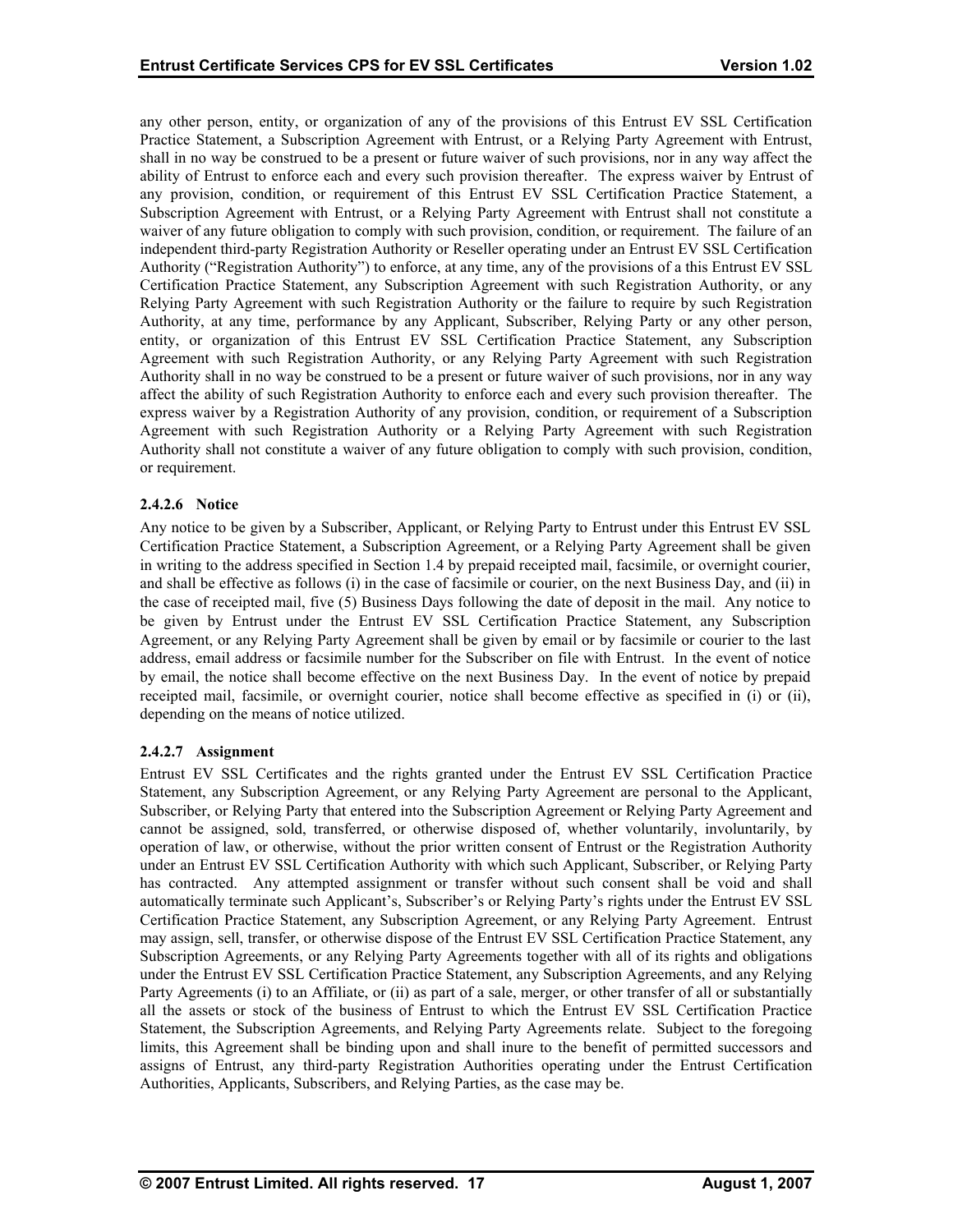# <span id="page-22-0"></span>**2.4.3 Dispute Resolution Procedures**

Any disputes between a Subscriber or an Applicant and Entrust or any third-party Registration Authorities operating under the Entrust Certification Authorities, or a Relying Party and Entrust or any third-party Registration Authorities operating under the Entrust Certification Authorities, shall be submitted to mediation in accordance with the Commercial Mediation Rules of the American Arbitration Association which shall take place in English in Ottawa, Ontario. In the event that a resolution to such dispute cannot be achieved through mediation within thirty (30) days, the dispute shall be submitted to binding arbitration. The arbitrator shall have the right to decide all questions of arbitrability. The dispute shall be finally settled by arbitration in accordance with the rules of the American Arbitration Association, as modified by this provision. Such arbitration shall take place in English in Ottawa, Ontario, before a sole arbitrator appointed by the American Arbitration Association (AAA) who shall be appointed by the AAA from its Technology Panel and shall be reasonably knowledgeable in electronic commerce disputes. The arbitrator shall apply the laws of the Province of Ontario, without regard to its conflict of laws provisions, and shall render a written decision within thirty (30) days from the date of close of the arbitration hearing, but no more than one (1) year from the date that the matter was submitted for arbitration. The decision of the arbitrator shall be binding and conclusive and may be entered in any court of competent jurisdiction. In each arbitration, the prevailing party shall be entitled to an award of all or a portion of its costs in such arbitration, including reasonable attorney's fees actually incurred. Nothing in the Entrust EV SSL Certification Practice Statement, or in any Subscription Agreement, or any Relying Party Agreement shall preclude Entrust or any third-party Registration Authorities operating under the Entrust Certification Authorities from applying to any court of competent jurisdiction for temporary or permanent injunctive relief, without breach of this Section 2.4.3 and without any abridgment of the powers of the arbitrator, with respect to any (i) alleged Compromise that affects the integrity of an Entrust EV SSL Certificate, or (ii) alleged breach of the terms and conditions of the Entrust EV SSL Certification Practice Statement, any Subscription Agreement, or any Relying Party Agreement. The institution of any arbitration or any action shall not relieve an Applicant, Subscriber or Relying Party of its obligations under the Entrust EV SSL Certification Practice Statement, any Subscription Agreement, or any Relying Party Agreement.

# **2.4.3.1 Limitation Period on Arbitrations and Actions**

Any and all arbitrations or legal actions in respect to a dispute that is related to an Entrust EV SSL Certificate or any services provided in respect to an Entrust EV SSL Certificate shall be commenced prior to the end of one (1) year after (i) the expiration or revocation of the Entrust EV SSL Certificate in dispute, or (ii) the date of provision of the disputed service or services in respect to the Entrust EV SSL Certificate in dispute, whichever is sooner. If any arbitration or action in respect to a dispute that is related to an Entrust EV SSL Certificate or any service or services provided in respect to an Entrust EV SSL Certificate is not commenced prior to such time, any party seeking to institute such an arbitration or action shall be barred from commencing or proceeding with such arbitration or action.

# **2.5 Fees**

The fees for services provided by Entrust in respect to Entrust EV SSL Certificates are set forth in the Entrust Repository. These fees are subject to change, and any such changes shall become effective immediately after posting in the Entrust Repository. The fees for services provided by independent thirdparty Registration Authorities, Resellers and Co-marketers in respect to Entrust EV SSL Certificates are set forth on the web sites operated by such Registration Authorities, Resellers and Co-marketers. These fees are subject to change, and any such changes shall become effective immediately after posting in such web sites.

# **2.5.1 Certificate Issuance or Renewal Fees**

See the Entrust Repository for the fees charged by Entrust. See the web sites operated by Registration Authorities operating under the Entrust Certification Authorities, Resellers, and Co-marketers for the fees charged by such Registration Authorities, Resellers, and Co-marketers.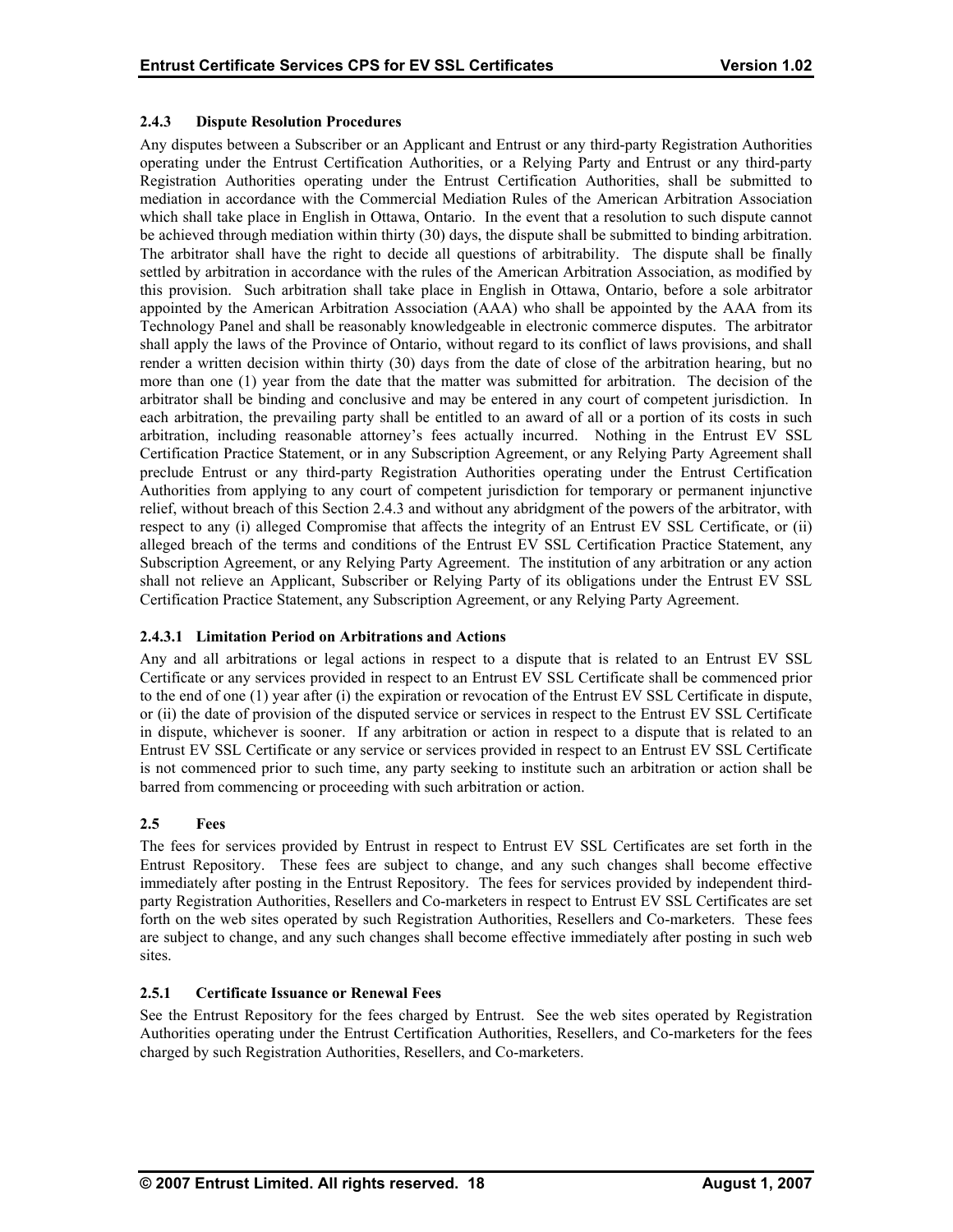# <span id="page-23-0"></span>**2.5.2 Certificate Access Fees**

See the Entrust Repository for the fees charged by Entrust. See the web sites operated by Registration Authorities operating under the Entrust Certification Authorities, Resellers, and Co-marketers for the fees charged by such Registration Authorities, Resellers, and Co-marketers.

# **2.5.3 Revocation or Status Information Access Fees**

See the Entrust Repository for the fees charged by Entrust. See the web sites operated by Registration Authorities operating under the Entrust Certification Authorities, Resellers, and Co-marketers for the fees charged by such Registration Authorities, Resellers, and Co-marketers.

## **2.5.4 Fees for Other Services such as Policy Information**

See the Entrust Repository for the fees charged by Entrust. See the web sites operated by Registration Authorities operating under the Entrust Certification Authorities, Resellers, and Co-marketers for the fees charged by such Registration Authorities, Resellers, and Co-marketers.

# **2.5.5 Refund Policy**

Neither Entrust nor any Registration Authorities operating under the Entrust Certification Authorities nor any Resellers or Co-Marketers provide any refunds for Entrust EV SSL Certificates or services provided in respect to Entrust EV SSL Certificates.

#### **2.6 Publication and Repositories**

Entrust maintains the Entrust Repository to store various information related to Entrust EV SSL Certificates and the operation of Entrust EV SSL Certification Authorities, Entrust Registration Authorities, and third-party Registration Authorities operating under the Entrust EV SSL Certification Authorities. The Entrust EV SSL Certification Practice Statement and various other related information is published in the Entrust Repository. The Entrust EV SSL Certification Practice Statement is also available from Entrust in hard copy upon request.

#### **2.6.1 Publication of CA Information**

The following Entrust EV SSL Certificate information is published in the Entrust Repository:

- (i) the Entrust EV SSL Certification Practice Statement;
- (ii) information and agreements regarding the subscription for and reliance on Entrust EV SSL Certificates; and
- (iii) revocations of Entrust EV SSL Certificates performed by an Entrust EV SSL Certification Authority, published in a Certificate Revocation List (CRL).

The data formats used for Entrust EV SSL Certificates and for Certificate Revocation Lists in the Entrust Repository are in accordance with the associated definitions in Section 7.

# **2.6.2 Frequency of Publication**

The Entrust EV SSL Certification Practice Statement may be re-issued and published in accordance with the policy set forth in Section 8.

#### **2.6.3 Access Controls**

The Entrust EV SSL Certification Practice Statement is published in the Entrust Repository. The Entrust EV SSL Certification Practice Statement will be available to all Applicants, Subscribers and Relying Parties, but may only be modified by the Entrust Policy Authority.

#### **2.6.4 Repositories**

The Entrust EV SSL Certification Authorities maintain the Entrust Repositories to allow access to Entrust EV SSL Certificate-related and CRL information. The information in the Entrust Repositories is accessible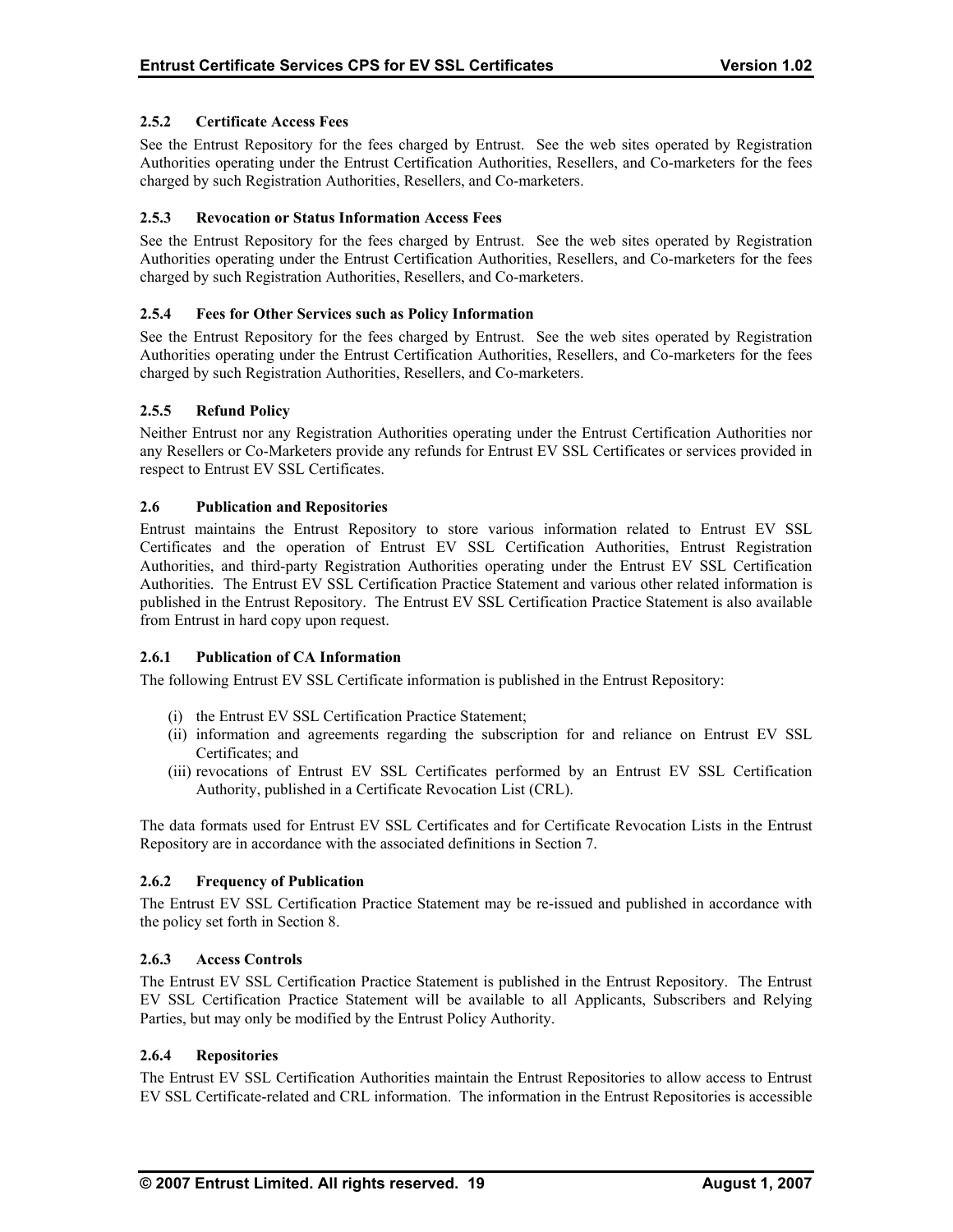<span id="page-24-0"></span>through a web interface and is periodically updated as set forth in this Entrust EV SSL Certification Practice Statement. The Entrust Repositories are the only approved source for CRL and other information about Entrust EV SSL Certificates.

## **2.7 Compliance Audit**

This sub-section describes the stipulations with respect to audit by an independent third party. In addition to these audits, the Entrust EV SSL Certification Authorities strictly control service quality by performing ongoing self audits as prescribed in the Guidelines.

# **2.7.1 Frequency of Entity Compliance Audit**

Entrust EV SSL Certification Authorities, Entrust-operated Registration Authorities, and independent third-party Registration Authorities operating under the Entrust EV SSL Certification Authorities shall be audited once per calendar year for compliance with the practices and procedures set forth in the Entrust EV SSL Certification Practice Statement. If the results of an audit report recommend remedial action, Entrust or the applicable independent third-party Registration Authority shall initiate corrective action within thirty (30) days of receipt of such audit report.

# **2.7.2 Identity/Qualifications of Auditor**

The compliance audit shall be performed by a certified public accounting firm with a demonstrated competency in the evaluation of Certification Authorities and Registration Authorities and that meets the requirements of the Guidelines. Deloitte & Touche LLP has been selected as the auditor for the Entrust Certification Authorities and for the Entrust-operated Registration Authorities.

# **2.7.3 Auditor's Relationship to Audited Party**

The certified public accounting firm selected to perform the compliance audit for the Entrust EV SSL Certification Authorities, Entrust-operated Registration Authorities, or independent third-party operated Registration Authorities under the Entrust Certification Authorities shall be independent from the entity being audited.

#### **2.7.4 Topics Covered by Audit**

The compliance audit shall test compliance of Entrust EV SSL Certification Authorities, Entrust-operated Registration Authorities, or independent third-party operated Registration Authorities under the Entrust Certification Authorities against the policies and procedures set forth in:

- i. the Entrust EV SSL Certification Practice Statement;
- ii. the WebTrust Program for CAs; and
- iii. the WebTrust EV Program.

#### **2.7.5 Actions Taken as a Result of Deficiency**

Upon receipt of a compliance audit that identifies any deficiencies, the audited Entrust EV SSL Certification Authority, Entrust-operated Registration Authority, or independent third-party operated Registration Authority under an Entrust EV SSL Certification Authority shall use commercially reasonable efforts to correct any such deficiencies in an expeditious manner.

#### **2.7.6 Communication of Results**

The results of all compliance audits shall be communicated, in the case of Entrust EV SSL Certification Authorities, to the Entrust Policy Authority, and, in the case of any Entrust-operated Registration Authorities under an Entrust EV SSL Certification Authorities, to the Entrust Policy Authority, and in the case of third-party Registration Authorities operating under an Entrust EV SSL Certification Authority, to the operational authority for such Registration Authority.

The results of the most recent compliance audit will be posted to the Repository.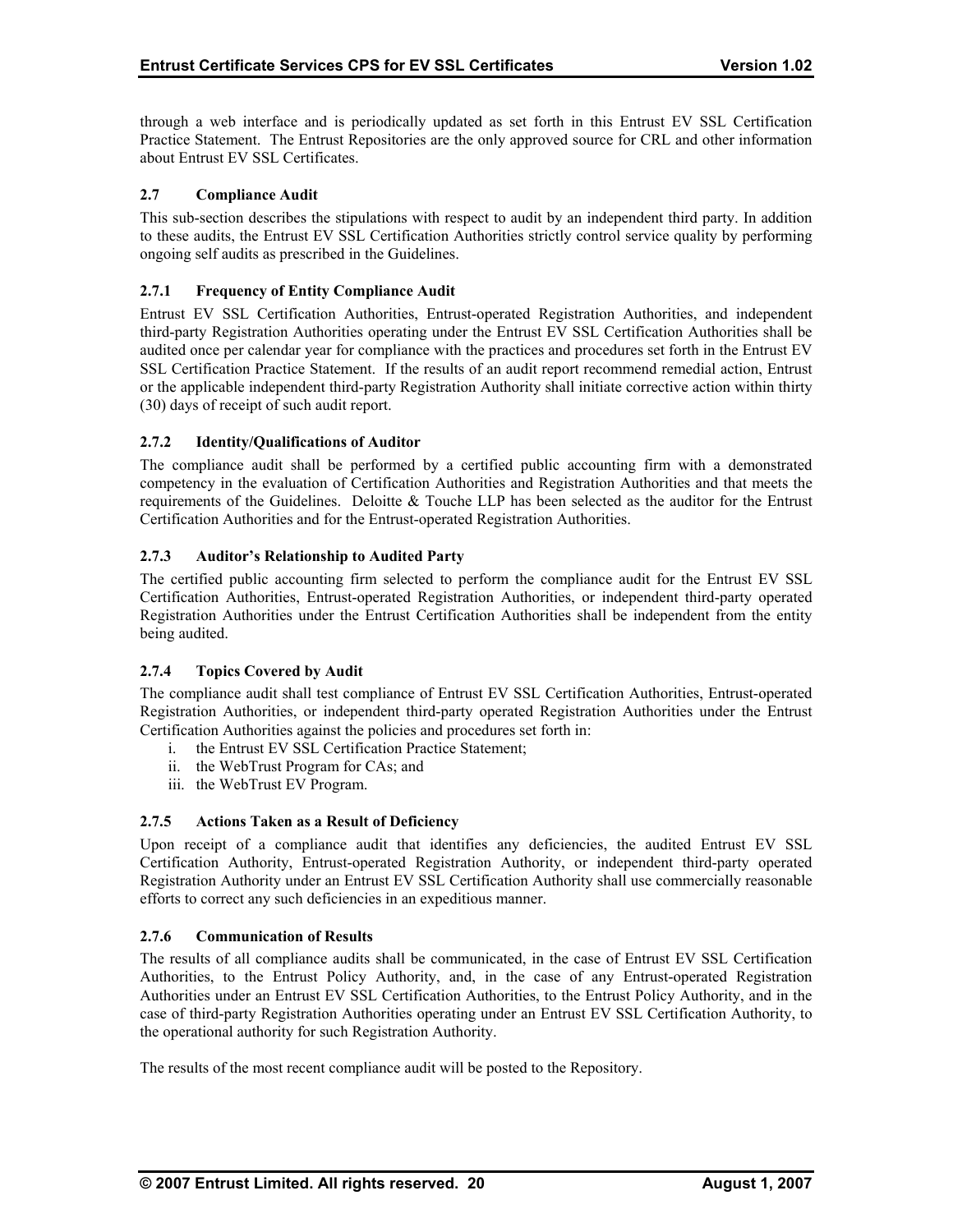# <span id="page-25-0"></span>**2.8 Confidentiality**

Neither Entrust nor any independent third-party Registration Authorities operating under the Entrust Certification Authorities, nor any Resellers or Co-Marketers shall disclose or sell Applicant or Subscriber names (or other information submitted by an Applicant or Subscriber when applying for an Entrust EV SSL Certificate), except in accordance with this Entrust EV SSL Certification Practice Statement, a Subscription Agreement, or a Relying Party Agreement. Entrust and all independent third-party Registration Authorities operating under the Entrust Certification Authorities, and all Resellers and Co-Marketers shall use a commercially reasonable degree of care to prevent such information from being used or disclosed for purposes other than those set forth in the Entrust EV SSL Certification Practice Statement, a Subscription Agreement, or a Relying Party Agreement. Notwithstanding the foregoing, Applicants and Subscribers acknowledge that some of the information supplied with an Entrust EV SSL Certificate Application is incorporated into Entrust EV SSL Certificates and that Entrust and all independent thirdparty Registration Authorities operating under the Entrust Certification Authorities, and all Resellers and Co-Marketers shall be entitled to make such information publicly available.

# **2.8.1 Types of Information to be Kept Confidential**

Information that is supplied by Applicants, Subscribers, or Relying Parties for the subscription for, use of, or reliance upon an Entrust EV SSL Certificate, and which is not included in the information described in Section 2.8.2 below, shall be considered to be confidential. Entrust and independent third-party Registration Authorities under the Entrust Certification Authorities shall be entitled to disclose such information to any subcontractors or agents that are assisting Entrust in the verification of information supplied in Entrust EV SSL Certificate Applications or that are assisting Entrust in the operation of the Entrust EV SSL Certification Authorities or Entrust-operated Registration Authorities. Information considered to be confidential shall not be disclosed unless compelled pursuant to legal, judicial, or administrative proceedings, or otherwise required by law. Entrust and independent third-party Registration Authorities under the Entrust Certification Authorities shall be entitled to disclose information that is considered to be confidential to legal and financial advisors assisting in connection with any such legal, judicial, administrative, or other proceedings required by law, and to potential acquirors, legal counsel, accountants, banks and financing sources and their advisors in connection with mergers, acquisitions, or reorganizations.

# **2.8.2 Types of Information not Considered Confidential**

Information that is included in an Entrust EV SSL Certificate or a Certificate Revocation List shall not be considered confidential. Information contained in the Entrust EV SSL Certification Practice Statement shall not be considered confidential. Without limiting the foregoing, information that (i) was or becomes known through no fault of Entrust, an independent third-party Registration Authority under an Entrust EV SSL Certification Authority, a Reseller, or a Co-marketer, (ii) was rightfully known or becomes rightfully known to Entrust, an independent third-party Registration Authority under the Entrust EV SSL Certification Authority, a Reseller, or a Co-marketer without confidential or proprietary restriction from a source other than the Subscriber, (iii) is independently developed by Entrust, an independent third-party Registration Authority under an Entrust EV SSL Certification Authority, a Reseller, or a Co-marketer, or (iv) is approved by a Subscriber for disclosure, shall not be considered confidential.

# **2.8.3 Disclosure of Certificate Revocation/Suspension Information**

If an Entrust EV SSL Certificate is revoked by an Entrust EV SSL Certification Authority, a serial number will be included in the Certificate Revocation List entry for the revoked Entrust EV SSL Certificate.

# **2.8.4 Release to Law Enforcement Officials**

Entrust, independent third-party Registration Authorities under an Entrust EV SSL Certification Authority, Resellers, and Co-marketers shall have the right to release information that is considered to be confidential to law enforcement officials in compliance with applicable law.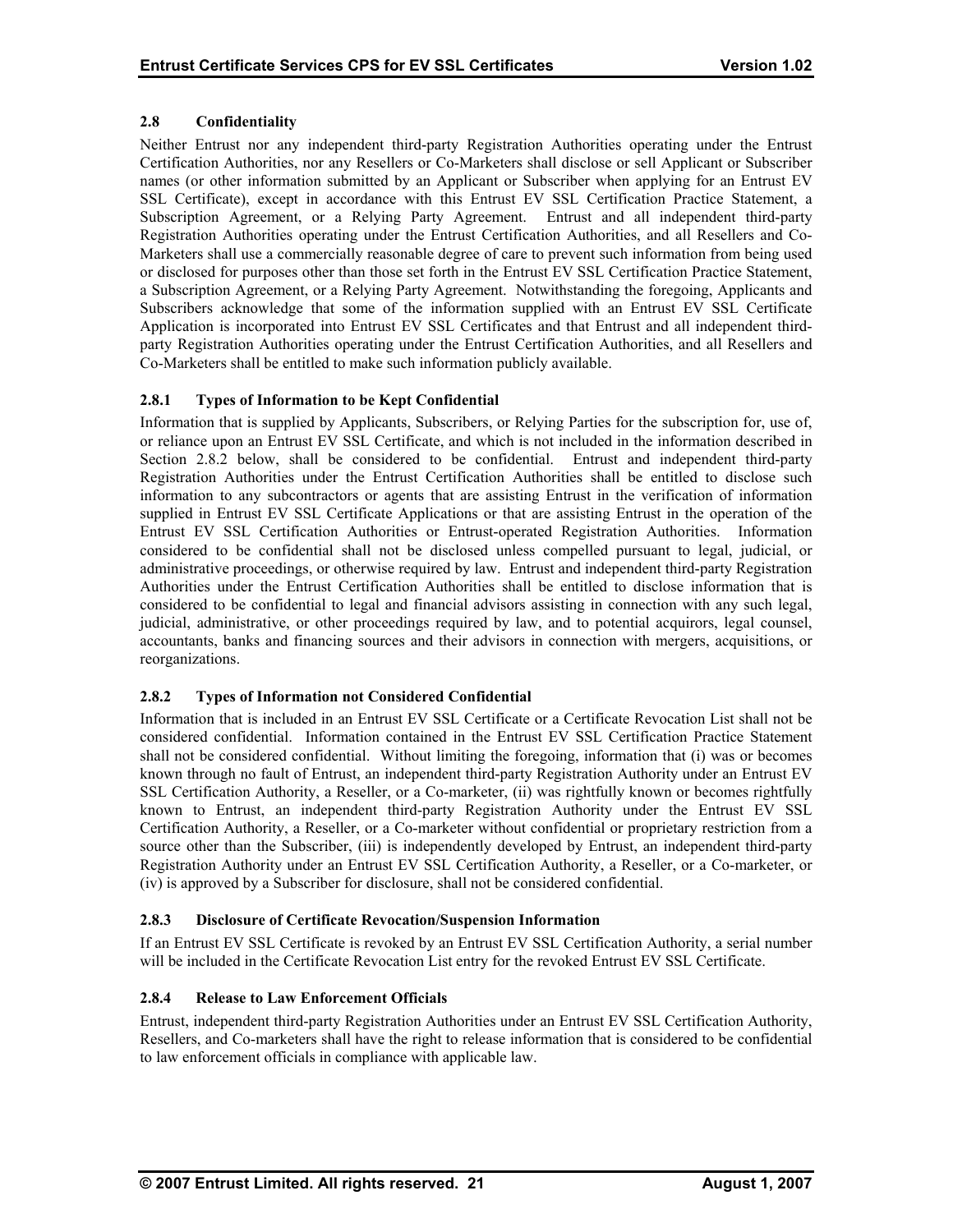# <span id="page-26-0"></span>**2.8.5 Release as Part of Civil Discovery**

Entrust, independent third-party Registration Authorities under an Entrust EV SSL Certification Authority, Resellers, and Co-marketers may disclose information that is considered confidential during the course of any arbitration, litigation, or any other legal, judicial, or administrative proceeding relating to such information. Any such disclosures shall be permissible provided that Entrust, the independent third-party Registration Authority, Reseller, or Co-marketer uses commercially reasonable efforts to obtain a courtentered protective order restricting the use and disclosure of any such information to the extent reasonably required for the purposes of such arbitration, litigation, or any other legal, judicial, or administrative proceeding.

# **2.8.6 Disclosure Upon Owner's Request**

Entrust, independent third-party Registration Authorities under an Entrust EV SSL Certification Authority, Resellers, and Co-marketers may disclose information provided to Entrust, such Registration Authority, Reseller or Co-marketer, by an Applicant, a Subscriber, or a Relying Party upon request of such Applicant, Subscriber, or Relying Party.

# **2.8.7 Other Information Release Circumstances**

No stipulation.

# **2.9 Intellectual Property Rights**

Entrust retains all right, title, and interest (including all intellectual property rights), in, to and under all Entrust EV SSL Certificates, except for any information that is supplied by an Applicant or a Subscriber and that is included in an Entrust EV SSL Certificate, which information shall remain the property of the Applicant or Subscriber. All Applicants and Subscribers grant to Entrust and any Registration Authorities operating under the Entrust Certification Authorities a non-exclusive, worldwide, paid-up, royalty-free license to use, copy, modify, publicly display, and distribute such information, by any and all means and through any and all media whether now known or hereafter devised for the purposes contemplated under the Entrust EV SSL Certification Practice Statement, the Subscriber's Subscription Agreement, and any Relying Party Agreements. Entrust and any Registration Authorities operating under the Entrust Certification Authorities shall be entitled to transfer, convey, or assign this license in conjunction with any transfer, conveyance, or assignment as contemplated in Section 2.4.2.7. Entrust grants to Subscribers and Relying Parties a non-exclusive, non-transferable license to use, copy, and distribute Entrust EV SSL Certificates, subject to such Entrust EV SSL Certificates being used as contemplated under the Entrust EV SSL Certification Practice Statement, the Subscriber's Subscription Agreement, and any Relying Party Agreements, and further provided that such Entrust EV SSL Certificates are reproduced fully and accurately and are not published in any publicly available database, repository, or directory without the express written permission of Entrust. Except as expressly set forth herein, no other right is or shall be deemed to be granted, whether by implication, estoppel, inference or otherwise. Subject to availability, Entrust may in its discretion make copies of one or more Cross Certificate(s) available to Subscribers for use solely with the Entrust EV SSL Certificate issued to such Subscribers . Entrust retains all right, title, and interest (including all intellectual property rights), in, to and under the Cross Certificate(s).

Entrust grants permission to reproduce the Entrust EV SSL Certification Practice Statement provided that (i) the copyright notice on the first page of this Entrust EV SSL Certification Practice Statement is retained on any copies of the Entrust EV SSL Certification Practice Statement, and (ii) the Entrust EV SSL Certification Practice Statement is reproduced fully and accurately. Entrust retains all right, title, and interest (including all intellectual property rights), in, to and under the Entrust EV SSL Certification Practice Statement.

In no event shall Entrust or any independent third-party Registration Authority operating under an Entrust EV SSL Certification Authority, or any Resellers or Co-marketers, or any subcontractors, distributors, agents, suppliers, employees, or directors of any of the foregoing be liable to any Applicants, Subscribers, or Relying Parties or any other third parties for any losses, costs, liabilities, expenses, damages, claims, or settlement amounts arising from or relating to claims of infringement, misappropriation, dilution, unfair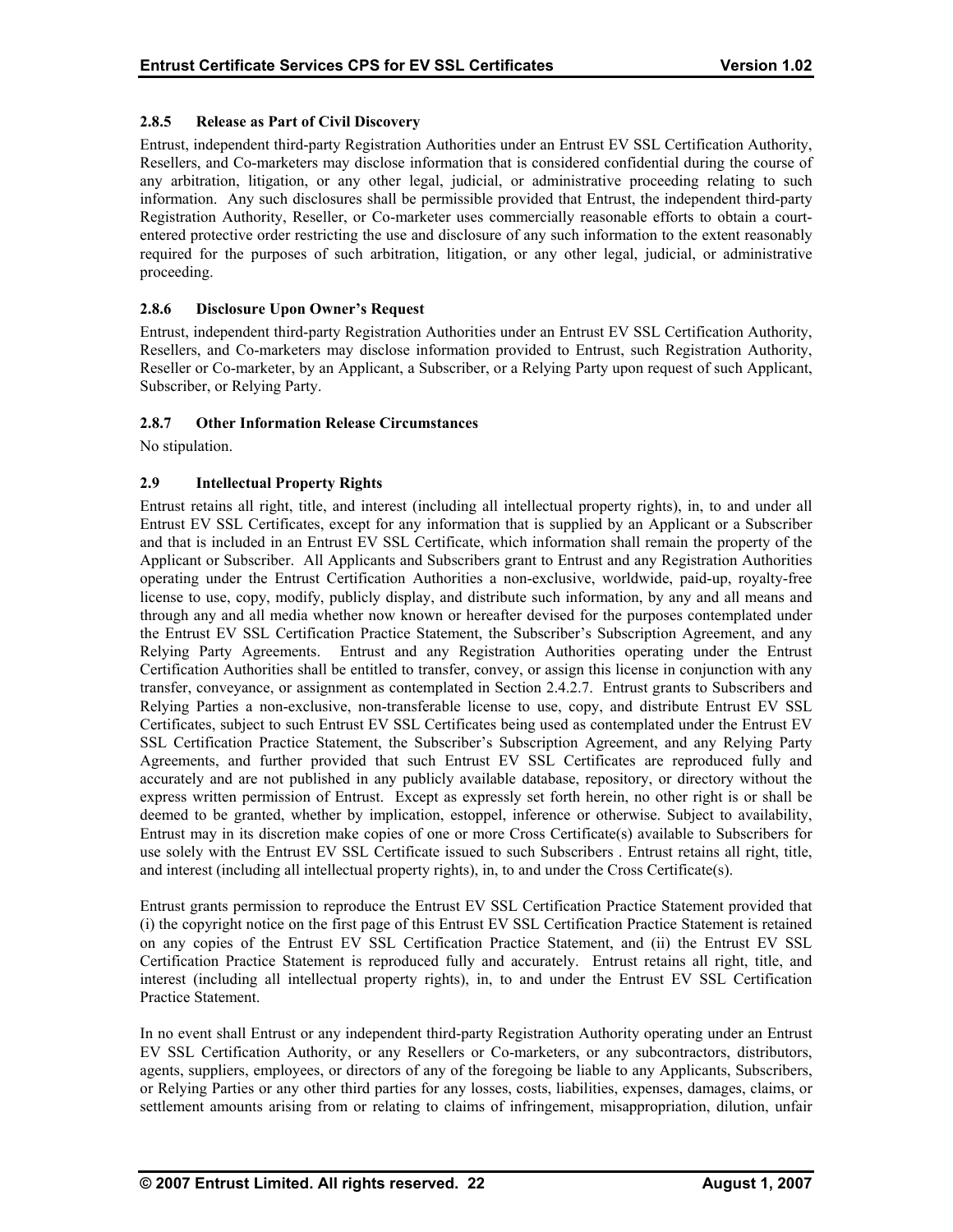competition, or any other violation of any patent, trademark, copyright, trade secret, or any other intellectual property or any other right of person, entity, or organization in any jurisdiction arising from or relating to any Entrust EV SSL Certificate or arising from or relating to any services provided in relation to any Entrust EV SSL Certificate.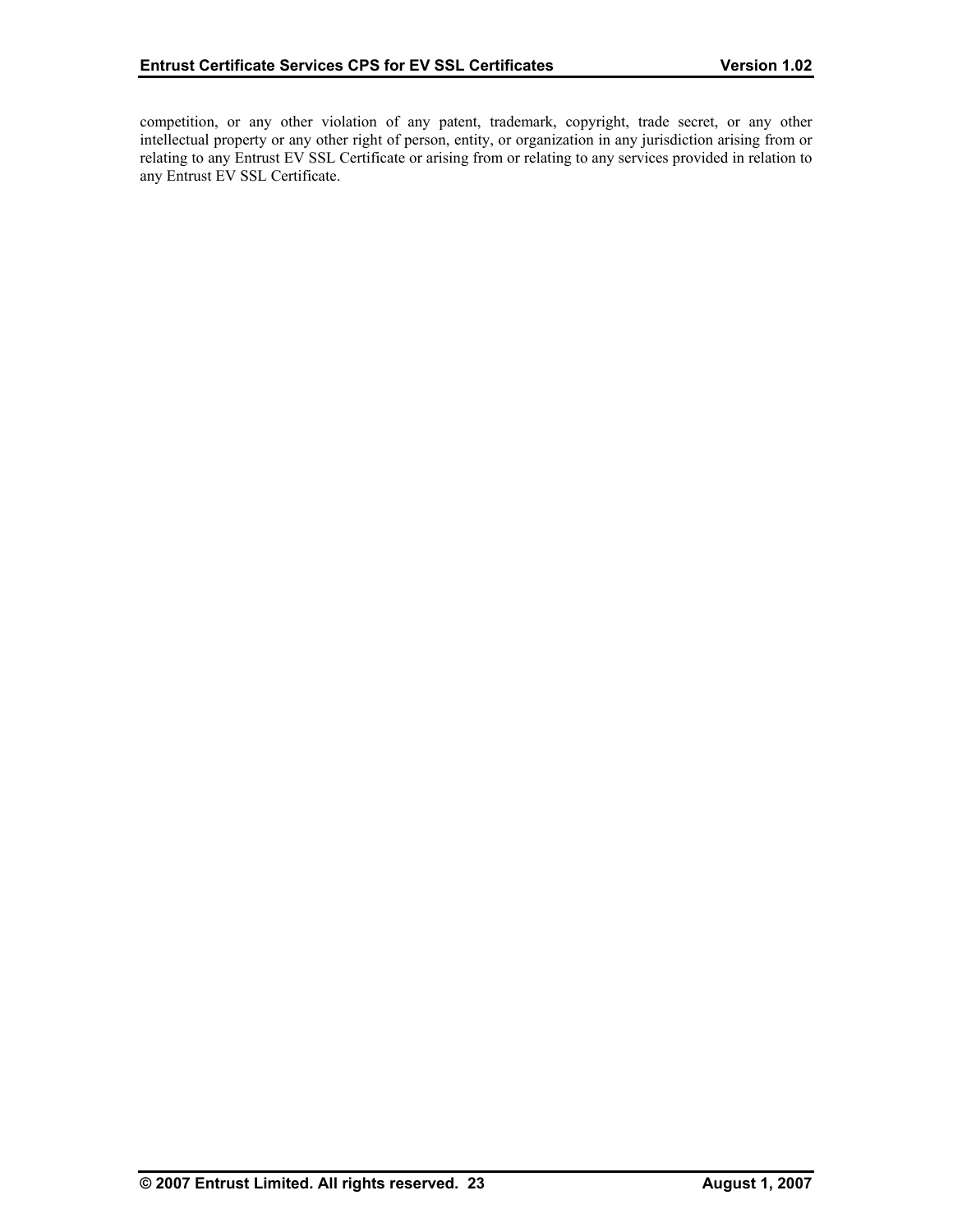# <span id="page-28-0"></span>**3 Identification and Authentication**

#### **3.1 Initial Registration**

Before issuing an EV SSL Certificate, the Entrust EV SSL Certification Authorities ensure that all Subject organization information in the EV SSL Certificate conforms to the requirements of, and has been verified in accordance with, the procedures prescribed in this Certification practice Statement and the Guidelines published by the CA/Browser Forum and matches the information confirmed and documented by the Registration Authority pursuant to its verification processes. Such verification processes are intended accomplish the following:

- (i) Verify the Applicant's existence and identity, including;
	- a. Verify the Applicant's legal existence and identity (as stipulated in the Guidelines),
	- b. Verify the Applicant's physical existence (business presence at a physical address) , and
	- c. Verify the Applicant's operational existence (business activity).
- (ii) Verify the Applicant is a registered holder or has exclusive control of the domain name to be included in the EV SSL Certificate; and
- (iii) Verify the Applicant's authorization for the EV SSL Certificate, including;
	- a. Verify the name, title, and authority of the Contract Signer, Certificate Approver, and Certificate Requester;
	- b. Verify that Contract Signer signed the Subscription Agreement; and
	- c. Verify that a Certificate Approver has signed or otherwise approved the EV SSL Certificate Request.

# **3.1.1 Types of Names**

The Subject names in an Entrust EV SSL Certificate comply with the X.500 Distinguished Name (DN) form. Entrust EV SSL Certification Authorities shall use a single naming convention as set forth in the Guidelines published by the CA/Browser Forum.

#### **3.1.2 Need for Names to Be Meaningful**

The value of the Common Name to be used in an Entrust EV SSL Certificate shall be the Applicant's fully qualified hostname or path that is used in the DNS of the World Wide Web server on which the Applicant is intending to install the Entrust EV SSL Certificate.

#### **3.1.3 Rules for Interpreting Various Name Forms**

Subject names for Entrust EV SSL Certificates shall be interpreted as set forth in Sections 3.1.1 and 3.1.2.

#### **3.1.4 Uniqueness of Names**

Names shall be defined unambiguously for each Subject in an Entrust Repository. The Distinguished Name attribute will usually be unique to the World Wide Web servers to which it is issued. Each Entrust EV SSL Certificate shall be issued a unique serial number.

## **3.1.5 Name Claim Dispute Resolution Procedure**

The Subject names in Entrust EV SSL Certificates are issued on a "first come, first served" basis. By accepting a Subject name for incorporation into an Entrust EV SSL Certificate, a Registration Authority operating under an Entrust EV SSL Certification Authority does not determine whether the use of such information infringes upon, misappropriates, dilutes, unfairly competes with, or otherwise violates any intellectual property right or any other rights of any person, entity, or organization. The Entrust Certification Authorities and any Registration Authorities operating under the Entrust Certification Authorities neither act as an arbitrator nor provide any dispute resolution between Subscribers or between Subscribers and third-party complainants in respect to the use of any information in an Entrust EV SSL Certificate. The Entrust EV SSL Certification Practice Statement does not bestow any procedural or substantive rights on any Subscriber or third-party complainant in respect to any information in an Entrust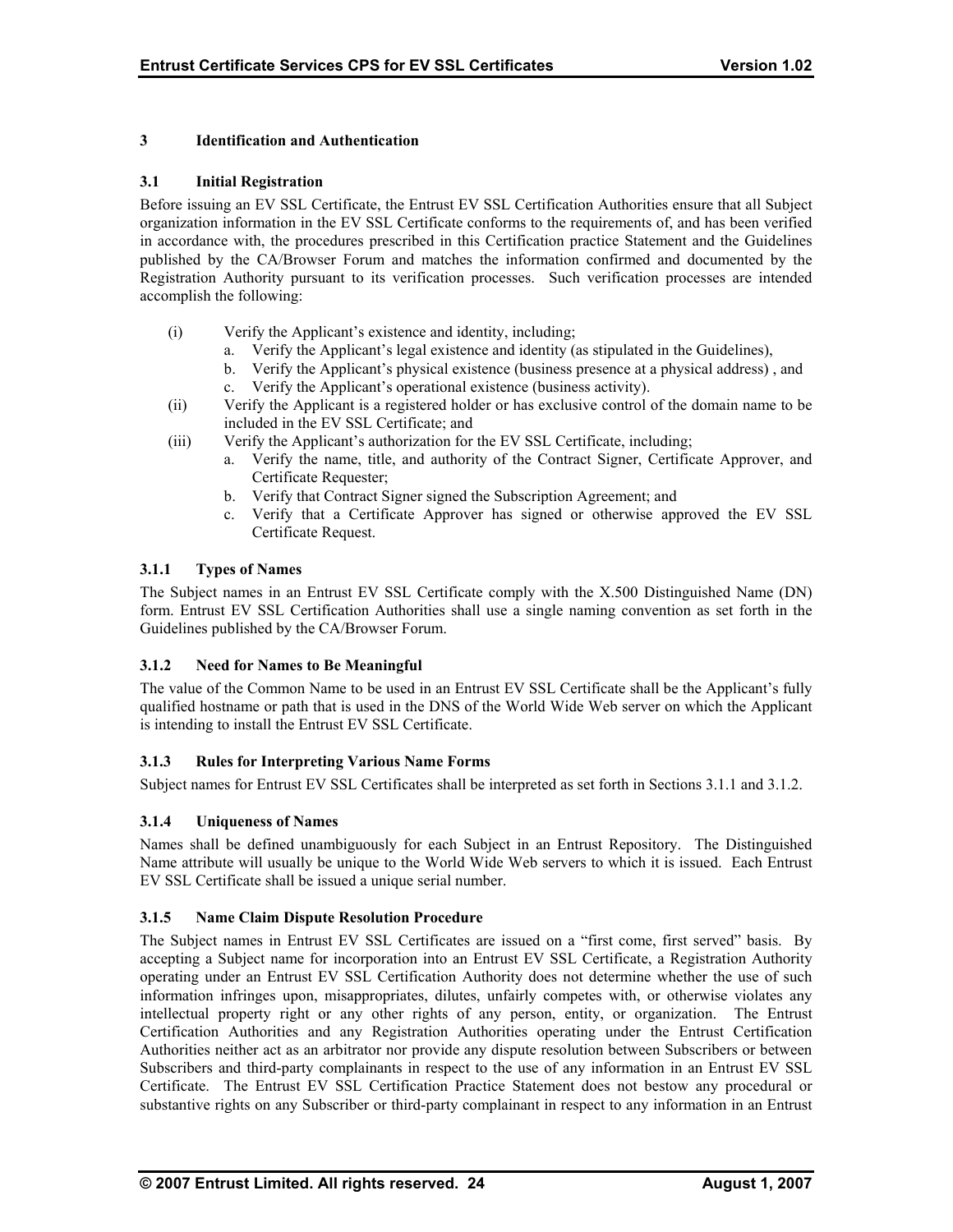<span id="page-29-0"></span>EV SSL Certificate. Neither the Entrust Certification Authorities nor any Registration Authorities operating under the Entrust Certification Authorities shall in any way be precluded from seeking legal or equitable relief (including injunctive relief) in respect to any dispute between Subscribers or between Subscribers and third-party complainants or in respect to any dispute between Subscribers and an Entrust EV SSL Certification Authority or a Registration Authority operating under an Entrust EV SSL Certification Authority or between a third-party complainant and an Entrust EV SSL Certification Authority or a Registration Authority operating under an Entrust EV SSL Certification Authority arising out of any information in an Entrust EV SSL Certificate. Entrust EV SSL Certification Authorities and Registration Authorities operating under Entrust EV SSL Certification Authorities shall respectively have the right to revoke and the right to request revocation of Entrust EV SSL Certificates upon receipt of a properly authenticated order from an arbitrator or court of competent jurisdiction requiring the revocation of an Entrust EV SSL Certificate.

# **3.1.6 Recognition, Authentication and Role of Trademarks**

An Entrust EV SSL Certification Authority or a Registration Authority operating under an Entrust EV SSL Certification Authority may, in certain circumstances, take action in respect to an Entrust EV SSL Certificate containing information that possibly violates the trademark rights of a third-party complainant. In the event that a third-party complainant provides an Entrust EV SSL Certification Authority or a Registration Authority operating under an Entrust EV SSL Certification Authority with (i) a certified copy that is not more than three (3) months old of a trademark registration from the principal trademark office in any one of the United States, Canada, Japan, Australia or any of the member countries of the European Union, and further provided that such registration is still in full force and effect, and (ii) a copy of a prior written notice to the Subscriber of the Entrust EV SSL Certificate in dispute, stating that the complainant believes that information in the Subscriber's Entrust EV SSL Certificate violates the trademark rights of the complainant, and (iii) a representation by the complainant indicating the means of notice and basis for believing that such notice was received by the Subscriber of the Entrust EV SSL Certificate in dispute, an Entrust EV SSL Certification Authority or a Registration Authority operating under an Entrust EV SSL Certification Authority may initiate the following actions. The Entrust EV SSL Certification Authority or the Registration Authority operating under an Entrust EV SSL Certification Authority may determine whether the issue date of the Subscriber's Entrust EV SSL Certificate predates the registration date on the trademark registration provided by the complainant. If the date of issuance of the Subscriber's Entrust EV SSL Certificate predates the trademark registration date, the Entrust EV SSL Certification Authority or the Registration Authority operating under the Entrust EV SSL Certification Authority will take no further action unless presented with an authenticated order from an arbitrator or court of competent jurisdiction. If the date of issuance of the Entrust EV SSL Certificate is after the registration date on the trademark registration provided by the complainant, the Entrust EV SSL Certification Authority or the Registration Authority operating under the Entrust EV SSL Certification Authority shall request that the Subscriber provide a proof of ownership for the Subscriber's own corresponding trademark registration from the principal trademark office in any one of the United States, Canada, Japan, Australia or any of the member countries of the European Union. If the Subscriber can provide a certified copy, as set forth above, that predates or was issued on the same date as the complainant's trademark registration, the Entrust EV SSL Certification Authority or the Registration Authority operating under the Entrust EV SSL Certification Authority will take no further action unless presented with an authenticated order from an arbitrator or court of competent jurisdiction. If the Subscriber does not respond within ten (10) Business Days, or if the date on the certified copy of the trademark registration provided by the Subscriber postdates the certified copy of the trademark registration provided by the complainant, the Entrust EV SSL Certification Authority and the Registration Authorities operating under that Entrust EV SSL Certification Authority respectively may revoke or may request revocation of the disputed Entrust EV SSL Certificate.

If a Subscriber files litigation against a complainant, or if a complainant files litigation against a Subscriber, and such litigation is related to any information in an issued Entrust EV SSL Certificate, and if the party instigating the litigation provides an Entrust EV SSL Certification Authority or a Registration Authority operating under an Entrust EV SSL Certification Authority with a copy of the file-stamped complaint or statement of claim, the Entrust EV SSL Certification Authority will maintain the current status of the Entrust EV SSL Certificate or the Registration Authority operating under the Entrust EV SSL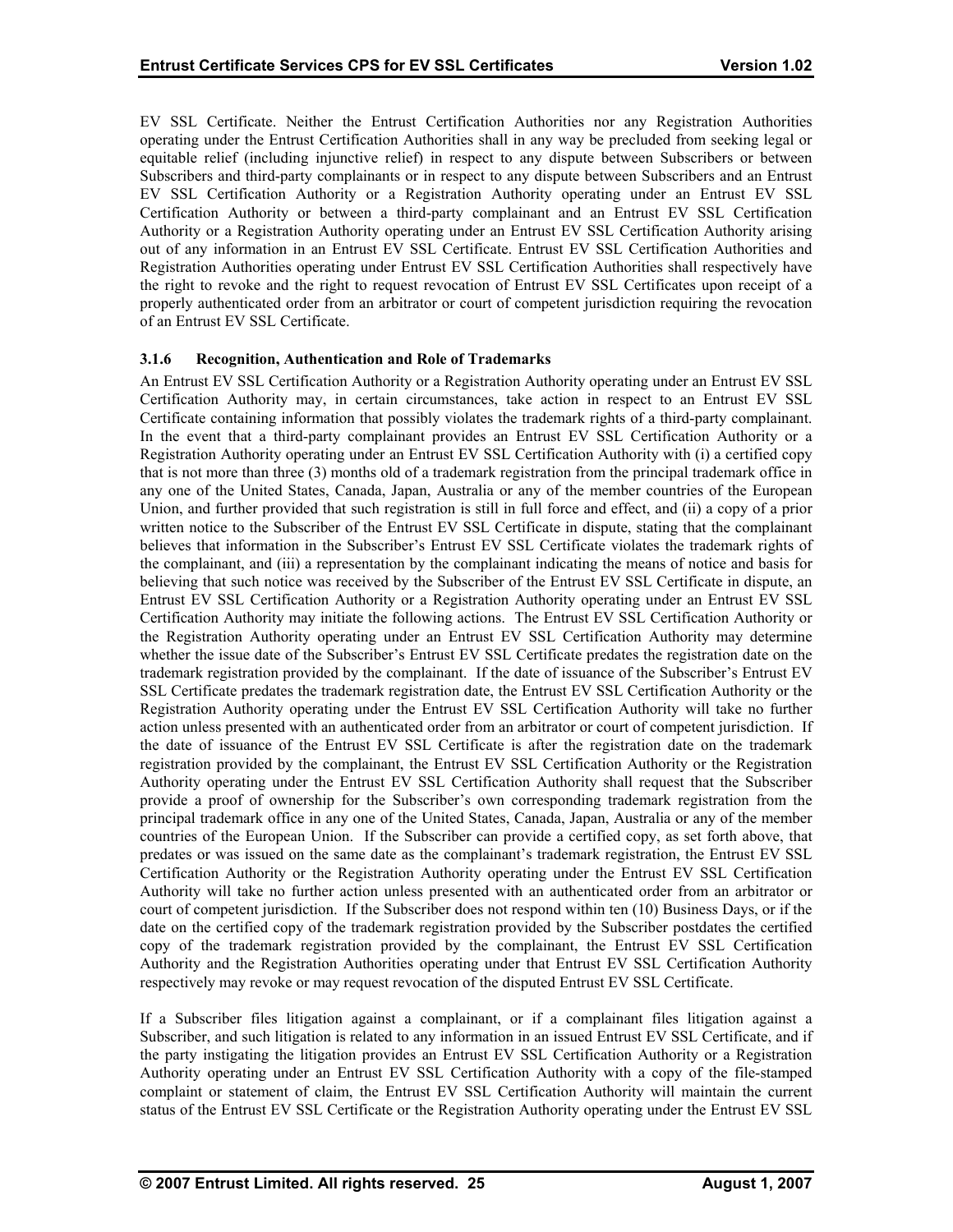<span id="page-30-0"></span>Certification Authority will request that the Entrust EV SSL Certification Authority maintain the current status of the Entrust EV SSL Certificate, subject to any requirements to change the status of such Entrust EV SSL Certificate otherwise provided or required under this Entrust EV SSL Certification Practice Statement, a Subscription Agreement, or any Relying Party Agreement. During any litigation, an Entrust EV SSL Certification Authority will not revoke and a Registration Authority operating under an Entrust EV SSL Certification Authority will not request revocation of an Entrust EV SSL Certificate that is in dispute unless ordered by an arbitrator or a court of competent jurisdiction or as otherwise provided or required under this Entrust EV SSL Certification Practice Statement, a Subscription Agreement, or any Relying Party Agreement. In the event of litigation as contemplated above, Entrust EV SSL Certification Authorities and Registration Authorities operating under the Entrust EV SSL Certification Authorities will comply with any directions by a court of competent jurisdiction in respect to an Entrust EV SSL Certificate in dispute without the necessity of being named as a party to the litigation. If named as a party in any litigation in respect to an Entrust EV SSL Certificate, Entrust and/or any third party operating a Registration Authority under an Entrust EV SSL Certification Authority shall be entitled to take any action that it deems appropriate in responding to or defending such litigation. Any Subscriber or Relying Party that becomes involved in any litigation in respect to an Entrust EV SSL Certificate shall remain subject to all of the terms and conditions of the Entrust EV SSL Certification Practice Statement, the Subscriber's Subscription Agreement, and the Relying Party's Relying Party Agreement.

Registration Authorities operating under an Entrust EV SSL Certification Authority shall notify the Entrust EV SSL Certification Authority of any disputes of which such Registration Authority is aware and which relate to any information contained in an Entrust EV SSL Certificate whose issuance was requested by such Registration Authority.

# **3.1.7 Method to Prove Possession of Private Key**

Registration Authorities perform proof of possession tests for CSRs created using reversible asymmetric algorithms (such as RSA) by validating the signature on the CSR submitted by the Applicant with the Entrust EV SSL Certificate Application.

# **3.1.8 Authentication of Organizational Identity**

Registration Authorities operating under the Entrust EV SSL Certification Authorities shall perform a verification of any organizational identities that are submitted by an Applicant or Subscriber. Registration Authorities operating under the Entrust EV SSL Certification Authorities shall determine whether the organizational identity, legal existence, physical existence, operational existence, and domain name provided with an Entrust EV SSL Certificate Application are consistent with the requirements set forth in the Guidelines published by the CA/Browser Forum. The information and sources used for the verification of Entrust EV SSL Certificate Applications may vary depending on the jurisdiction of the Applicant or Subscriber.

The Entrust Policy Authority may, in its discretion, update verification practices to improve the organization identity verification process. Any changes to verification practices shall be published pursuant to the standard procedures for updating the Entrust EV SSL Certification Practice Statement.

# **3.1.9 Authentication of Individual Identity**

Registration Authorities operating under the Entrust EV SSL Certification Authorities shall perform a verification of the identity and authority of the Contract Signer, the Certificate Approver, and the Certificate Requestor associated with EV SSL Certificate Applications that are submitted by an Applicant or Subscriber. In order to establish the accuracy of an individual identity, the Registration Authority operating under an Entrust EV SSL Certification Authority shall perform identity and authority verification consistent with the requirements set forth in the Guidelines published by the CA/Browser Forum.

The Entrust Policy Authority may, in its discretion, update verification practices to improve the individual identity verification process. Any changes to verification practices shall be published pursuant to the standard procedures for updating the Entrust EV SSL Certification Practice Statement.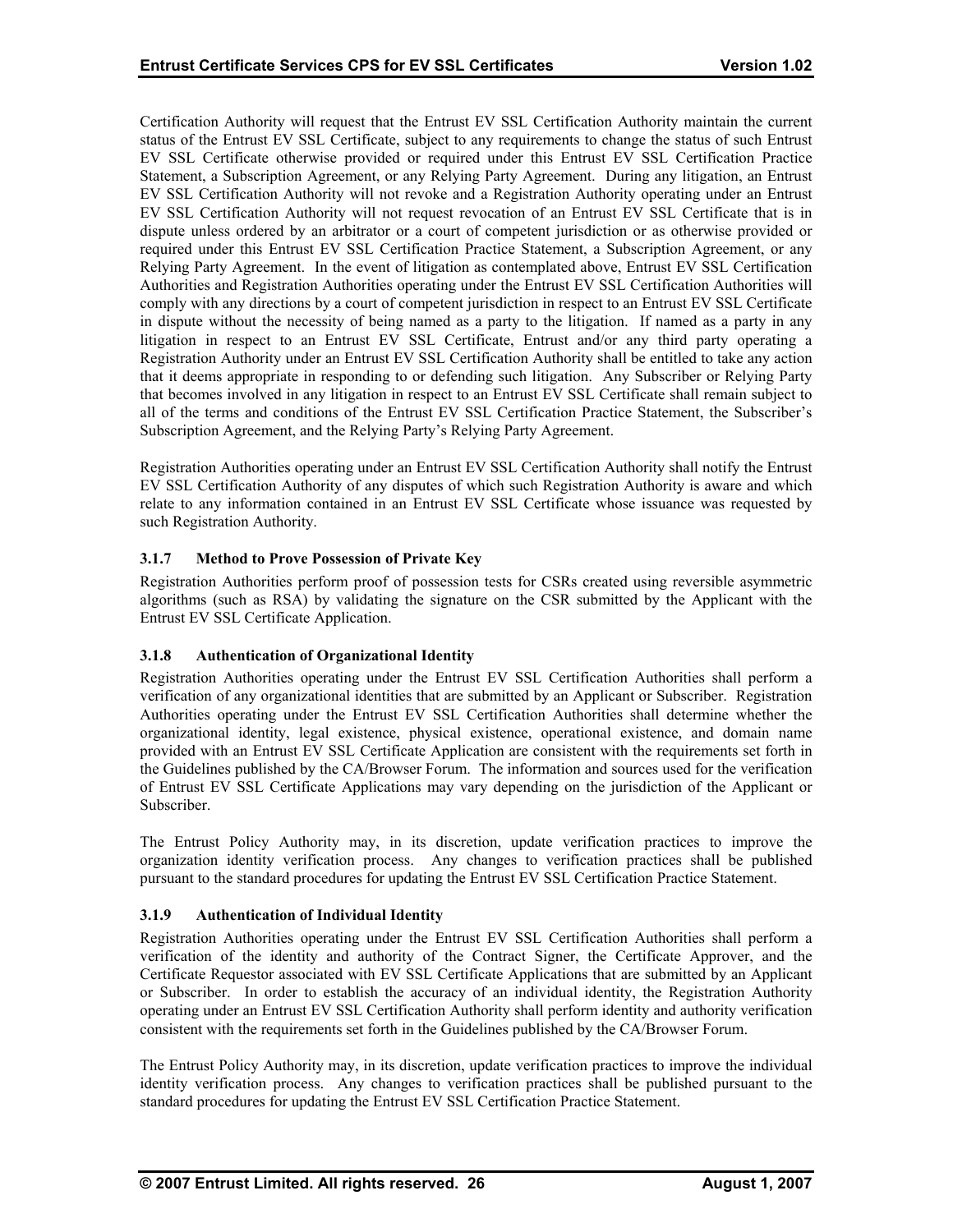# <span id="page-31-0"></span>**3.2 Routine Rekey**

Each Entrust EV SSL Certificate shall contain a Certificate expiration date. The reason for having an expiration date for a Certificate is to minimize the exposure of the Key Pair associated with the Certificate. For this reason, when processing a new Entrust EV SSL Certificate Application, Entrust requires that a new Key Pair be generated and that the new Public Key of this Key Pair be submitted with the Applicant's Entrust EV SSL Certificate Application. Entrust does not renew Entrust EV SSL Certificates, accordingly, if a Subscriber wishes to continue to use an Entrust EV SSL Certificate beyond the expiry date for the current Entrust EV SSL Certificate, the Subscriber must obtain a new Entrust EV SSL Certificate and replace the Entrust EV SSL Certificate that is about to expire. Subscribers submitting a new Entrust EV SSL Certificate Application will be required to complete the initial application process, as described in Section 4.1, including generation of a new Key Pair and submission of all information required for an initial application for an Entrust EV SSL Certificate. The Registration Authority will perform verification of the information submitted with the EV SSL Certificate Application as described in Sections 3.1.8 and 3.1.9 only if a verification has not been performed for that Subscriber within the previous 1-year period. Processing of the EV SSL Certificate Application for re-key is handled as for an initial application as described in Sections 4.1 and 4.2.

The Registration Authority that processed the Subscriber's Entrust EV SSL Certificate Application shall make a commercially reasonable effort to notify Subscribers of the pending expiration of their Entrust EV SSL Certificate by sending an email to the technical contact listed in the corresponding Entrust EV SSL Certificate Application. Upon expiration of an Entrust EV SSL Certificate, the Subscriber shall immediately cease using such Entrust EV SSL Certificate and shall remove such Entrust EV SSL Certificate from any devices and/or software in which it has been installed.

# **3.3 Rekey After Revocation**

Entrust EV SSL Certification Authorities and Registration Authorities operating under Entrust EV SSL Certification Authorities do not renew Entrust EV SSL Certificates that have been revoked. If a Subscriber wishes to use an Entrust EV SSL Certificate after revocation, the Subscriber must apply for a new Entrust EV SSL Certificate and replace the Entrust EV SSL Certificate that has been revoked. In order to obtain another Entrust EV SSL Certificate, the Subscriber will be required to complete the initial application process, as described in Section 4.1, including generation of a new Key Pair and submission of all information required for an initial application for an Entrust EV SSL Certificate. Upon revocation of an Entrust EV SSL Certificate, the Subscriber shall immediately cease using such Entrust EV SSL Certificate and shall remove such Entrust EV SSL Certificate from any devices and/or software in which it has been installed.

#### **3.4 Revocation Request**

A Subscriber may request revocation of their Entrust EV SSL Certificate at any time provided that the Subscriber can validate to the Registration Authority that processed the Subscriber's Entrust EV SSL Certificate Application that the Subscriber is the organization to whom the Entrust EV SSL Certificate was issued. The Registration Authority shall authenticate a request from a Subscriber for revocation of their Entrust EV SSL Certificate by requiring the pass phrase submitted by the Subscriber with the Entrust EV SSL Certificate Application and/or some subset of the information provided by the Subscriber with the Entrust EV SSL Certificate Application. Upon receipt and confirmation of such information, the Registration Authority shall then process the revocation request as stipulated in Section 4.4.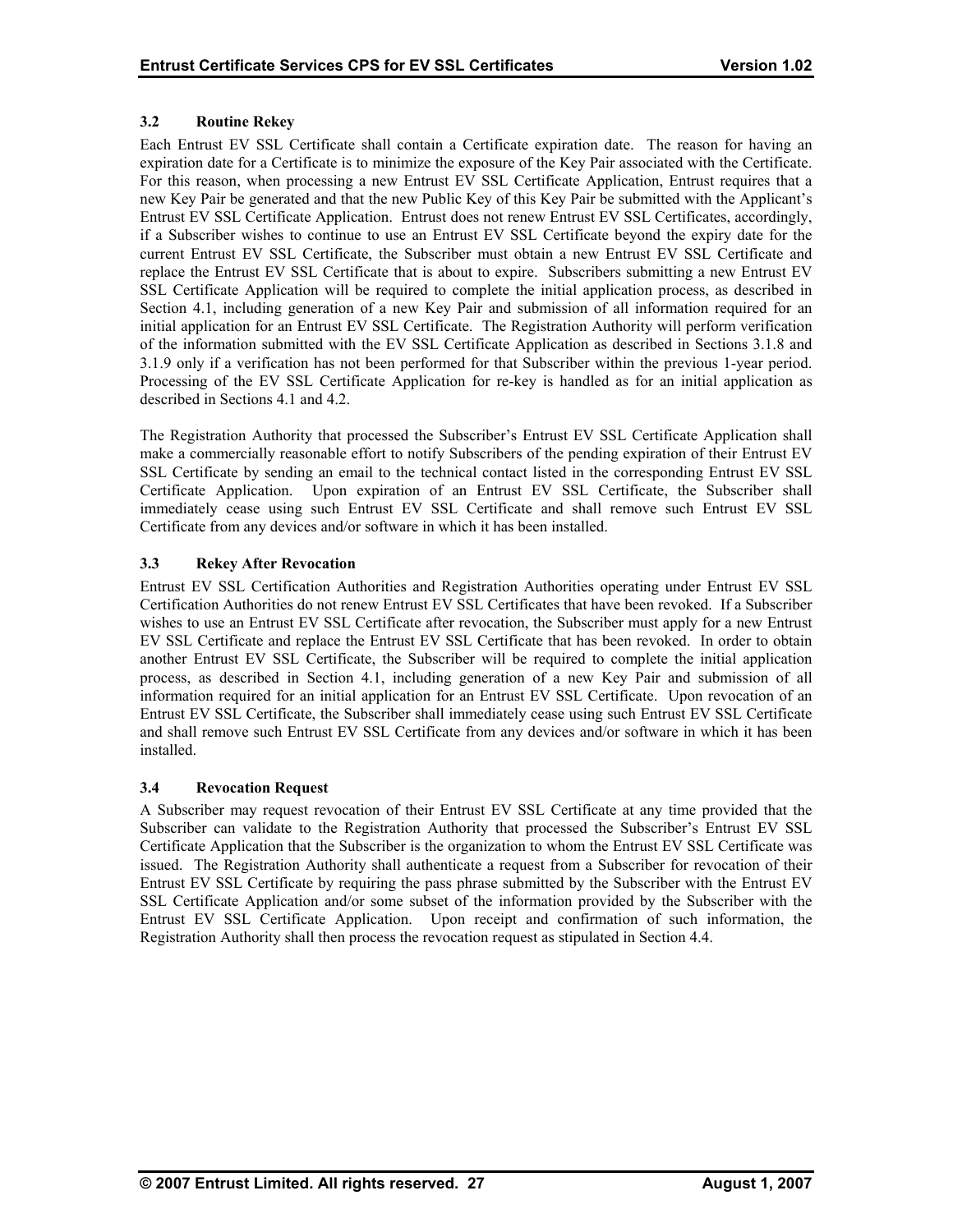# <span id="page-32-0"></span>**4 Operational Requirements**

## **4.1 Certificate Application**

To obtain an Entrust EV SSL Certificate, an Applicant must:

- (i) generate a secure and cryptographically sound Key Pair,
- (ii) agree to all of the terms and conditions of the Entrust EV SSL Certification Practice Statement and the Subscription Agreement, and
- (iii) complete and submit an Entrust EV SSL Certificate Application, providing all information requested by an Entrust-operated Registration Authority or by an independent third-party Registration Authority under an Entrust EV SSL Certification Authority (a "Registration Authority") without any errors, misrepresentation, or omissions.

The following Applicant roles (refer to the Guidelines for a definition of each role) are required for the issuance of an EV SSL Certificate:

**Certificate Requester** – The EV Certificate Request MUST be signed and submitted by an authorized Certificate Requester.

**Certificate Approver** – The EV Certificate Request MUST be reviewed and approved by an authorized Certificate Approver.

**Contract Signer** – A Subscription Agreement applicable to the requested EV Certificate MUST be signed by an authorized Contract Signer.

One person MAY be authorized by the Applicant to fill one, two, or all three of these roles, provided that the Certificate Approver and Contract Signer are employees of the Applicant. An Applicant MAY also authorize more than one person to fill each of these roles.

Upon an Applicant's completion of the Entrust EV SSL Certificate Application and acceptance of the terms and conditions of this Entrust EV SSL Certification Practice Statement and the Subscription Agreement, a Entrust-operated Registration Authority or a independent third-party Registration Authority operating under an Entrust EV SSL Certification Authority shall follow the procedures described in Sections 3.1.8 and 3.1.9 to perform verification of the information contained in the Entrust EV SSL Certificate Application. If the verification performed by a Registration Authority is successful, the Registration Authority may, in its sole discretion, request the issuance to the Applicant of an Entrust EV SSL Certificate from an Entrust EV SSL Certification Authority. If a Registration Authority refuses to request the issuance of an Entrust EV SSL Certificate, the Registration Authority shall (i) use commercially reasonable efforts to notify the Applicant by email of any reasons for refusal, and (ii) promptly refund any amounts that have been paid in connection with the Entrust EV SSL Certificate Application.

In the event of successful verification of an Entrust EV SSL Certificate Application, the Registration Authority shall submit a request to an Entrust EV SSL Certification Authority for the issuance of an Entrust EV SSL Certificate and shall notify the Applicant by email once an Entrust EV SSL Certificate has been issued by the Entrust EV SSL Certification Authority. The Applicant will be provided with a URL that can be used to retrieve the Entrust EV SSL Certificate.

# **4.2 Certificate Issuance**

Upon receipt of a request from a Registration Authority operating under an Entrust EV SSL Certification Authority, the Entrust EV SSL Certification Authority assigns a person who is not responsible for the collection of information to review all of the information and documentation assembled in support of the EV SSL Certificate Application and look for discrepancies or other details requiring further explanation. Upon successful completion of this Final Cross-Correlation and Due Diligence step, the Entrust EV SSL Certification Authority may generate and digitally sign an Entrust EV SSL Certificate in accordance with the Certificate profile described in Section 7.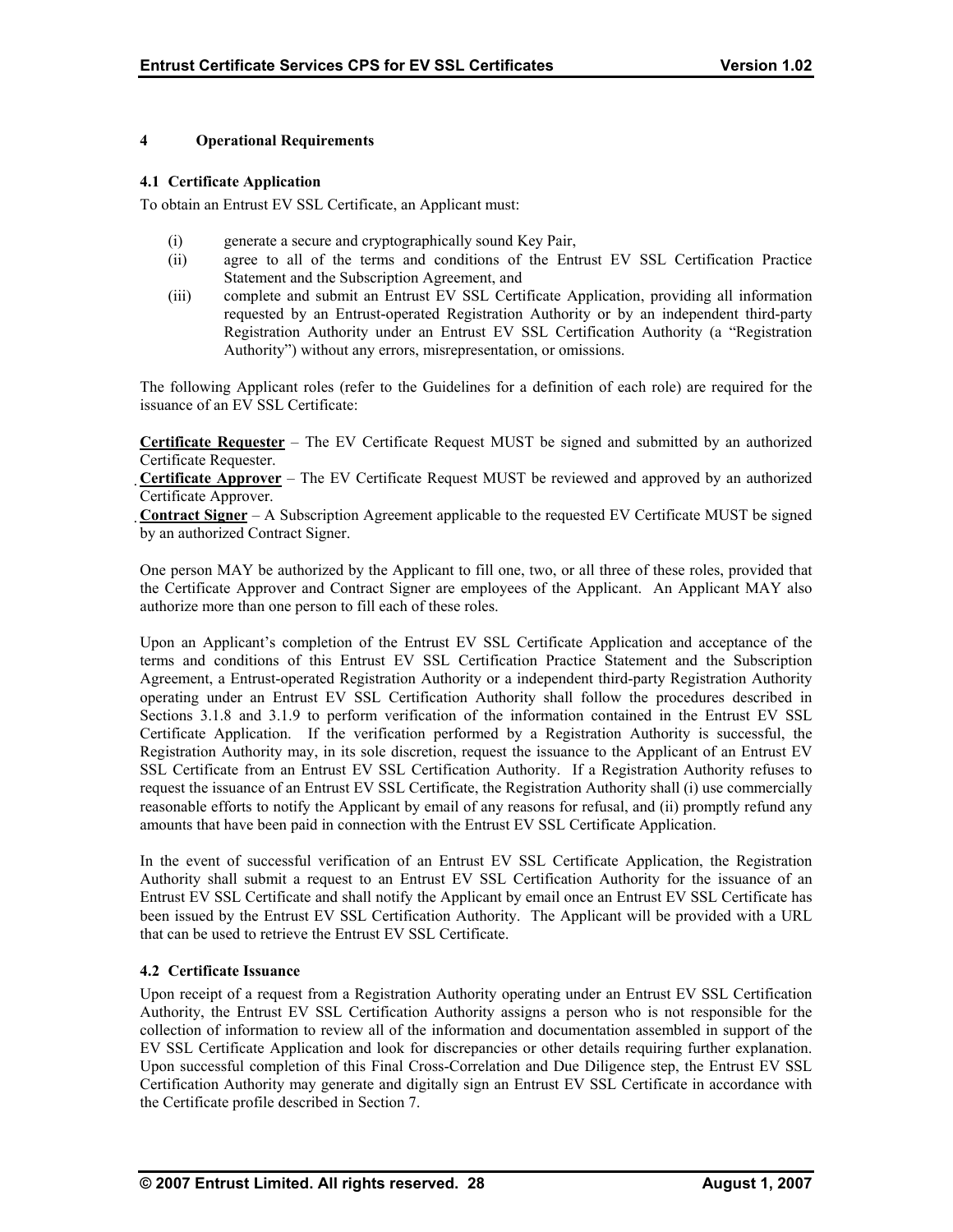<span id="page-33-0"></span>Upon issuance of an Entrust EV SSL Certificate, neither Entrust nor any independent third-party Registration Authority operating under an Entrust EV SSL Certification Authority, nor any Resellers or Co-marketers, or any subcontractors, distributors, agents, suppliers, employees, or directors of any of the foregoing shall have any obligation to perform any ongoing monitoring, investigation, or verification of the information provided in an Entrust EV SSL Certificate Application.

# **4.3 Certificate Acceptance**

Once an Entrust EV SSL Certificate has been generated and placed in an Entrust Repository, the Registration Authority that requested the issuance of the Entrust EV SSL Certificate shall use commercially reasonable efforts to notify the Applicant by email that the Applicant's Entrust EV SSL Certificate is available. The email will contain a URL for use by the Applicant to retrieve the Entrust EV SSL Certificate.

# **4.4 Certificate Suspension and Revocation**

An Entrust EV SSL Certification Authority shall revoke an Entrust EV SSL Certificate after receiving a valid revocation request from a Registration Authority operating under such Entrust EV SSL Certification Authority. A Registration Authority operating under an Entrust EV SSL Certification Authority shall be entitled to request and may request that an Entrust EV SSL Certification Authority revoke an Entrust EV SSL Certificate after such Registration Authority receives a valid revocation request from the Subscriber for such Entrust EV SSL Certificate. A Registration Authority operating under an Entrust EV SSL Certification Authority shall be entitled to request and shall request that an Entrust EV SSL Certification Authority revoke an Entrust EV SSL Certificate if such Registration Authority becomes aware of the occurrence of any event that would require a Subscriber to cease to use such Entrust EV SSL Certificate. Entrust EV SSL Certification Authorities do not allow the suspension of Entrust EV SSL Certificates.

# **4.4.1 Circumstances for Revocation**

An Entrust EV SSL Certification Authority shall be entitled to revoke and may revoke, and a Registration Authority operating under an Entrust EV SSL Certification Authority shall be entitled to request revocation of and shall request revocation of, a Subscriber's Entrust EV SSL Certificate if such Entrust EV SSL Certification Authority or Registration Authority has knowledge of or a reasonable basis for believing that of any of the following events have occurred:

- (i) Compromise of such Entrust EV SSL Certification Authority's Private Key or Compromise of a superior Certification Authority's Private Key;
- (ii) breach by the Subscriber of any of the terms of the Entrust EV SSL Certification Practice Statement or the Subscriber's Subscription Agreement;
- (iii) any change in the information contained in an Entrust EV SSL Certificate issued to a Subscriber;
- (iv) non-payment of any Entrust EV SSL Certificate fees or service fees;
- (v) a determination that an Entrust EV SSL Certificate was not issued in accordance with the requirements of the Entrust EV SSL Certification Practice Statement or the Subscriber's Subscription Agreement;
- (vi) the Entrust EV SSL Certification Authority receives notice or otherwise becomes aware that a court or arbitrator has revoked a Subscriber's right to use the domain name listed in the EV SSL Certificate, or that the Subscriber has failed to renew it's domain name;
- (vii) the Entrust EV SSL Certification Authority receives notice or otherwise becomes aware that a Subscriber has been added as a denied party or prohibited person to a blacklist, or is operating from a prohibited destination under the laws of the Entrust EV SSL Certification Authority's jurisdiction of operation as described in Section 2.4;
- (viii) the Entrust EV SSL Certification Authority ceases operations for any reason or the Entrust EV SSL Certification Authority's right to issue EV SSL Certificates expires or is revoked or terminated and the Entrust EV SSL Certification Authority has not arranged for another EV SSL Certification Authority to provide revocation support for the EV SSL Certificates; or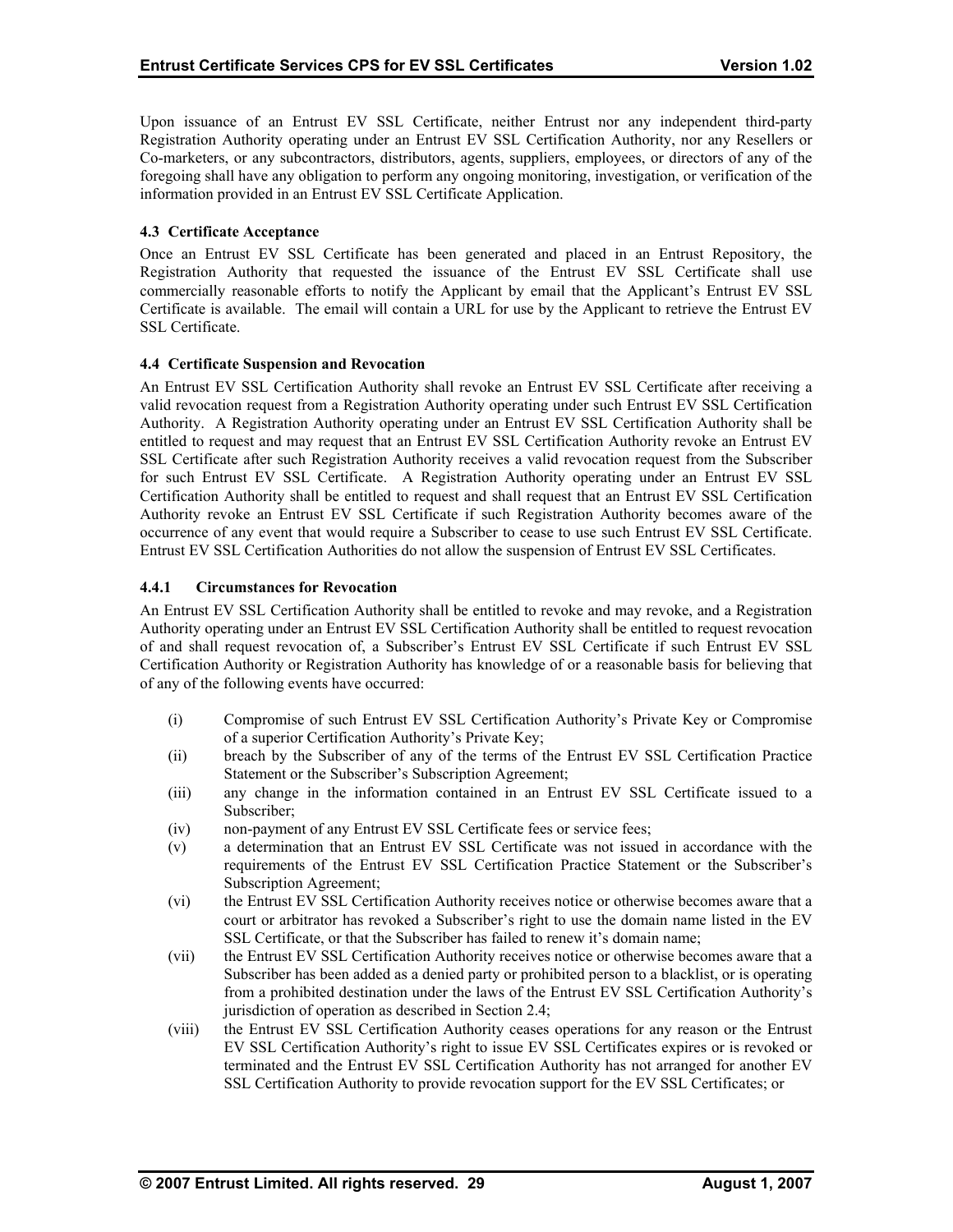<span id="page-34-0"></span>(ix) any other reason that may be reasonably expected to affect the integrity, security, or trustworthiness of an Entrust EV SSL Certificate or an Entrust EV SSL Certification Authority.

A Subscriber shall request revocation of their Entrust EV SSL Certificate if the Subscriber has a suspicion or knowledge of or a reasonable basis for believing that of any of the following events have occurred:

- (i) Compromise of the Subscriber's Private Key;
- (ii) knowledge that the original EV SSL Certificate request was not authorized and such authorization will not be retroactively granted;
- (iii) change in the information contained in the Subscriber's Entrust EV SSL Certificate;
- (iv) change in circumstances that causes the information contained in Subscriber's Entrust EV SSL Certificate to become inaccurate, incomplete, or misleading.

Such revocation request shall be submitted by the Subscriber to the Registration Authority that processed the Subscriber's Entrust EV SSL Certificate Application. If a Subscriber's Entrust EV SSL Certificate is revoked for any reason, the Registration Authority that processed the Subscriber's Entrust EV SSL Certificate Application shall make a commercially reasonable effort to notify such Subscriber by sending an email to the technical and security contacts listed in the Entrust EV SSL Certificate Application. Revocation of an Entrust EV SSL Certificate shall not affect any of the Subscriber's contractual obligations under this Entrust EV SSL Certification Practice Statement, the Subscriber's Subscription Agreement, or any Relying Party Agreements.

# **4.4.2 Who Can Request Revocation**

A Subscriber may request revocation of their Entrust EV SSL Certificate at any time for any reason. If a Subscriber requests revocation of their Entrust EV SSL Certificate, the Subscriber must be able to validate themselves as set forth in Section 3.4 to the Registration Authority that processed the Subscriber's Entrust EV SSL Certificate Application. The Entrust EV SSL Certification Authorities shall not be required to revoke and the Registration Authorities operating under the Entrust EV SSL Certification Authorities shall not be required to request revocation of an Entrust EV SSL Certificate until a Subscriber can properly validate themselves as set forth in Section 3.4 and 4.4.3. An Entrust EV SSL Certification Authority shall be entitled to revoke and shall revoke, and a Registration Authority operating under an Entrust EV SSL Certification Authority shall be entitled to request revocation of and shall request revocation of, a Subscriber's Entrust EV SSL Certificate at any time for any of the reasons set forth in Section 4.4.1.

# **4.4.3 Procedure for Revocation Request**

A Registration Authority operating under an Entrust EV SSL Certification Authority shall authenticate a request by a Subscriber for revocation of their Entrust EV SSL Certificate by requiring (i) some subset of the information provided by the Subscriber with the Subscriber's Entrust EV SSL Certificate Application, or (ii) the pass phrase submitted by the Subscriber with the Subscriber's Entrust EV SSL Certificate Application or verification by a contact at the Subscriber. Upon receipt and confirmation of such information, the Registration Authority shall send a revocation request to the Entrust EV SSL Certification Authority that issued such Entrust EV SSL Certificate. The Entrust EV SSL Certification Authority receiving such revocation request shall immediately acknowledge the revocation request via email and initiate an investigation into the circumstances and criticality of the request. The Entrust EV SSL Certification Authority shall make all reasonable efforts to post the serial number of the revoked Entrust EV SSL Certificate to a CRL in an Entrust Repository within two (2) business days of receiving such revocation request. If a Subscriber's Entrust EV SSL Certificate is revoked for any reason, the Registration Authority that requested revocation of the Subscriber's Entrust EV SSL Certificate shall make a commercially reasonable effort to notify the Subscriber by sending an email to the technical and security contacts specified in the Subscriber's Entrust SSL Web Certificate Application.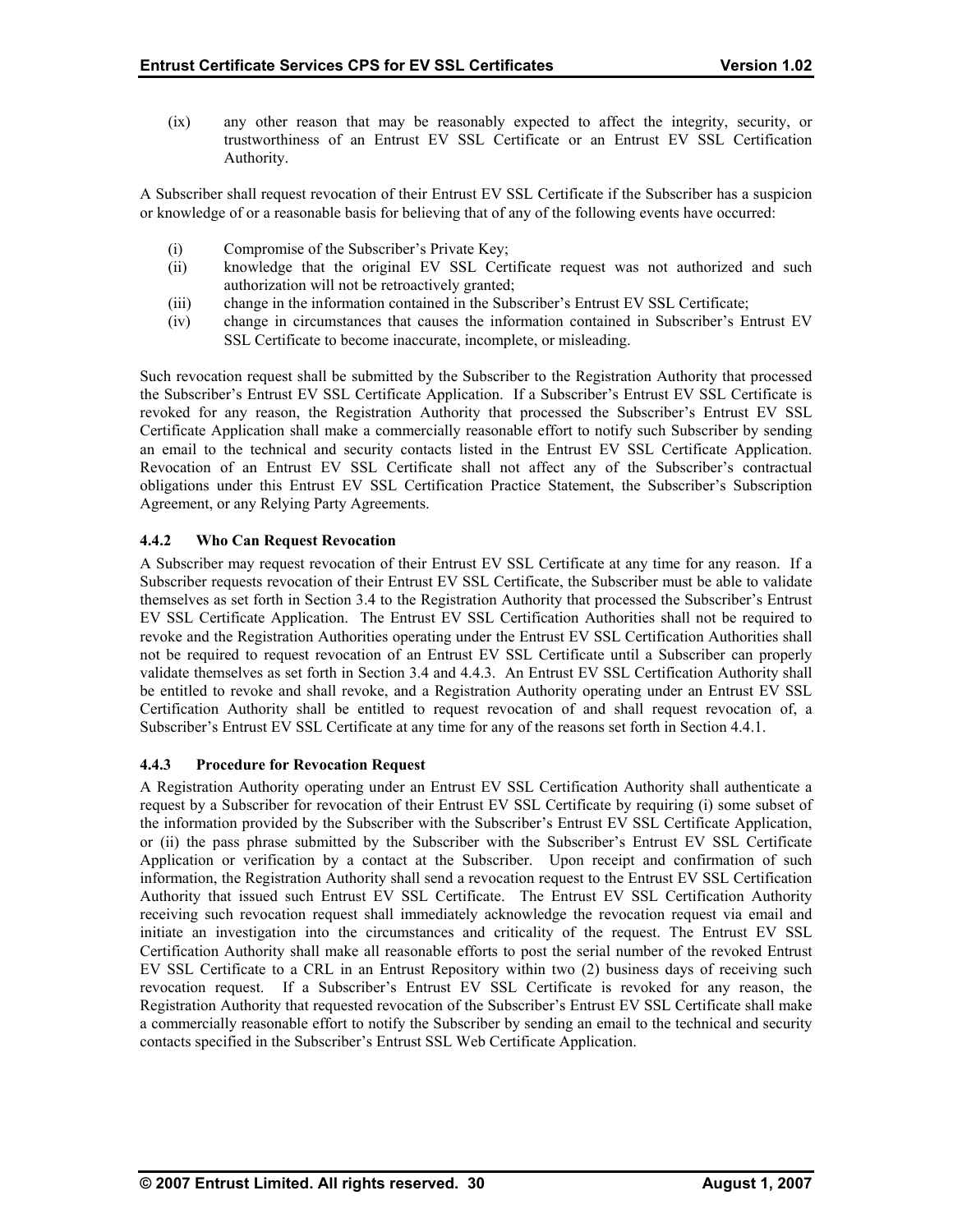# <span id="page-35-0"></span>**4.4.4 Revocation Request Grace Period**

In the case of Private Key Compromise, or suspected Private Key Compromise, a Subscriber shall request revocation of the corresponding Entrust EV SSL Certificate immediately upon detection of the Compromise or suspected Compromise. Revocation requests for other required reasons shall be made as soon as reasonably practicable.

# **4.4.5 Circumstances for Suspension**

Entrust EV SSL Certification Authorities do not suspend Entrust EV SSL Certificates.

# **4.4.6 Who Can Request Suspension**

Entrust EV SSL Certification Authorities do not suspend Entrust EV SSL Certificates.

# **4.4.7 Procedure for Suspension Request**

Entrust EV SSL Certification Authorities do not suspend Entrust EV SSL Certificates.

# **4.4.8 Limits on Suspension Period**

Entrust EV SSL Certification Authorities do not suspend Entrust EV SSL Certificates.

# **4.4.9 CRL Issuance Frequency**

Entrust EV SSL Certification Authorities shall use commercially reasonable efforts to issue CRLs at least once every twenty-four (24) hours with a validity period of seven (7) days. CRLs will generally be issued at approximately 12.00 a.m. In certain circumstances, CRLs may also be issued between these intervals, such as in the event of the detection of a serious Compromise.

# **4.4.10 CRL Checking Requirements**

A Relying Party shall check whether the Entrust EV SSL Certificate that the Relying Party wishes to rely on has been revoked. A Relying Party shall check the Certificate Revocation Lists maintained in the appropriate Repository or perform an on-line revocation status check using OCSP to determine whether the Entrust EV SSL Certificate that the Relying Party wishes to rely on has been revoked. In no event shall Entrust or any independent third-party Registration Authorities operating under an Entrust EV SSL Certification Authority, or any Resellers or Co-marketers, or any subcontractors, distributors, agents, suppliers, employees, or directors of any of the foregoing be liable for any damages whatsoever due to (i) the failure of a Relying Party to check for revocation or expiration of an Entrust EV SSL Certificate, or (ii) any reliance by a Relying Party on an Entrust EV SSL Certificate that has been revoked or that has expired.

#### **4.4.11 On-line Revocation/Status Checking Availability**

On-line revocation/status checking of certificates is available on a continuous basis by On-line Certificate Status Protocol (OCSP). Entrust EV SSL Certification Authorities shall use commercially reasonable efforts to update OCSP responses at least once every twenty-four (24) hours with a validity period of seven (7) days. The location of the OCSP response is included in the Entrust EV SSL Certificate to support software applications that perform automatic certificate status checking. A Relying Party can also be check certificate revocation status directly with the Repository at www.entrust.net.

#### **4.4.12 On-line Revocation Checking Requirements**

Refer to Section 4.4.10.

# **4.4.13 Other Forms of Revocation Advertisements Available**

No stipulation.

**4.4.14 Checking Requirements For Other Forms of Revocation Advertisements**  No stipulation.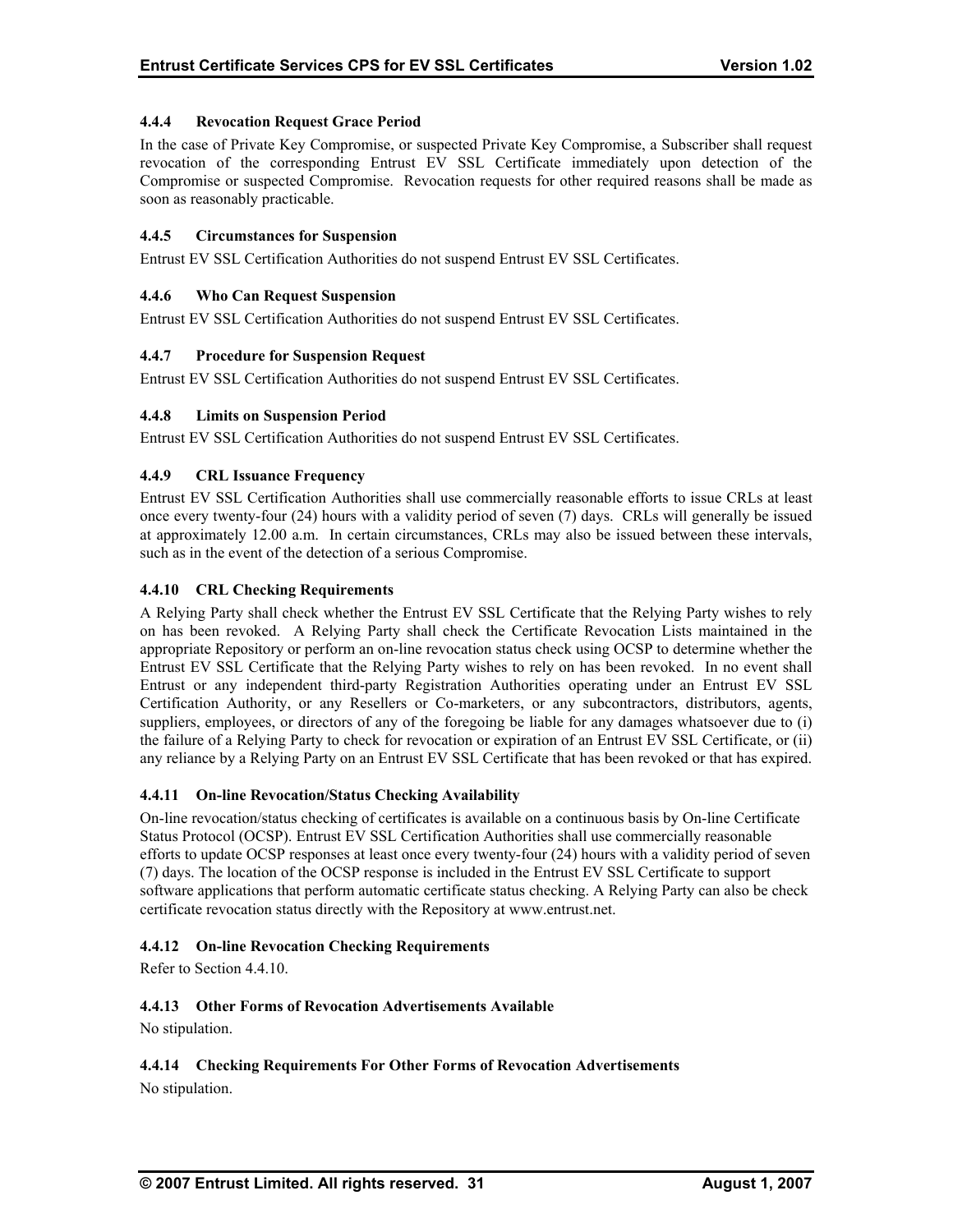# <span id="page-36-0"></span>**4.4.15 Special Requirements Re Key Compromise**

If a Subscriber suspects or knows that the Private Key corresponding to the Public Key contained in the Subscriber's Entrust EV SSL Certificate has been Compromised, the Subscriber shall immediately notify the Registration Authority that processed the Subscriber's Entrust EV SSL Certificate Application, using the procedures set forth in Section 4.4.3, of such suspected or actual Compromise. The Subscriber shall immediately stop using such Entrust EV SSL Certificate and shall remove such Entrust EV SSL Certificate from any devices and/or software in which such Entrust EV SSL Certificate has been installed. The Subscriber shall be responsible for investigating the circumstances of such Compromise or suspected Compromise and for notifying any Relying Parties that may have been affected by such Compromise or suspected Compromise.

# **4.5 Security Audit Procedures**

Significant security events in the Entrust EV SSL Certification Authorities are automatically time-stamped and recorded as audit logs in audit trail files. The audit trail files are processed (reviewed for policy violations or other significant events) on a regular basis. Authentication codes are used in conjunction with the audit trail files to protect against modification of audit logs. Audit trail files are archived periodically. All files including the latest audit trail file are moved to backup media and stored in a secure archive facility.

The Entrust EV SSL Certification Authorities and all Registration Authorities operating under an Entrust EV SSL Certification Authority record in detail every action taken to process an EV SSL Certificate Request and to issue an EV SSL Certificate, including all information generated or received in connection with an EV SSL Certificate Request, and every action taken to process the Request, including time, date, and personnel involved in the action.

The foregoing record requirements include, but are not limited to, an obligation to record the following events:

- (i) Entrust EV SSL Certification Authority key lifecycle management events, including:
	- a. Key generation, backup, storage, recovery, archival, and destruction; and
		- b. Cryptographic device lifecycle management events.
- (ii) Entrust EV SSL Certification Authority and Subscriber EV SSL Certificate lifecycle management events, including:
	- a. EV SSL Certificate Requests, renewal and re-key requests, and revocation;
	- b. All verification activities required by this CPS;
	- c. Date, time, phone number used, persons spoken to, and end results of verification telephone calls;
	- d. Acceptance and rejection of EV SSL Certificate Requests;
	- e. Issuance of EV SSL Certificates; and
	- f. Generation of Certificate Revocation Lists (CRLs) and OCSP messages.
- (iii) Security events, including:
	- a. Successful and unsuccessful PKI system access attempts;
	- b. PKI and security system actions performed;
	- c. Security profile changes;
	- d. System crashes, hardware failures, and other anomalies;
	- e. Firewall and router activities; and
	- f. Entries to and exits from the Entrust EV SSL Certification Authority facility.
- (iv) Log entries include the following elements:
	- a. Date and time of entry;
	- b. Identity of the person making the journal entry; and
	- c. Description of entry.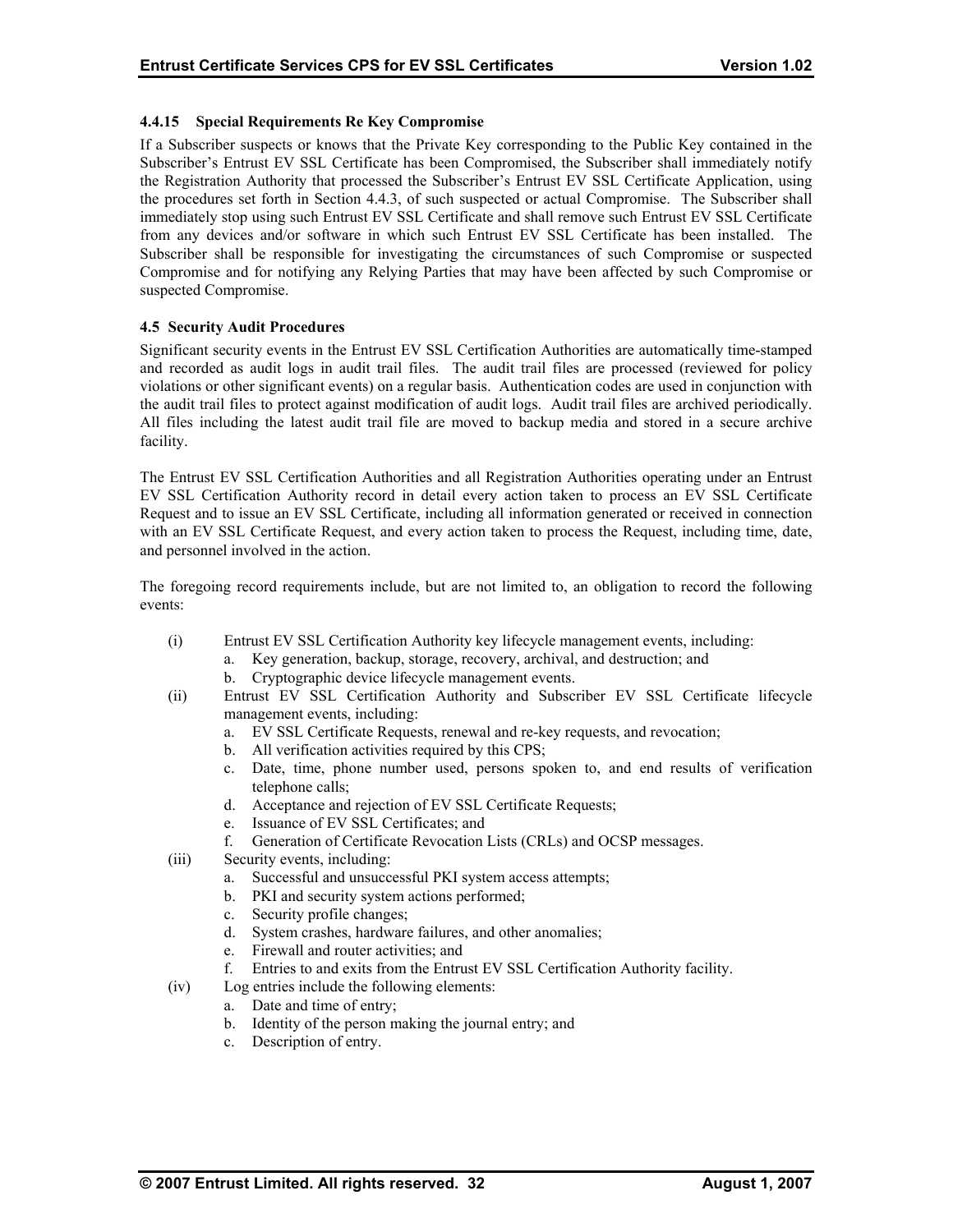# <span id="page-37-0"></span>**4.6 Records Archival**

The audit trail files and databases for Entrust EV SSL Certification Authorities are both archived. The archive of an Entrust EV SSL Certification Authorities' database is retained for at least three (3) years. Archives of audit trail files are retained for at least seven (7) year(s) after any EV SSL Certificate based on that documentation ceases to be valid. The databases for Entrust EV SSL Certification Authorities are encrypted and protected by Entrust software master keys. The archive media is protected through storage in a restricted-access facility to which only Entrust-authorized personnel have access. Archive files are backed up as they are created. Originals are stored on-site and housed with an Entrust EV SSL Certification Authority system. Backup files are stored at a secure and separate geographic location.

# **4.7 Key Changeover**

Subscribers are issued Entrust EV SSL Certificates that expire after a defined period of time to minimize the exposure of the associated Key Pair. For this reason, a new Key Pair must be created and that new Public Key must be submitted with each Entrust EV SSL Certificate Application to replace an expiring Entrust EV SSL Certificate. The process for renewing an Entrust EV SSL Certificate is described in Section 3.2.

# **4.8 Compromise and Disaster Recovery**

Entrust EV SSL Certification Authorities have a disaster recovery plan to provide for timely recovery of services in the event of a system outage.

Entrust requires rigorous security controls to maintain the integrity of Entrust EV SSL Certification Authorities. The Compromise of the Private Key used by an Entrust EV SSL Certification Authority is viewed by Entrust as being very unlikely, however, Entrust has policies and procedures that will be employed in the event of such a Compromise. At a minimum, all Subscribers shall be informed as soon as practicable of such a Compromise and information shall be posted in the Entrust Repository.

#### **4.9 CA Termination**

In the event that an Entrust EV SSL Certification Authority ceases operation, all Entrust EV SSL Certificates issued by such Entrust EV SSL Certification Authority shall be revoked.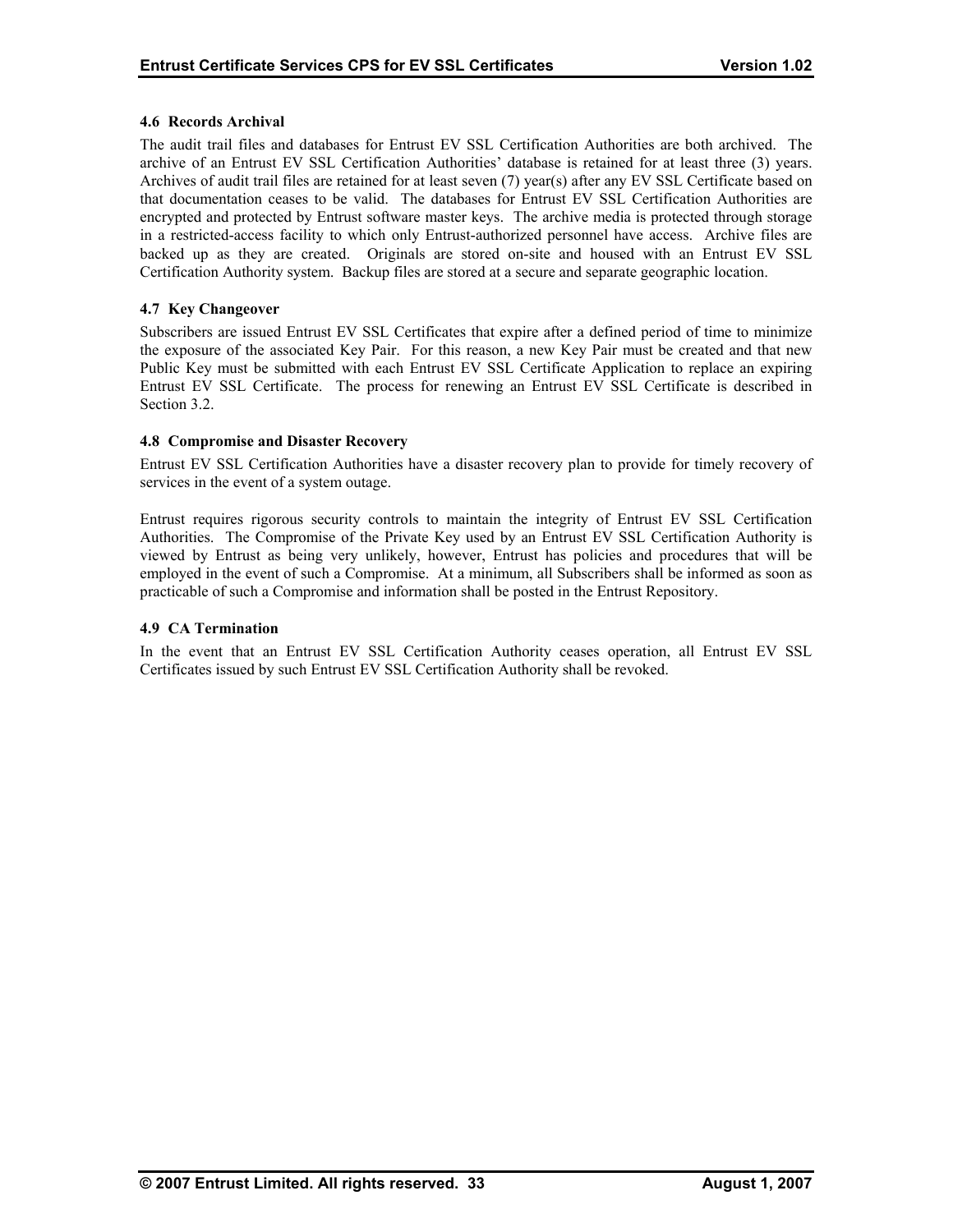# <span id="page-38-0"></span>**5 Physical, Procedural, and Personnel Security Controls**

#### **5.1 Physical Controls**

Entrust/Authority<sup>™</sup> software is used as the software component of the Entrust EV SSL Certification Authorities. The hardware and software for an Entrust EV SSL Certification Authority is located in a secure facility with physical security and access control procedures that meet or exceed industry standards. The room containing the Entrust/Authority software is designated a two (2) person zone, and controls are used to prevent a person from being in the room alone. Alarm systems are used to notify security personnel of any violation of the rules for access to an Entrust EV SSL Certification Authority.

# **5.2 Procedural Controls**

An Entrust EV SSL Certification Authority has a number of trusted roles for sensitive operations of the Entrust EV SSL Certification Authority software. To gain access to the Entrust/Authority software used in an Entrust EV SSL Certification Authority, operational personnel must undergo background investigations. Entrust EV SSL Certification Authority operations related to adding administrative personnel or changing Certification Authority policy settings require more than one (1) person to perform the operation.

#### **5.3 Personnel Controls**

Operational personnel for an Entrust EV SSL Certification Authority will not be assigned other responsibilities that conflict with their operational responsibilities for the Entrust EV SSL Certification Authority. The privileges assigned to operational personnel for an Entrust EV SSL Certification Authority will be limited to the minimum required to carry out their assigned duties.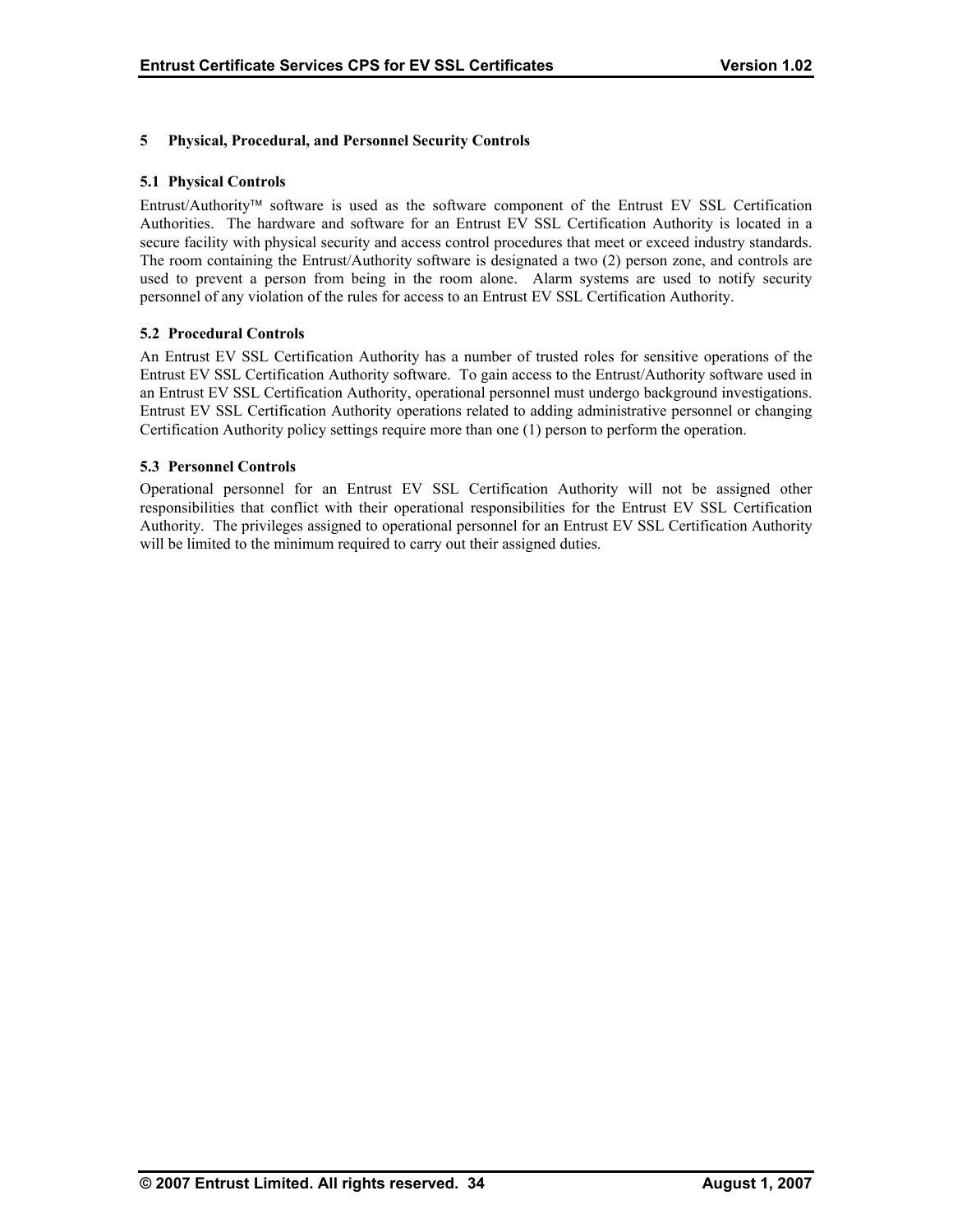# <span id="page-39-0"></span>**6 Technical Security Controls**

## **6.1 Key Pair Generation and Installation**

# **6.1.1 Key Pair Generation**

The signing Key Pair for an Entrust EV SSL Certification Authority is created during the initial start up of the Entrust/Master Control application and is protected by the master key for such Entrust EV SSL Certification Authority. Hardware key generation is used which is compliant to at least FIPS 140-1 level 3.

# **6.1.2 Private Key Delivery to Entity**

Not applicable.

# **6.1.3 Public Key Delivery to Certificate Issuer**

The Public Key to be included in an Entrust EV SSL Certificate is delivered to Entrust EV SSL Certification Authorities in a Certificate Signing Request (CSR) as part of the Entrust EV SSL Certificate Application process.

# **6.1.4 CA Public Key Delivery to Users**

The Public-Key Certificate for Entrust EV SSL Certification Authorities is cross certified by the Entrust Root Certification Authority. The self-signed Public-Key Certificate for the Entrust Root Certification Authority is pre-installed in common World Wide Web browser and web server software by the applicable software manufacturers.

# **6.1.5 Key Sizes**

The SSL server key sizes will be a minimum of RSA 1024 bits for certificates issued on or before 31 December 2010, after which the minimum key size will be RSA 2048 bits.

#### **6.1.6 Public-Key Parameters Generation**

The Subscriber's World Wide Web server software controls which Public-Key parameters are used.

#### **6.1.7 Parameter Quality Checking**

The quality of the Public-Key parameters is governed by the Subscriber's World Wide Web server software that generates the parameters. Neither Entrust nor any independent third-party Registration Authority operating under an Entrust EV SSL Certification Authority, nor any Resellers or Co-marketers, or any subcontractors, distributors, agents, suppliers, employees, or directors of any of the foregoing make any representations or provide any representations, warranties or conditions whatsoever about the quality of the Public Key contained in an Entrust EV SSL Certificate.

#### **6.1.8 Hardware/Software Key Generation**

The method for generating the Subscriber's Key Pair associated with an Entrust EV SSL Certificate is solely under the control of the Subscriber, and neither Entrust nor any independent third-party Registration Authority operating under an Entrust EV SSL Certification Authority, nor any Resellers or Co-marketers, or any subcontractors, distributors, agents, suppliers, employees, or directors of any of the foregoing shall have any responsibility or liability whatsoever for the generation of the Subscriber's Key Pair.

#### **6.1.9 Key Usage Purposes**

Entrust EV SSL Certificates issued by an Entrust EV SSL Certification Authority contain the keyUsage and the extendkeyUsage Certificate extensions restricting the purpose for which an Entrust EV SSL Certificate can be used. Subscribers and Relying Parties shall only use Entrust EV SSL Certificates in compliance with this Entrust EV SSL Certification Practice Statement and applicable laws.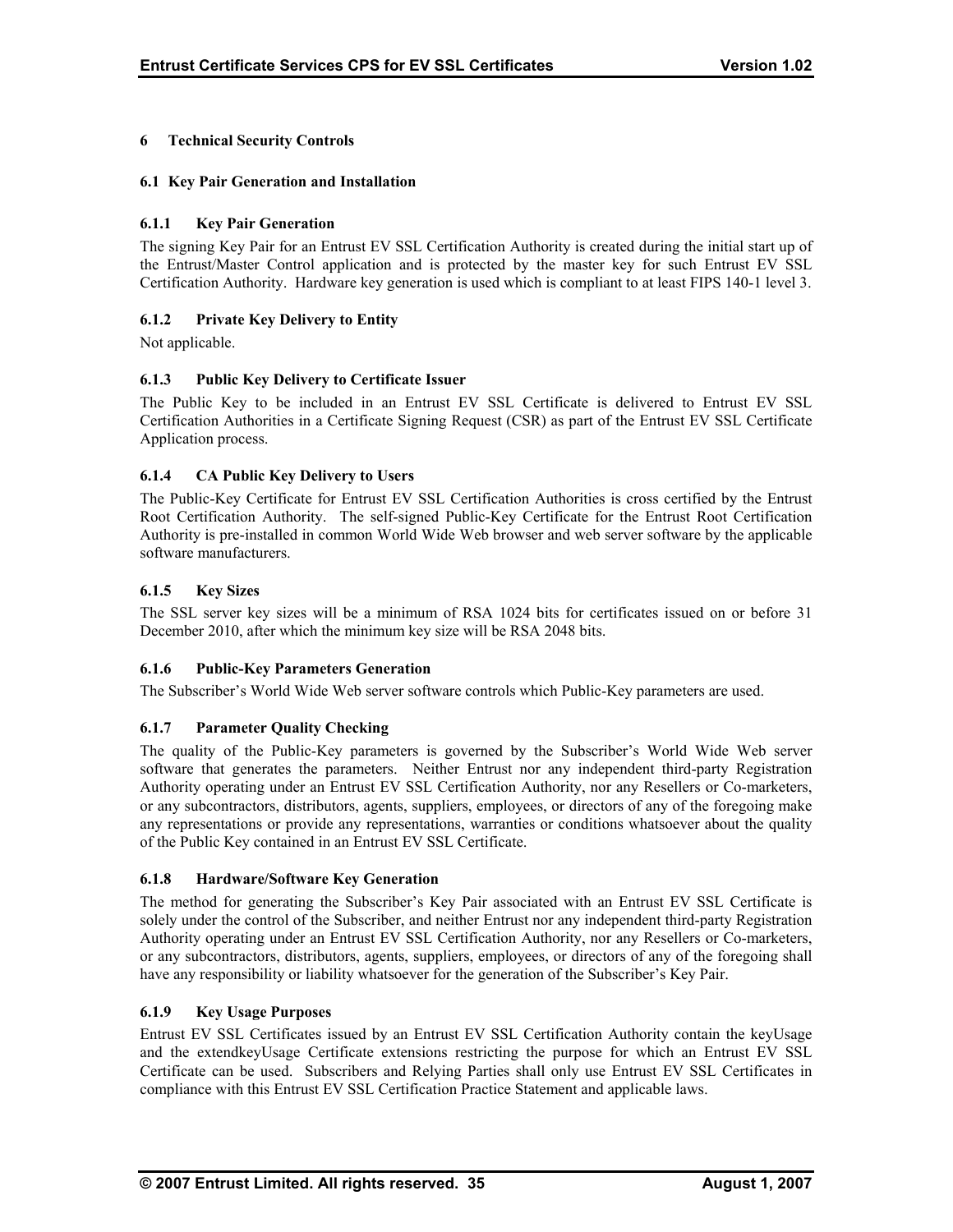# <span id="page-40-0"></span>**6.2 Private Key Protection**

The Entrust EV SSL Certification Authorities use Entrust/Authority software in conjunction with hardware certified to FIPS 140 level 3 to protect the Entrust EV SSL Certification Authorities' Private Keys. Subscribers are responsible for protecting the Private Key associated with the Public Key in the Subscriber's Entrust EV SSL Certificate. Entrust does not escrow the Entrust EV SSL Certification Authorities' Private Keys.

## **6.3 Other Aspects of Key Pair Management**

Entrust EV SSL Certificates contain a validity period of up to, but no more than, 27 months. The Key Pair associated with the Entrust EV SSL Certificate is expired at the time of the certificate expiry or at the time of re-key, whichever occurs first. Key Pairs associated with Entrust EV SSL Certificates are not renewed.

# **6.4 Activation Data**

No stipulation.

# **6.5 Computer Security Controls**

The workstations on which the Entrust EV SSL Certification Authorities operate are physically secured as described in Section 5.1. The operating systems on the workstations on which the Entrust EV SSL Certification Authorities operate enforce identification and authentication of users. Access to Entrust/Authority software databases and audit trails is restricted as described in this Entrust EV SSL Certification Practice Statement. All operational personnel that are authorized to have access to the Entrust EV SSL Certification Authorities are required to use hardware tokens in conjunction with a PIN to gain access to the physical room that contains the Entrust/Authority software being used for such Entrust EV SSL Certification Authorities.

# **6.6 Life Cycle Technical Controls**

The efficacy and appropriateness of the security settings described in this Entrust EV SSL Certification Practice Statement are reviewed on a yearly basis. A risk and threat assessment will be performed to determine if key lengths need to be increased or operational procedures modified from time to time to maintain system security.

#### **6.7 Network Security Controls**

Remote access to Entrust EV SSL Certification Authority application via the Administration software interface is secured.

#### **6.8 Cryptographic Module Engineering Controls**

The Entrust EV SSL Certification Authority application software cryptographic module is designed to conform to FIPS 140 level 2 requirements. Optional hardware tokens may be used to generate Key Pairs that may conform with higher levels of FIPS validation, but which must at least conform to level 2.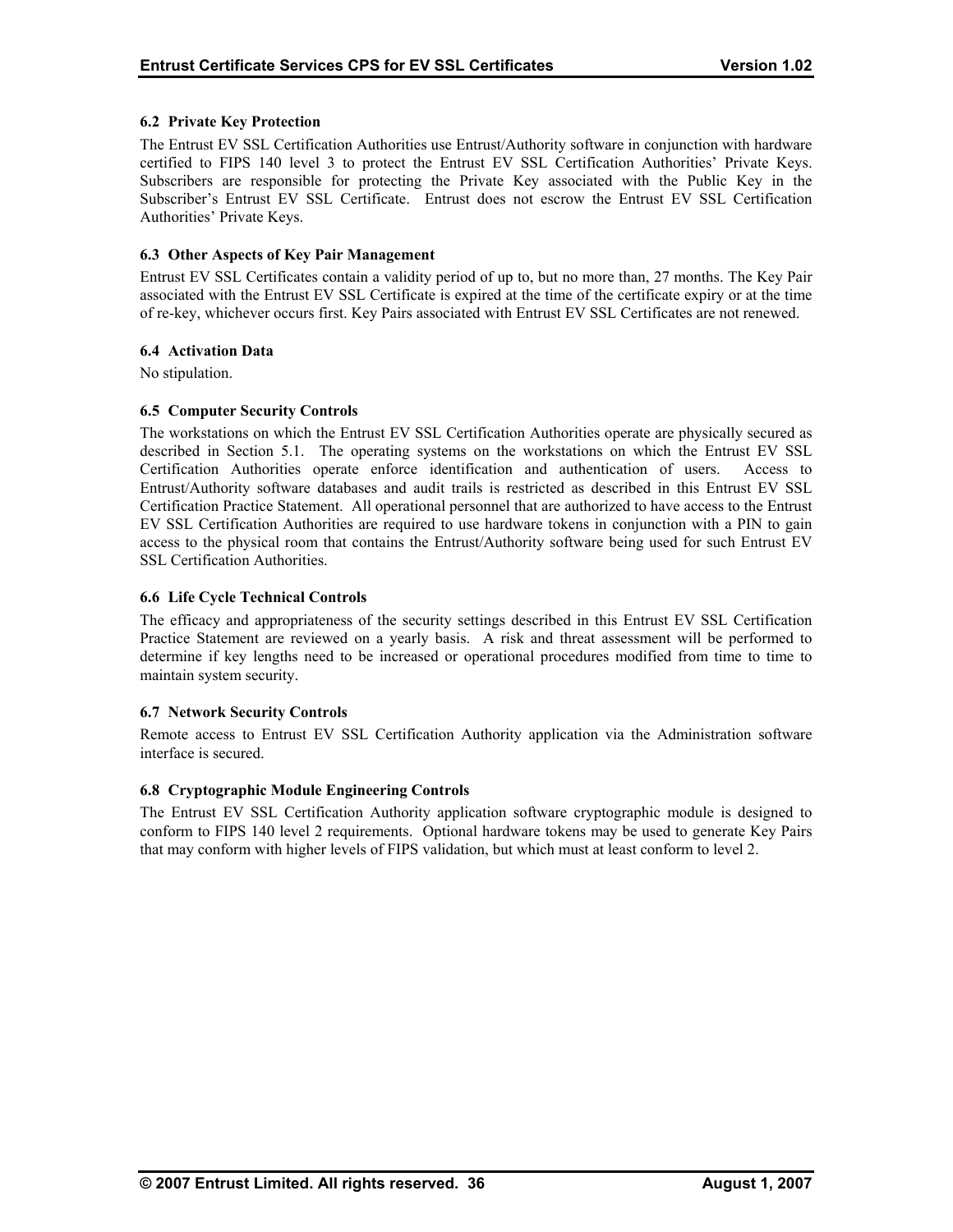# <span id="page-41-0"></span>**7 Certificate and CRL Profiles**

The profile for the Entrust EV SSL Certificates and Certificate Revocation List (CRL) issued by an Entrust EV SSL Certification Authority conform to the specifications contained in the Guidelines published by the CA/Browser Forum, which themselves conform to IETF RFC 3280 Internet X.509 PKI Certificate and Certificate Revocation List (CRL) Profile.

# **7.1 Certificate Profile**

The following X.509 version 3 Certificate format is used by the Entrust EV SSL Certification Authorities:

- 1. Version: set to v3
- 2. Extensions: as stipulated in the Guidelines
- 3. Algorithm object identifiers: as specified in IETF RFC 3279 Algorithms and Identifiers for the Internet X.509 PKI Certificate and Certificate Revocation List (CRL) Profile
- 4. Name forms: as stipulated in the Guidelines
- 5. Name constraints are not used
- 6. Certificate Policy OID: **2.16.840.1.114028.10.1.2**
- 7. Policy constraints are not used
- 8. Policy qualifiers:
	- o CPSUri:<http://www.entrust.net/CPS>
	- o userNotice: **The Entrust EV SSL Certification Practice Statement (CPS) available at www.entrust.net/cps is hereby incorporated into your use or reliance on this Certificate. This CPS contains limitations on warranties and liabilities. Copyright (c) 2006 Entrust Limited**
- 9. Certificate policies extension is marked Not Critical

# **7.2 CRL Profile**

The following fields of the X.509 version 2 CRL format are used by the Entrust EV SSL Certification Authorities:

- version: set to v2
- signature: identifier of the algorithm used to sign the CRL
- issuer: the full Distinguished Name of the Certification Authority issuing the CRL
- this update: time of CRL issuance
- next update: time of next expected CRL update
- revoked certificates: list of revoked Certificate information

# **7.3 OCSP Profile**

The profile for the Entrust EV SSL Online Certificate Status Protocol (OCSP) messages issued by an Entrust EV SSL Certification Authority conform to the specifications contained in the IETF RFC 2560 Internet X.509 PKI Online Certificate Status Protocol (OCSP) Profile.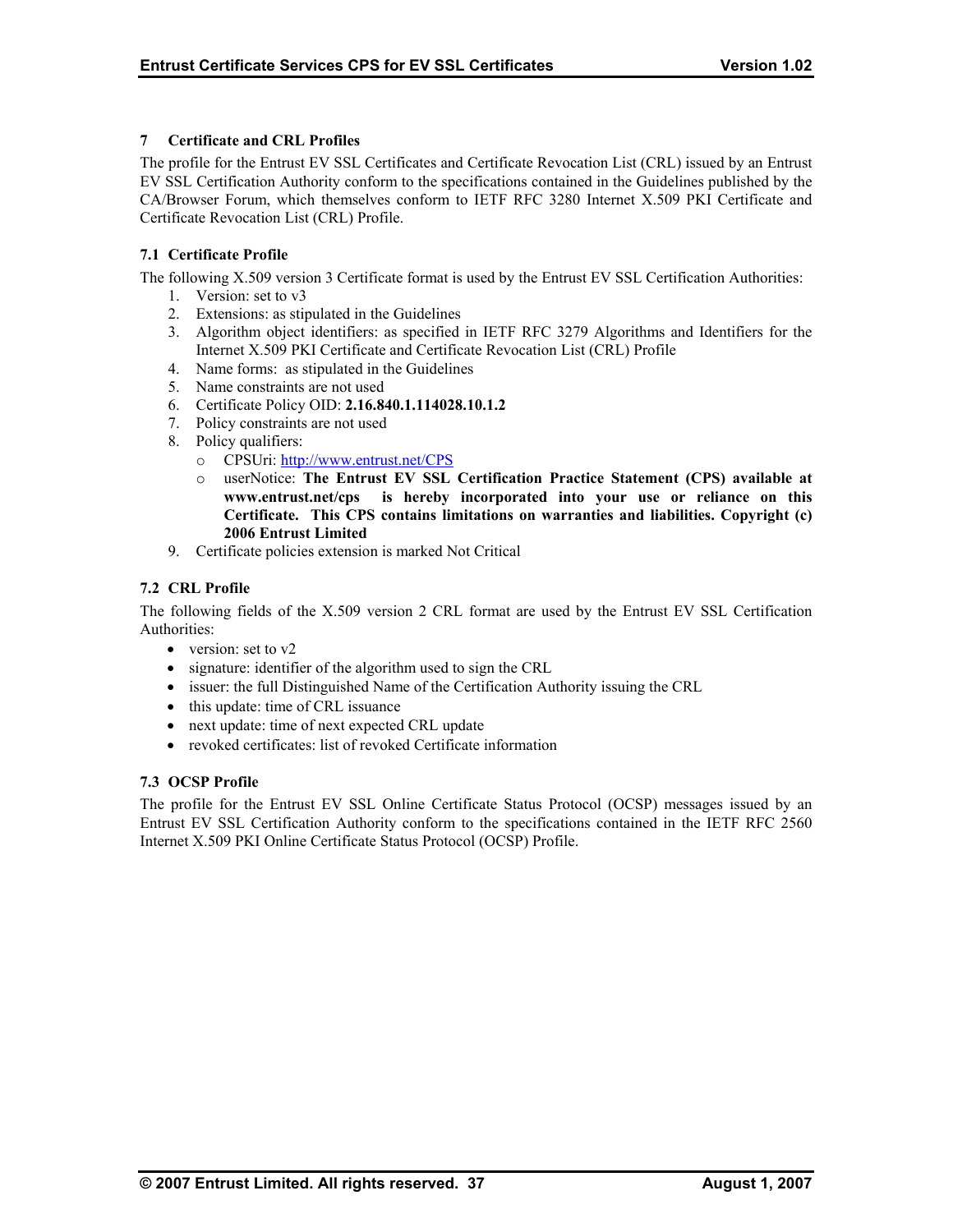# <span id="page-42-0"></span>**8 Specification Administration**

## **8.1 Specification Change Procedures**

Entrust may, in its discretion, modify the Entrust EV SSL Certification Practice Statement and the terms and conditions contained herein from time to time. Modifications to the Entrust EV SSL Certification Practice Statement that, in the judgment of Entrust, will have little or no impact on Applicants, Subscribers, and Relying Parties, may be made with no change to the Entrust EV SSL Certification Practice Statement version number and no notification to Applicants, Subscribers, and Relying Parties. Such changes shall become effective immediately upon publication in the Entrust Repository.

Modifications to the Entrust EV SSL Certification Practice Statement that, in the judgment of Entrust may have a significant impact on Applicants, Subscribers, and Relying Parties, shall be published in the Entrust Repository and shall become effective fifteen (15) days after publication in the Entrust Repository unless Entrust withdraws such modified Entrust EV SSL Certification Practice Statement prior to such effective date. In the event that Entrust makes a significant modification to Entrust EV SSL Certification Practice Statement, the version number of the Entrust EV SSL Certification Practice Statement shall be updated accordingly. Unless a Subscriber ceases to use, removes, and requests revocation of such Subscriber's Entrust EV SSL Certificate(s) prior to the date on which an updated version of the Entrust EV SSL Certification Practice Statement becomes effective, such Subscriber shall be deemed to have consented to the terms and conditions of such updated version of the Entrust EV SSL Certification Practice Statement and shall be bound by the terms and conditions of such updated version of the Entrust EV SSL Certification Practice Statement.

# **8.2 Publication and Notification Policies**

Prior to major changes to this Entrust EV SSL Certification Practice Statement, notification of the upcoming changes will be posted in the Entrust Repository.

#### **8.3 CPS Approval Procedures**

This Entrust EV SSL Certification Practice Statement and any subsequent changes shall be approved by the Entrust Policy Authority.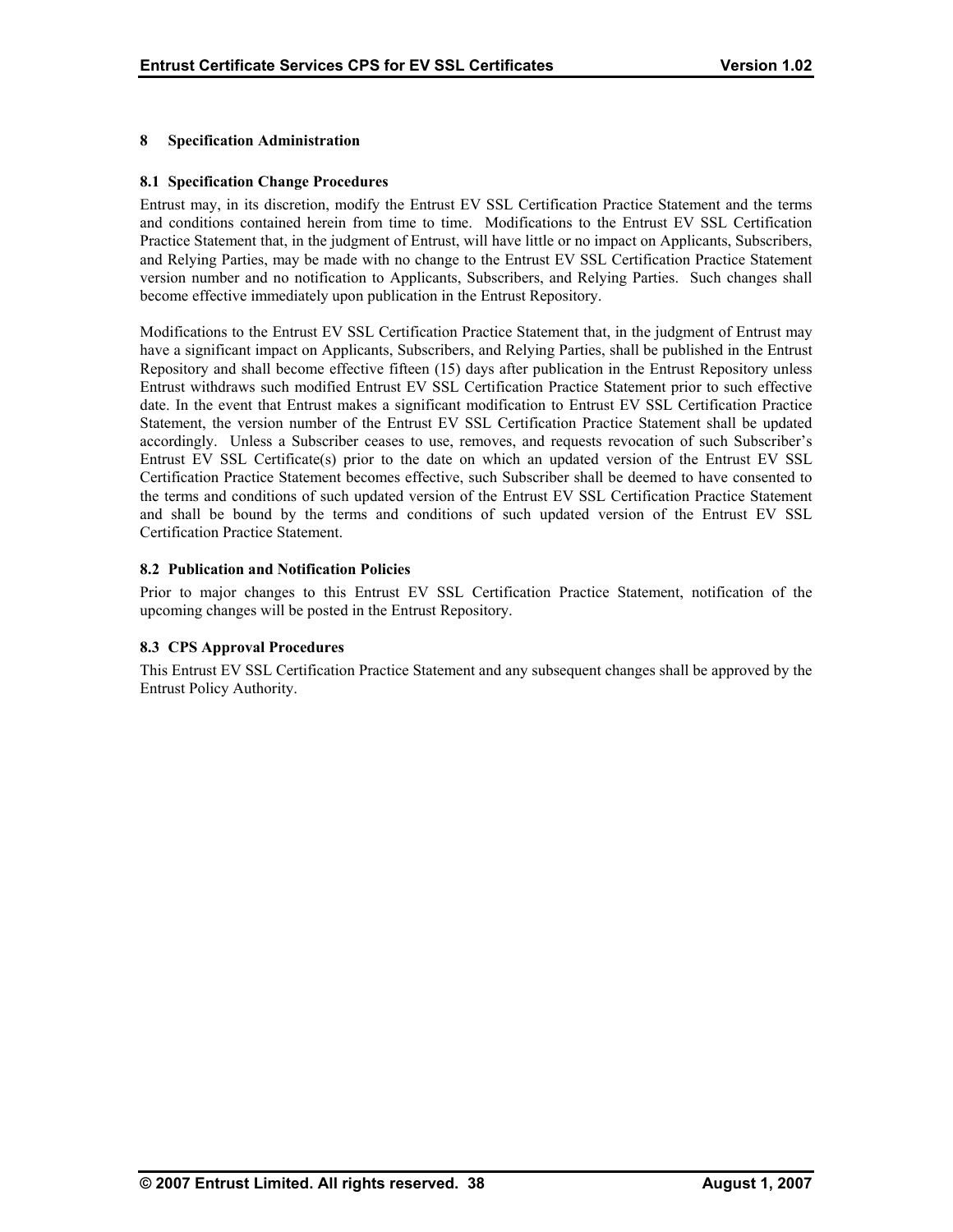# <span id="page-43-0"></span>**9 Acronyms**

| Certification Authority                                                          |
|----------------------------------------------------------------------------------|
| <b>Certification Practice Statement</b>                                          |
| Certificate Revocation List                                                      |
| Certificate Signing Request                                                      |
| Distinguished Name                                                               |
| Domain Name Server                                                               |
| Digital Signature Algorithm                                                      |
| <b>Hypertext Transfer Protocol</b>                                               |
| Internet Engineering Task Force                                                  |
| International Telecommunication Union - Telecommunication Standardization Sector |
| Message Authentication Code                                                      |
| <b>Online Certificate Status Protocol</b>                                        |
| <b>Operational Authority</b>                                                     |
| Object Identifier                                                                |
| Policy Authority                                                                 |
| Personal Identification Number                                                   |
| Public-Key Infrastructure                                                        |
| <b>Registration Authority</b>                                                    |
| Relative Distinguished Name                                                      |
| <b>Request for Comment</b>                                                       |
| Secure Exchange Protocol                                                         |
| Secure Sockets Layer                                                             |
| Universal Resource Locator                                                       |
|                                                                                  |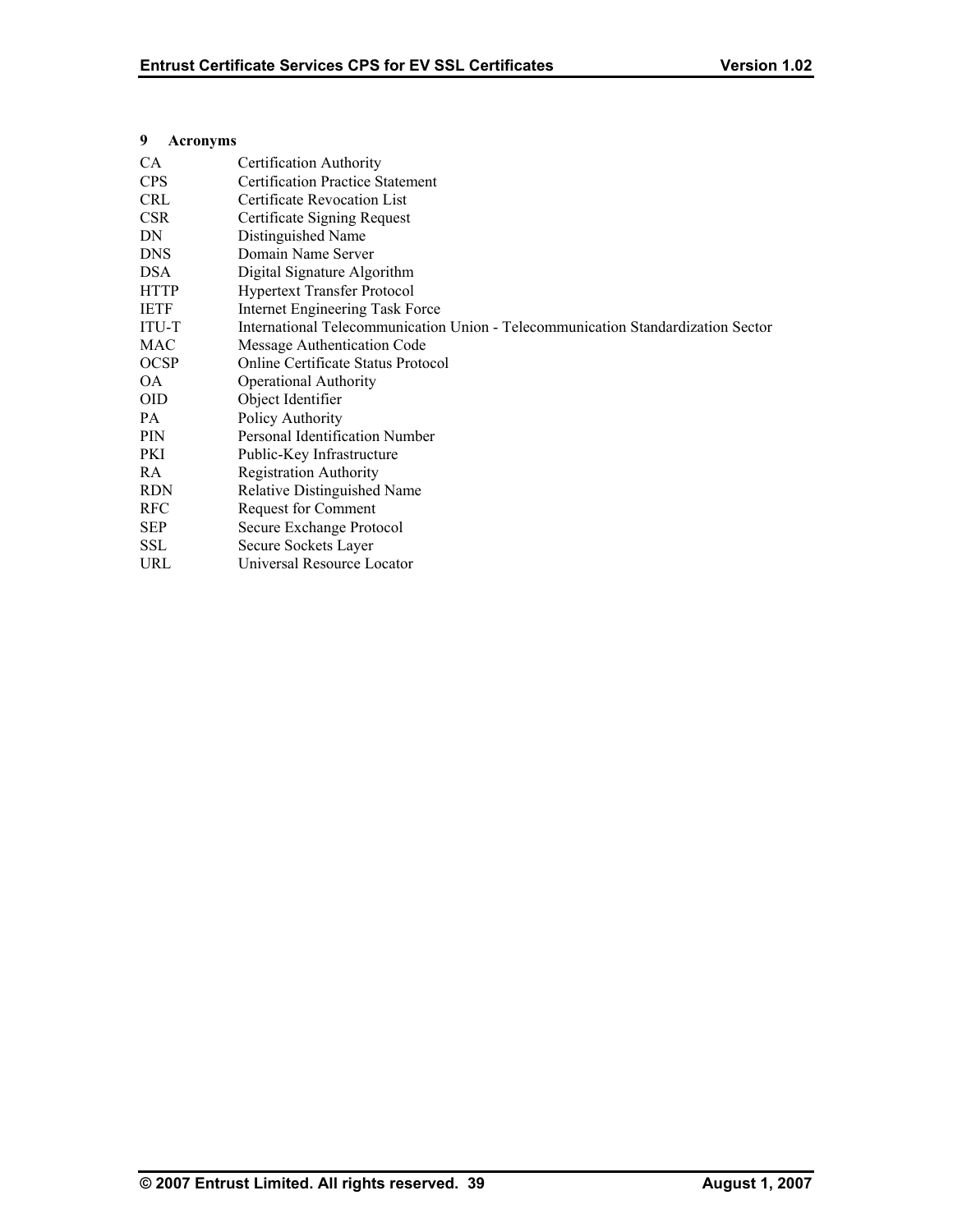## <span id="page-44-0"></span>**10 Definitions**

**Affiliate:** means Entrust, and any corporation or other entity that Entrust directly or indirectly controls. In this context, a party "controls" a corporation or another entity if it directly or indirectly owns or controls fifty percent (50%) or more of the voting rights for the board of directors or other mechanism of control.

**Applicant:** means an eligible organization applying for an Entrust EV SSL Certificate, but which has not yet been issued an Entrust EV SSL Certificate, or an organization that currently has an Entrust EV SSL Certificate or Entrust EV SSL Certificates and that is applying for renewal of such Entrust EV SSL Certificate or Entrust EV SSL Certificates or for an additional Entrust EV SSL Certificate or Entrust EV SSL Certificates.

**Business Day:** means any day, other than a Saturday, Sunday, statutory or civic holiday in the City of Ottawa, Ontario.

**Certificate:** means a digital document that at a minimum: (a) identifies the Certification Authority issuing it, (b) names or otherwise identifies a Subject, (c) contains a Public Key of a Key Pair, (d) identifies its operational period, and (e) contains a serial number and is digitally signed by a Certification Authority.

**Certificate Revocation List:** means a time-stamped list of the serial numbers of revoked Certificates that has been digitally signed by a Certification Authority.

**Certification Authority:** means an entity or organization that (i) creates and digitally signs Certificates that contain among other things a Subject's Public Key and other information that is intended to identify the Subject, (ii) makes Certificates available to facilitate communication with the Subject identified in the Certificate, and (iii) creates and digitally signs Certificate Revocation Lists containing information about Certificates that have been revoked and which should no longer be used or relied upon.

**Certification Practice Statement:** means a statement of the practices that a Certification Authority uses in issuing, managing, revoking, renewing, and providing access to Certificates, and the terms and conditions under which the Certification Authority makes such services available.

**Co-marketers:** means any person, entity, or organization that has been granted by Entrust or a Registration Authority operating under an Entrust EV SSL Certification Authority the right to promote Entrust EV SSL Certificates.

**Compromise:** means a suspected or actual loss, disclosure, or loss of control over sensitive information or data.

**CPS:** see Certification Practice Statement.

**CRL:** see Certificate Revocation List.

**Cross Certificate(s)**: shall mean a Certificate(s) that (i) includes the public key of a public-private key pair generated by an Entrust EV SSL Certification Authority; and (ii) includes the digital signature of an Entrust Root Certification Authority.

**Entrust:** means Entrust Limited.

**Entrust.net**: means Entrust Limited.

**Entrust Operational Authority:** means those personnel who work for or on behalf of Entrust and who are responsible for the operation of the Entrust EV SSL Certification Authorities.

**Entrust Policy Authority:** means those personnel who work for or on behalf of Entrust and who are responsible for determining the policies and procedures that govern the operation of the Entrust EV SSL Certification Authorities.

**Entrust Repository:** means a collection of databases and web sites that contain information about Entrust EV SSL Certificates and services provided by Entrust in respect to Entrust EV SSL Certificates, including among other things, the types of Entrust EV SSL Certificates issued by the Entrust EV SSL Certification Authorities, the services provided by Entrust in respect to Entrust EV SSL Certificates, the fees charged by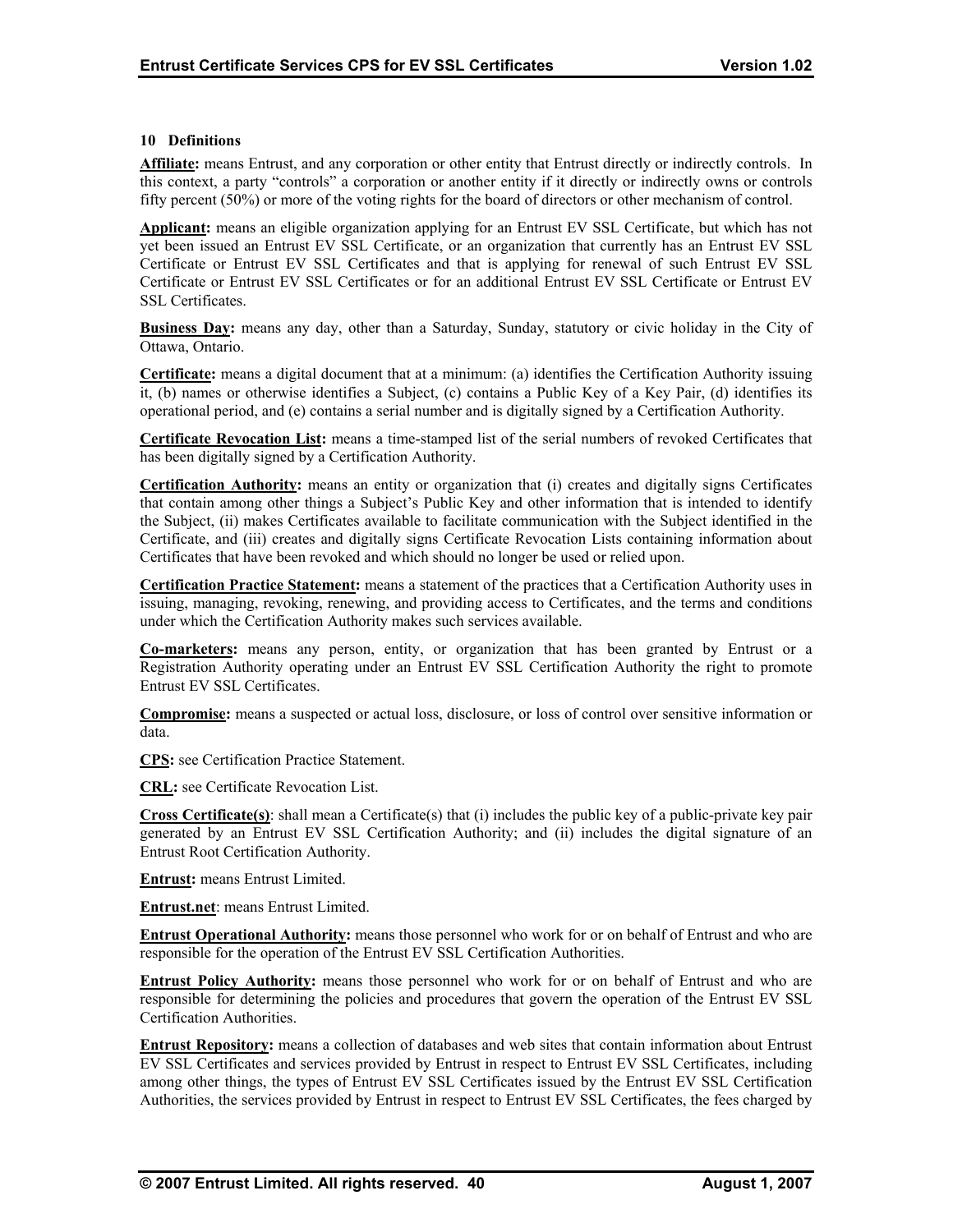Entrust for Entrust EV SSL Certificates and for the services provided by Entrust in respect to Entrust EV SSL Certificates, Certificate Revocation Lists, the Entrust EV SSL Certification Practice Statement, and other information and agreements that are intended to govern the use of Entrust EV SSL Certificates.

**Entrust EV SSL Certification Authority:** means a Certification Authority operated by or on behalf of Entrust for the purpose of issuing, managing, revoking, renewing, and providing access to Entrust EV SSL Certificates.

**Entrust EV SSL Certification Practice Statement:** means this document.

**Entrust EV SSL CPS:** See Entrust EV SSL Certification Practice Statement.

**Entrust EV SSL Certificate:** means an SSL Certificate issued by an Entrust EV SSL Certification Authority for use on World Wide Web servers.

**Entrust EV SSL Certificate Application:** means the form and application information requested by a Registration Authority operating under an Entrust EV SSL Certification Authority and submitted by an Applicant when applying for the issuance of an Entrust EV SSL Certificate.

**FIPS:** means the Federal Information Processing Standards. These are U.S. Federal standards that prescribe specific performance requirements, practices, formats, communication protocols, and other requirements for hardware, software, data, and telecommunications operation.

**IETF:** means the Internet Engineering Task Force. The Internet Engineering Task Force is an international community of network designers, operators, vendors, and researchers concerned with the evolution of the Internet architecture and the efficient operation of the Internet.

**Key Pair:** means two mathematically related cryptographic keys, having the properties that (i) one key can be used to encrypt a message that can only be decrypted using the other key, and (ii) even knowing one key, it is believed to be computationally infeasible to discover the other key.

**Object Identifier:** means a specially-formatted sequence of numbers that is registered in accordance with internationally-recognized procedures for object identifier registration.

**OID:** see Object Identifier.

**Operational Period:** means, with respect to a Certificate, the period of its validity. The Operational Period would typically begin on the date the Certificate is issued (or such later date as specified in the Certificate), and ends on the date and time it expires as noted in the Certificate or earlier if the Certificate is Revoked.

**PKIX:** means an IETF Working Group developing technical specifications for PKI components based on X.509 Version 3 Certificates.

**Private Key:** means the key of a Key Pair used to decrypt an encrypted message. This key must be kept secret.

**Public Key:** means the key of a Key Pair used to encrypt a message. The Public Key can be made freely available to anyone who may want to send encrypted messages to the holder of the Private Key of the Key Pair. The Public Key is usually made publicly available in a Certificate issued by a Certification Authority and is often obtained by accessing a repository or database. A Public Key is used to encrypt a message that can only be decrypted by the holder of the corresponding Private Key.

**RA:** see Registration Authority.

**Registration Authority:** means an entity that performs two functions: (1) the receipt of information from a Subject to be named in a Entrust EV SSL Certificate, and (2) the performance of verification of information provided by the Subject following the procedures prescribed by the Entrust EV SSL Certification Authorities. In the event that the information provided by a Subject satisfies the criteria defined by the Entrust EV SSL Certification Authorities, a Registration Authority may send a request to a Entrust EV SSL Certification Authority requesting that the Entrust EV SSL Certification Authority